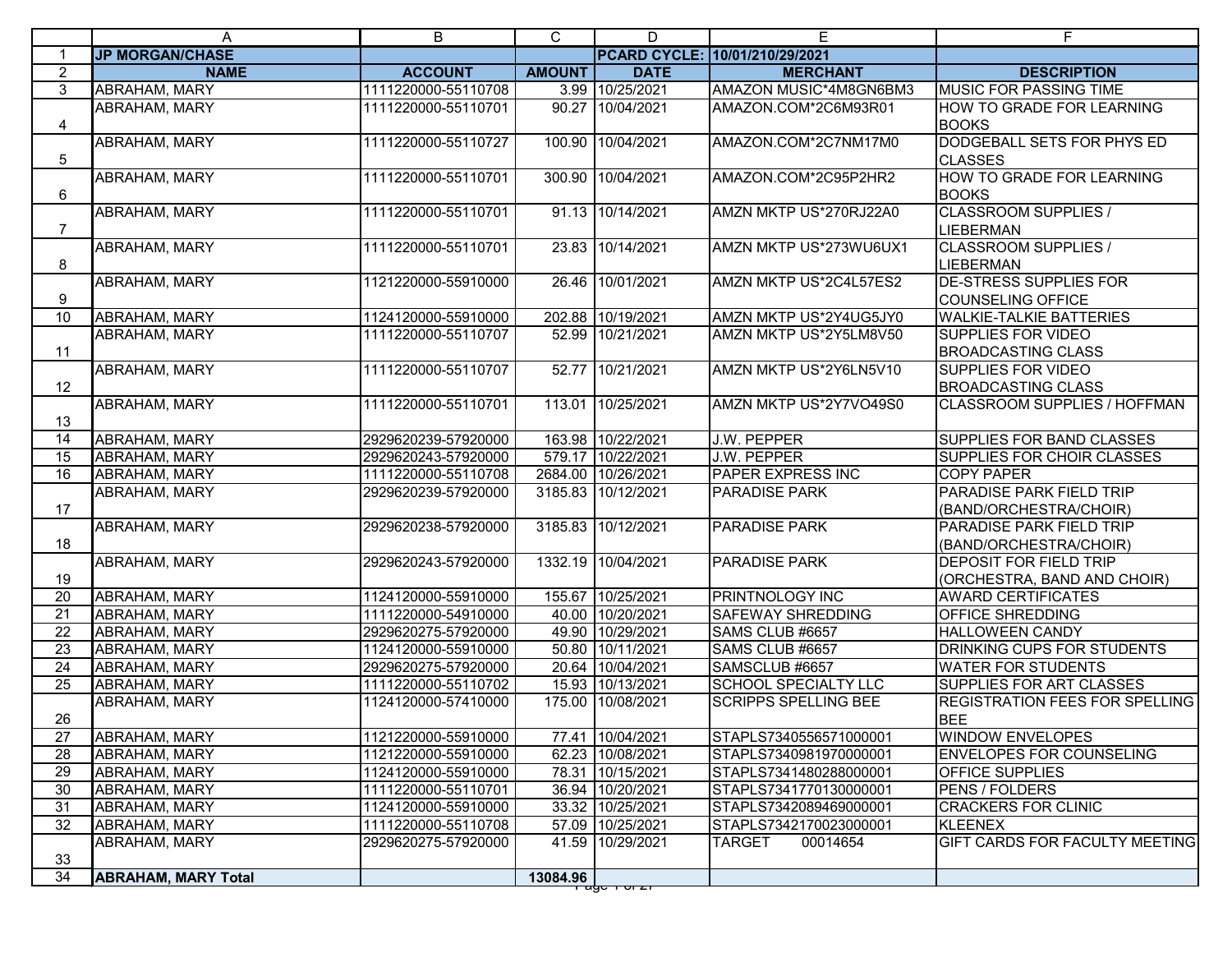|                 | A                                | B                   | C       | D                  | Е                           | F.                            |
|-----------------|----------------------------------|---------------------|---------|--------------------|-----------------------------|-------------------------------|
| 35              | ALLERTON, ELIZABETH              | 1311800000-55110551 |         | 9.99 10/26/2021    | GFS STORE #1985             | <b>HALLOWEEN COOKIES</b>      |
|                 | ALLERTON, ELIZABETH              | 1311800000-55110551 |         | 29.02 10/29/2021   | MEIJER $#$ 122              | <b>FROSTING, SPRINKLES,</b>   |
|                 |                                  |                     |         |                    |                             | CONTAINERS, PLASTIC           |
| 36              |                                  |                     |         |                    |                             | CUTLERY(KNIVES)               |
|                 | ALLERTON, ELIZABETH              | 1311800000-55110551 |         | 63.05 10/25/2021   | MEIJER $\#$ 122             | HALLOWEEN SUPPLIES, YARN,     |
|                 |                                  |                     |         |                    |                             | FOAM SHAPES, NAPKINS, PLASTIC |
| 37              |                                  |                     |         |                    |                             | <b>BINS, SPONGES</b>          |
| 38              | <b>ALLERTON, ELIZABETH Total</b> |                     | 102.06  |                    |                             |                               |
| 39              | AMMONS, KATHERINE                | 1111220000-55110717 |         | 87.12 10/25/2021   | MEIJER #122                 | <b>FOODS CLASS</b>            |
| 40              | AMMONS, KATHERINE                | 1111220000-55110717 |         | 90.18 10/20/2021   | MEIJER $#$ 122              | <b>FOODS CLASS</b>            |
| 41              | AMMONS, KATHERINE                | 1111220000-55110717 |         | 84.04 10/01/2021   | MEIJER #122                 | <b>FOODS CLASS SUPPLIES</b>   |
| 42              | AMMONS, KATHERINE                | 1111220000-55110717 |         | 50.42 10/13/2021   | <b>TARGET</b><br>00014654   | <b>FOODS CLASS</b>            |
| 43              | AMMONS, KATHERINE                | 1111220000-55110717 |         | 21.52 10/07/2021   | 00014654<br><b>TARGET</b>   | <b>FOODS CLASS</b>            |
| 44              | <b>AMMONS, KATHERINE Total</b>   |                     | 333.28  |                    |                             |                               |
| 45              | <b>BEDFORD, JULIE</b>            | 1124115000-55910000 |         | 63.48 10/04/2021   | <b>STAPLES</b><br>00107730  | MISC OFFICE SUPPLIES          |
| 46              | <b>BEDFORD, JULIE</b>            | 2929615275-57920000 |         | 35.16 10/18/2021   | 00014654<br><b>TARGET</b>   | COFFEE SUPPLIES FOR SCHOOL    |
| 47              | <b>BEDFORD, JULIE Total</b>      |                     | 98.64   |                    |                             |                               |
| 48              | <b>BELANGER, KIMBERLY</b>        | 1311800000-55110551 |         | 8.99 10/25/2021    | AMZN MKTP US*2Y1BS20A2      | <b>TOYS</b>                   |
| 49              | <b>BELANGER, KIMBERLY</b>        | 1311800000-55110551 |         | 14.99 10/25/2021   | AMZN MKTP US*2Y44702N0      | <b>TOYS</b>                   |
| 50              | <b>BELANGER, KIMBERLY</b>        | 1311800000-55110551 |         | 7.99 10/29/2021    | AMZN MKTP US*MG32G50J3      | <b>MATERIALS</b>              |
| 51              | <b>BELANGER, KIMBERLY</b>        | 1311800000-55110551 |         | 47.72 10/28/2021   | <b>TARGET</b><br>00014654   | <b>MATERIALS</b>              |
| 52              | <b>BELANGER, KIMBERLY</b>        | 1311800000-55110551 | 11.37   | 10/11/2021         | <b>TARGET</b><br>00014654   | <b>MATERIALS</b>              |
| 53              | <b>BELANGER, KIMBERLY Total</b>  |                     | 91.06   |                    |                             |                               |
| 54              | <b>BENGLE, HOLLY</b>             | 1335100000-55110553 |         | 14.99 10/11/2021   | AMAZON.COM*270GZ4A80        | <b>TOYS FOR WORK</b>          |
| 55              | <b>BENGLE, HOLLY</b>             | 1335100000-55110553 |         | 12.99 10/06/2021   | AMAZON.COM*276MX7OS0        | <b>TOYS FOR WORK</b>          |
| 56              | <b>BENGLE, HOLLY Total</b>       |                     | 27.98   |                    |                             |                               |
| $\overline{57}$ | <b>BOBOIGE, JACQUELINE</b>       | 1124123000-55910000 |         | 261.86 10/04/2021  | STAPLS7340335549000001      | <b>OFFICE SUPPLIES</b>        |
|                 | <b>BOBOIGE, JACQUELINE</b>       | 1722123000-55110611 |         | 626.65 10/18/2021  | STAPLS7340335549000002      | SPLIT - PALLET OF PAPER TO    |
|                 |                                  |                     |         |                    |                             | SHARE WITH SHAILEE PATEL'S    |
| 58              |                                  |                     |         |                    |                             | TEAM.                         |
|                 | <b>BOBOIGE, JACQUELINE</b>       | 1221926000-55990000 |         | 626.65 10/18/2021  | STAPLS7340335549000002      | SPLIT - PALLET OF PAPER TO    |
|                 |                                  |                     |         |                    |                             | SHARE WITH SHAILEE PATEL'S    |
| 59              |                                  |                     |         |                    |                             | TEAM.                         |
| 60              | <b>BOBOIGE, JACQUELINE</b>       | 1124123000-55910000 |         | 94.26 10/08/2021   | STAPLS7340959053000001      | <b>OFFICE SUPPLIES</b>        |
| 61              | <b>BOBOIGE, JACQUELINE</b>       | 1124123000-55910000 |         | 319.66 10/13/2021  | STAPLS7341267403000001      | <b>OFFICE SUPPLIES</b>        |
| 62              | <b>BOBOIGE, JACQUELINE</b>       | 1124123000-55910000 |         | 8.22 10/14/2021    | STAPLS7341267403000002      | <b>OFFICE SUPPLIES</b>        |
| 63              | <b>BOBOIGE, JACQUELINE Total</b> |                     | 1937.30 |                    |                             |                               |
| 64              | <b>BOOTZ, ASHLEY</b>             | 1427100000-53310000 |         | 1150.00 10/29/2021 | DREAM LIMOUSINE, INC        | <b>CHARTER TRANSPORATION</b>  |
| 65              | <b>BOOTZ, ASHLEY</b>             | 1429300000-53310000 |         | 700.00 10/25/2021  | <b>DREAM LIMOUSINE, INC</b> | <b>CHARTER TRANSPORATION</b>  |
| 66              | <b>BOOTZ, ASHLEY</b>             | 1429300000-53310000 |         | 775.00 10/25/2021  | <b>DREAM LIMOUSINE, INC</b> | CHARTER TRANSPORATION-        |
| 67              | <b>BOOTZ, ASHLEY</b>             | 1429300000-53310000 |         | 750.00 10/25/2021  | DREAM LIMOUSINE, INC        | <b>CHARTER TRANSPORATION</b>  |
| 68              | <b>BOOTZ, ASHLEY</b>             | 1429300000-53310000 |         | 1050.00 10/25/2021 | DREAM LIMOUSINE, INC        | CHARTER TRANSPORATION         |
| 69              | <b>BOOTZ, ASHLEY</b>             | 1429300000-53310000 |         | 700.00 10/25/2021  | DREAM LIMOUSINE, INC        | <b>CHARTER TRANSPORATION</b>  |
| 70              | <b>BOOTZ, ASHLEY</b>             | 1429300000-53310000 |         | 150.00 10/21/2021  | DREAM LIMOUSINE, INC        | CHARTER TRANSPORATION         |
| 71              | <b>BOOTZ, ASHLEY</b>             | 1429300000-53310000 |         | 100.00 10/21/2021  | DREAM LIMOUSINE, INC        | <b>CHARTER TRANSPORATION</b>  |
| 72              | <b>BOOTZ, ASHLEY</b>             | 1429300000-53310000 |         | 850.00 10/15/2021  | DREAM LIMOUSINE, INC        | <b>CHARTER TRANSPORATION</b>  |
| 73              | <b>BOOTZ, ASHLEY</b>             | 1429300000-53310000 |         | 875.00 10/15/2021  | DREAM LIMOUSINE, INC        | CHARTER TRANSPORATION         |
| 74              | <b>BOOTZ, ASHLEY</b>             | 1429300000-53310000 |         | 1000.00 10/15/2021 | DREAM LIMOUSINE, INC        | <b>CHARTER TRANSPORATION</b>  |
|                 |                                  |                     |         |                    |                             |                               |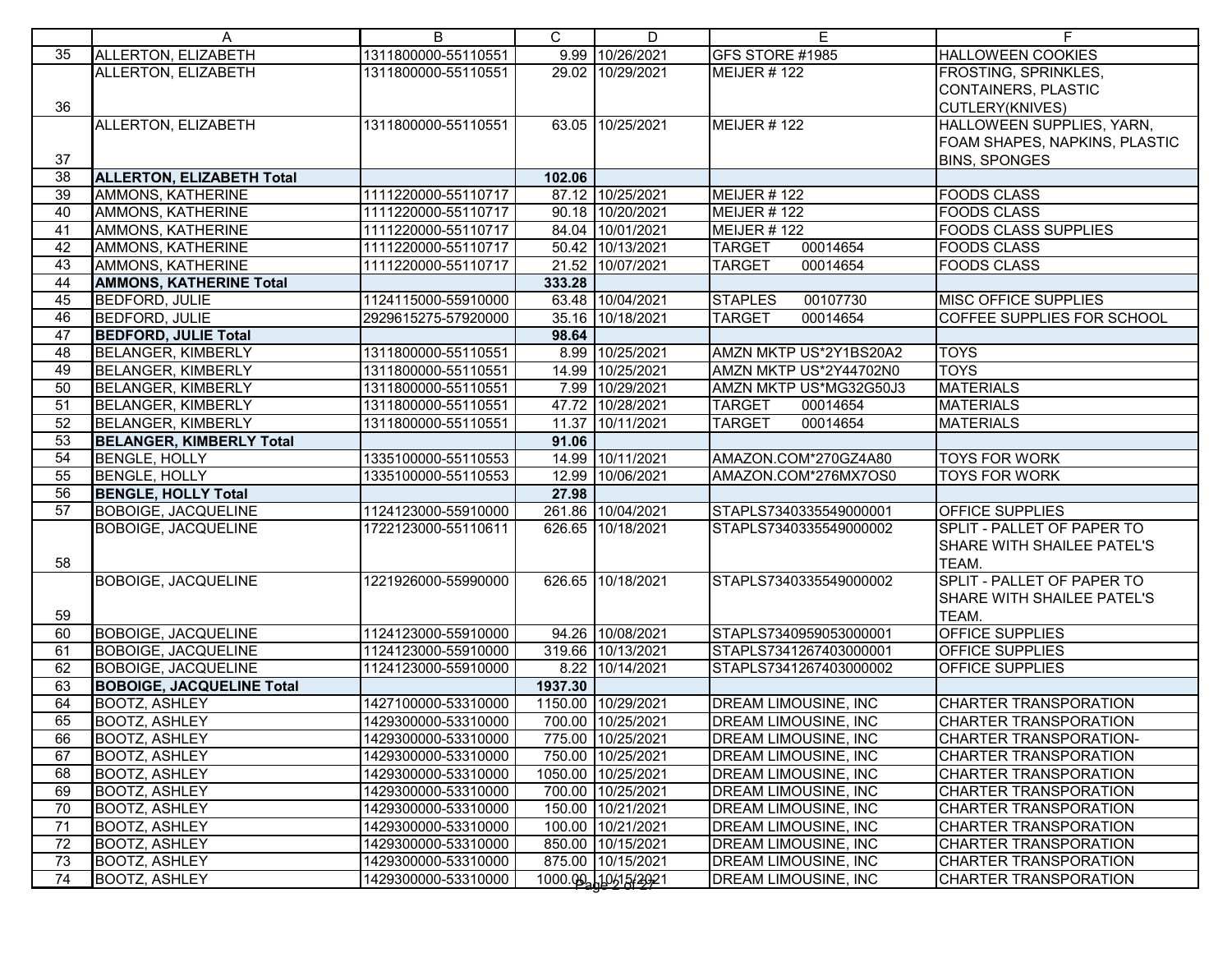|                 | A                             | B                   | C        | D                   | E.                            | F.                                               |
|-----------------|-------------------------------|---------------------|----------|---------------------|-------------------------------|--------------------------------------------------|
| 75              | <b>BOOTZ, ASHLEY</b>          | 1429300000-53310000 |          | 1050.00 10/15/2021  | <b>DREAM LIMOUSINE, INC</b>   | <b>CHARTER TRANSPORATION</b>                     |
| 76              | <b>BOOTZ, ASHLEY</b>          | 1429300000-53310000 |          | 950.00 10/11/2021   | <b>DREAM LIMOUSINE, INC</b>   | <b>CHARTER TRANSPORATION</b>                     |
| $\overline{77}$ | <b>BOOTZ, ASHLEY</b>          | 1429300000-53310000 |          | 850.00 10/08/2021   | <b>DREAM LIMOUSINE, INC</b>   | <b>CHARTER TRANSPORATION</b>                     |
| 78              | <b>BOOTZ, ASHLEY</b>          | 2929699279-57920000 |          | 870.00 10/28/2021   | <b>FIRST FOR INSPIRATION</b>  | <b>TEAM 45080</b>                                |
| 79              | <b>BOOTZ, ASHLEY</b>          | 2929699731-57920000 |          | 76.37 10/25/2021    | <b>GOBILDA</b>                | TEAM 11276 ORDER                                 |
| 80              | <b>BOOTZ, ASHLEY</b>          | 2929661116-57920000 |          | (162.94) 10/11/2021 | <b>KBANDS TRAINING</b>        | 20% COUPON, REFUNDED                             |
| 81              | <b>BOOTZ, ASHLEY</b>          | 2929661116-57920000 |          | 814.70 10/07/2021   | <b>KBANDS TRAINING</b>        | <b>CHEER BANDS</b>                               |
| 82              | <b>BOOTZ, ASHLEY</b>          | 1429300000-57410000 |          | 208.00 10/19/2021   | PAYPAL *CCCAM                 | <b>CCCAM CHEER ENTRY FEE</b>                     |
| 83              | <b>BOOTZ, ASHLEY</b>          | 2929661104-57920000 |          | 48.60 10/12/2021    | SAMS CLUB #6657               | <b>FRIDAY NIGHT DINNERS</b>                      |
| 84              | <b>BOOTZ, ASHLEY</b>          | 1429300000-57410000 |          | 1290.00 10/05/2021  | SP * MID AMERICAN POMP        | HIGH KICK COMPETITION- POM                       |
| 85              | <b>BOOTZ, ASHLEY Total</b>    |                     | 14094.73 |                     |                               |                                                  |
|                 | <b>BRASIL, SANDRA</b>         | 1125200000-55910000 |          | 69.62 10/19/2021    | AMAZON.COM*273PJ7RW2          | MISC OFFICE SUPPLIES FOR                         |
| 86              |                               |                     |          |                     |                               | <b>GREG/SANDY'S OFFICES</b>                      |
|                 | <b>BRASIL, SANDRA</b>         | 1128300000-55910000 |          | 32.99 10/12/2021    | AMZN MKTP US*274TG5T02        | MISC OFFICE SUPPLIES-DENISE HR                   |
| 87              |                               |                     |          |                     |                               |                                                  |
| 88              | <b>BRASIL, SANDRA</b>         | 1125200000-55910000 |          | 58.75 10/04/2021    | AMZN MKTP US*276WQ3CZ1        | <b>ADDING MACHINE FOR SANDY</b>                  |
|                 | <b>BRASIL, SANDRA</b>         | 1125200000-57410000 |          | 10.58 10/11/2021    | <b>PAYPAL *CONDUENTCGS</b>    | <b>FEES FOR COPIES OF DEEDS</b>                  |
| 89              |                               |                     |          |                     |                               | <b>REQUIRED BY CITY OF NOVI</b>                  |
| 90              | <b>BRASIL, SANDRA Total</b>   |                     | 171.94   |                     |                               |                                                  |
| 91              | <b>BRATNEY, BETHANY</b>       | 1122222000-55310000 |          | 20.77 10/08/2021    | AMZN MKTP US*276VU9E71        | NEW MATERIALS FOR LMC                            |
|                 | <b>BRATNEY, BETHANY</b>       | 1122222000-55310000 |          | 15.59 10/11/2021    | BOOKSAMILLION.COM             | NEW RELEASE MATERIALS FOR LMC                    |
| 92              |                               |                     |          |                     |                               |                                                  |
| 93              | <b>BRATNEY, BETHANY</b>       | 1122222000-55310000 |          | 19.99 10/08/2021    | <b>BOOKSAMILLION.COM</b>      | <b>NEW MATERIALS FOR LMC</b>                     |
| 94              | <b>BRATNEY, BETHANY</b>       | 1122222000-55310000 |          | 555.44 10/14/2021   | FOLLETT SCHOOL SOLUTIO        | <b>NEW MATERIALS FOR LMC</b>                     |
|                 | <b>BRATNEY, BETHANY</b>       | 1122222000-55410000 |          | 485.80 10/05/2021   | <b>JUNIOR LIBRARY GUILD</b>   | <b>RENEWAL OF SUBSCRIPTION</b>                   |
| 95              |                               |                     |          |                     |                               | <b>SERVICES</b>                                  |
|                 | <b>BRATNEY, BETHANY</b>       | 1122222000-53450000 |          | 440.00 10/05/2021   | NOODLETOOLS, INC.             | <b>RENEWAL OF SERVICE</b>                        |
| 96              |                               |                     |          |                     |                               | <b>SUBSCRIPTION</b>                              |
| $\overline{97}$ | <b>BRATNEY, BETHANY Total</b> |                     | 1537.59  |                     |                               |                                                  |
|                 | <b>BROWN, ALAINA</b>          | 1711322000-53450614 |          | 116.03 10/05/2021   | 055PIN* HAESE MATHEMAT        | <b>ONLINE TEXTBOOK ACCESS</b>                    |
| 98              |                               |                     |          |                     |                               | <b>TECHNOLOGY</b>                                |
| 99              | <b>BROWN, ALAINA</b>          | 1112722349-53220000 |          | 450.00 10/27/2021   | INT*BACCALAUREATE ORG         | <b>IB TRAINING BRATNEY CP RP</b>                 |
|                 | <b>BROWN, ALAINA</b>          | 1112722349-53220000 |          | 450.00 10/13/2021   | INT*BACCALAUREATE ORG         | <b>IB CP - PPS TRAINING HEIDI</b>                |
| 100             |                               |                     |          |                     |                               | PENDERGRAFF                                      |
|                 | <b>BROWN, ALAINA</b>          | 1722100000-53220614 |          | 450.00 10/11/2021   | INT*BACCALAUREATE ORG         | SABRINA FICANO - IB TRAINING -<br><b>SPANISH</b> |
| 101<br>102      | <b>BROWN, ALAINA</b>          | 1722100000-53220614 |          | 450.00 10/06/2021   | INT*BACCALAUREATE ORG         | NICK RYAN - IB BIOLOGY TRAINING                  |
|                 | <b>BROWN, ALAINA</b>          |                     |          | 450.00 10/06/2021   | <b>INT*BACCALAUREATE ORG</b>  |                                                  |
| 103             |                               | 1722100000-53220614 |          |                     |                               | KAITLYN WEST - IB TRAINING -<br><b>SPANISH</b>   |
|                 | <b>BROWN, ALAINA</b>          | 1722100000-53220614 |          | 200.00 10/13/2021   | SQ *IB SCHOOLS OF MICH        | <b>IB TRAINING - APPROACHES TO</b>               |
|                 |                               |                     |          |                     |                               | TEACHING AND LEARNING -                          |
| 104             |                               |                     |          |                     |                               | <b>ANDREW COMB</b>                               |
|                 | <b>BROWN, ALAINA</b>          | 1722100000-53220614 |          | 200.00 10/13/2021   | SQ *IB SCHOOLS OF MICH        | <b>IB TRAINING SOUTHWORTH-</b>                   |
|                 |                               |                     |          |                     |                               | <b>APPROACHES TO TEACHING AND</b>                |
| 105             |                               |                     |          |                     |                               | <b>LEARNING IBSOM</b>                            |
| 106             | <b>BROWN, ALAINA Total</b>    |                     | 2766.03  |                     |                               |                                                  |
| 107             | <b>BUNKER, JEFFREY</b>        | 1126160000-54120000 |          | 136.97 10/26/2021   | <b>COUGAR SALES AND RENTA</b> | <b>MTCE CEMENT SAW REPAIR</b>                    |
|                 |                               |                     |          |                     |                               |                                                  |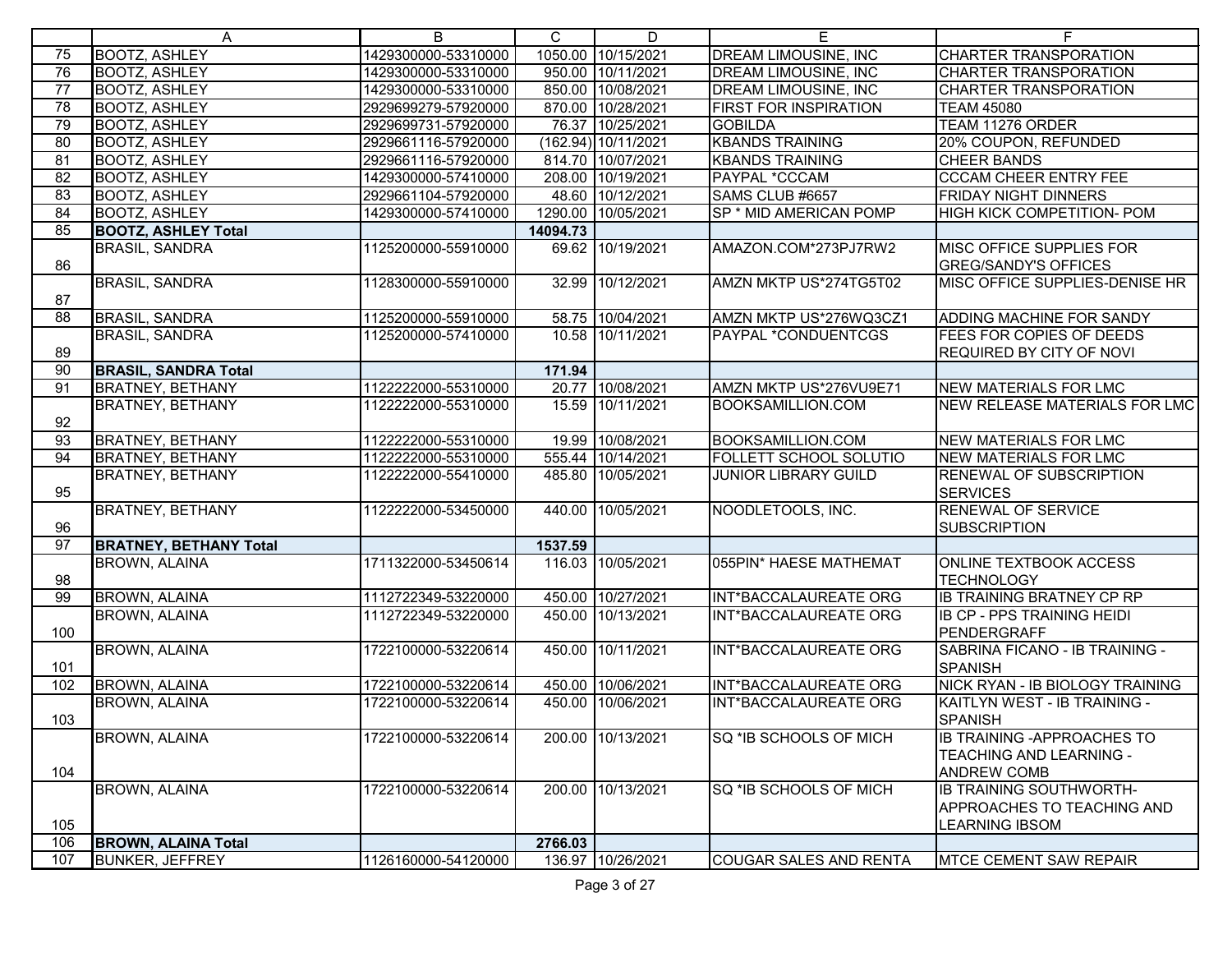|            | A                                          | В                                          | C       | D                  | Е                             | F.                                                   |
|------------|--------------------------------------------|--------------------------------------------|---------|--------------------|-------------------------------|------------------------------------------------------|
| 108        | <b>BUNKER, JEFFREY</b>                     | 1126122000-55992000                        |         | 136.00 10/07/2021  | <b>GRAINGER</b>               | HS SHOTPUT AREA - VECTOR<br><b>REPLACEMENT CABLE</b> |
|            | <b>BUNKER, JEFFREY</b>                     | 1126160000-55990000                        |         | 55.90 10/06/2021   | <b>GRAINGER</b>               | MTCE - SHOP SUPPLIES - PRE                           |
|            |                                            |                                            |         |                    |                               | MOISTENED TISSUES; HAND                              |
| 109        |                                            |                                            |         |                    |                               | <b>CLEANING TOWELS</b>                               |
|            | <b>BUNKER, JEFFREY</b>                     | 1126160000-54120000                        |         | 40.30 10/27/2021   | <b>MARKS OUTDOOR POWER EQ</b> | <b>MTCE MOWER REPAIR - TIRE</b>                      |
| 110        |                                            |                                            |         |                    |                               | <b>INSTALLATION</b>                                  |
| 111        | <b>BUNKER, JEFFREY</b>                     | 1126160000-55993000                        |         | 134.92 10/18/2021  | MARKS OUTDOOR POWER EQ        | <b>MTCE - MOWER REPAIR PARTS</b>                     |
| 112        | <b>BUNKER, JEFFREY</b>                     | 1126160000-55993000                        |         | 592.56 10/06/2021  | MARKS OUTDOOR POWER EQ        | MTCE - SNOW BLOWER REPAIR<br><b>PARTS</b>            |
| 113        | <b>BUNKER, JEFFREY</b>                     | 1126160000-55993000                        |         | 1398.12 10/04/2021 | <b>TARGET SPECIALTY PROD</b>  | <b>DISTRICT HERBICIDE</b>                            |
|            | <b>BUNKER, JEFFREY</b>                     | 1126122000-55992000                        |         | 15.40 10/11/2021   | THE HOME DEPOT #2737          | HS - CLAMP SET AND ZINC TO                           |
| 114        |                                            |                                            |         |                    |                               | <b>REPAIR HS SHOP VECTOR</b>                         |
|            | <b>BUNKER, JEFFREY</b>                     | 1126160000-55980000                        |         | 159.03 10/07/2021  | THE HOME DEPOT #2737          | <b>MTCE SUPPLIES - HUSKY</b>                         |
|            |                                            |                                            |         |                    |                               | <b>EXTENSION CORD, LED UTILITY</b>                   |
| 115        |                                            |                                            |         |                    |                               | LIGHT                                                |
| 116        | <b>BUNKER, JEFFREY Total</b>               |                                            | 2669.20 | 107.67 10/20/2021  | SHIPT* ORDER                  | <b>FOOD SUPPLIES FOR CLASS</b>                       |
| 117<br>118 | CANALES, BETH<br>CANALES, BETH             | 1111322000-55110718<br>1111322000-55110718 |         | 86.30 10/14/2021   | SHIPT <sup>*</sup> ORDER      | <b>ITEMS FOR FOODS CLASS</b>                         |
|            |                                            |                                            |         |                    |                               |                                                      |
| 119<br>120 | CANALES, BETH                              | 1111322000-55110718                        |         | 77.65 10/05/2021   | SHIPT* ORDER                  | <b>FOOD SUPPLIES FOR CLASS</b>                       |
| 121        | <b>CANALES, BETH Total</b><br>CHARFI, HANA | 2929625301-57920000                        | 271.62  | 86.85 10/21/2021   | <b>BENITO S CAFE</b>          | <b>STUDENTS LUCHES</b>                               |
| 122        | CHARFI, HANA                               | 2929625301-57920000                        |         | 45.80 10/04/2021   | <b>CANTORO ITALIAN MARKET</b> | <b>STUDENTS ACTIVITIES</b>                           |
| 123        | CHARFI, HANA                               | 2929625301-57920000                        |         | 50.00 10/05/2021   | DD/BR #336551                 | <b>STUDENTS ACTIVITIES</b>                           |
|            | CHARFI, HANA                               | 1522100331-53220000                        |         | 650.00 10/25/2021  | <b>MACAE</b>                  | LINDA'S CONFERENCE FEES \$162.50                     |
|            |                                            |                                            |         |                    |                               | 3 TEACHERS CONFERENCES                               |
|            |                                            |                                            |         |                    |                               | \$487.50                                             |
| 124        |                                            |                                            |         |                    |                               |                                                      |
|            | CHARFI, HANA                               | 1528300331-53220000                        |         | 522.50 10/25/2021  | <b>MACAE</b>                  | LINDA'S MACAE MEMBERSHIP \$275,                      |
|            |                                            |                                            |         |                    |                               | 3 TEACHERS MEMBERSHIP \$247.5                        |
| 125        |                                            |                                            |         |                    |                               |                                                      |
| 126        | CHARFI, HANA                               | 2929625301-57920000                        |         | 205.59 10/25/2021  | <b>MARIA S ITALIAN BAKERY</b> | <b>STUDENTS LUNCHES</b>                              |
| 127        | CHARFI, HANA                               | 2929625301-57920000                        |         | 200.18 10/08/2021  | <b>MARIA S ITALIAN BAKERY</b> | <b>SCHOOL BUSINESS COUNCIL</b>                       |
| 128        | CHARFI, HANA                               | 2929625301-57920000                        |         | 50.00 10/01/2021   | MCDONALD'S M4952 OF           | <b>STUDENTS ACTIVITIES</b>                           |
| 129        | CHARFI, HANA                               | 2929625301-57920000                        |         | 130.00 10/12/2021  | NORTHVILLE CM FOUNDATI        | <b>STUDENTS ACTIVITIES</b>                           |
| 130        | CHARFI, HANA                               | 2929625301-57920000                        |         | 38.14 10/18/2021   | PANERA BREAD #600667 P        | <b>STUDENTS ACTIVITIES</b>                           |
| 131        | CHARFI, HANA                               | 2929625301-57920000                        |         | 93.06 10/22/2021   | SAMSCLUB #6657                | <b>STUDENT ACTIVITIES</b>                            |
| 132        | CHARFI, HANA                               | 2929625301-57920000                        |         | 50.00 10/01/2021   | TROPICAL SMOOTHIE CAFE        | <b>STUDENTS ACTIVITIES</b>                           |
| 133        | <b>CHARFI, HANA Total</b>                  |                                            | 2122.12 |                    |                               |                                                      |
| 134        | CHRISTOPOULOS, COURTNEY                    | 1311800000-55110551                        |         | 28.60 10/28/2021   | AMZN MKTP US*D43544753        | <b>HALLOWEEN PARTY</b>                               |
| 135        | <b>CHRISTOPOULOS, COURTNEY Total</b>       |                                            | 28.60   |                    |                               |                                                      |
| 136        | CIANFERRA, LINDA                           | 2929625301-57920000                        |         | 97.63 10/20/2021   | <b>BENITO S CAFE</b>          | <b>STUDENT FOOD</b>                                  |
|            | CIANFERRA, LINDA                           | 2929625301-57920000                        |         | 48.27 10/18/2021   | <b>CANTORO ITALIAN MARKET</b> | CHARGED BY ACCIDENT USING                            |
| 137        |                                            |                                            |         |                    |                               | <b>WRONG CREDIT CARD</b>                             |
| 138        | CIANFERRA, LINDA                           | 2929625301-57920000                        |         | 60.00 10/04/2021   | DAIRY QUEEN #44943            | <b>COUNT DAY</b>                                     |
| 139        | CIANFERRA, LINDA                           | 2929625301-57920000                        |         | 5.00 10/04/2021    | STARBUCKS STORE 26894         | <b>COUNT DAY</b>                                     |
| 140        | CIANFERRA, LINDA                           | 2929625301-57920000                        |         | 5.00 10/04/2021    | STARBUCKS STORE 26894         | <b>COUNT DAY</b>                                     |
| 141        | CIANFERRA, LINDA                           | 2929625301-57920000                        |         | 5.00 10/04/2021    | STARBUCKS STORE 26894         | <b>COUNT DAY</b>                                     |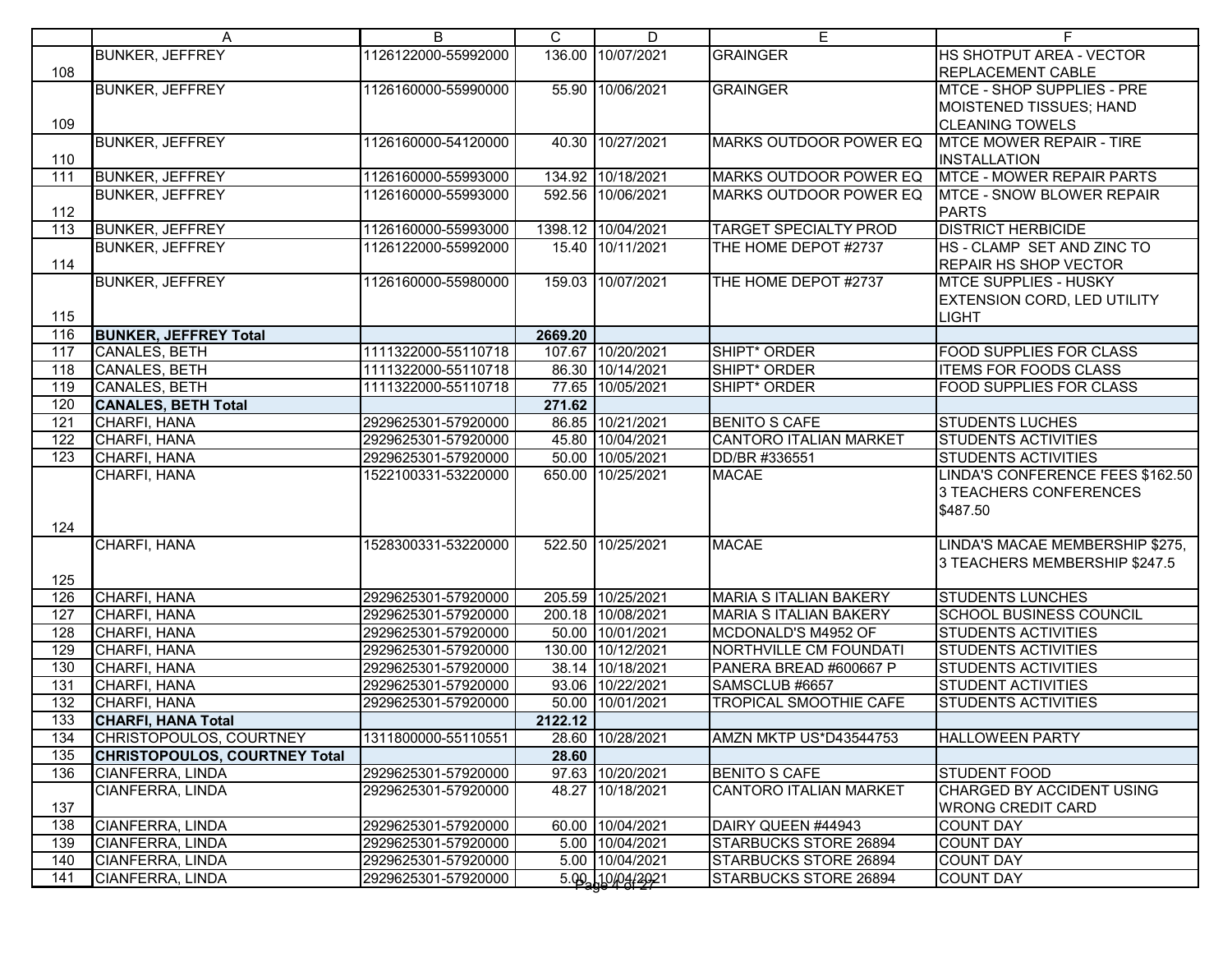|     | A                             | B                   | C       | D                 | E.                            | F                                     |
|-----|-------------------------------|---------------------|---------|-------------------|-------------------------------|---------------------------------------|
| 142 | CIANFERRA, LINDA              | 2929625301-57920000 |         | 5.00 10/04/2021   | <b>STARBUCKS STORE 26894</b>  | <b>COUNT DAY</b>                      |
| 143 | CIANFERRA, LINDA              | 2929625301-57920000 |         | 5.00 10/04/2021   | STARBUCKS STORE 26894         | <b>COUNT DAY</b>                      |
| 144 | CIANFERRA, LINDA              | 2929625301-57920000 |         | 5.00 10/04/2021   | <b>STARBUCKS STORE 26894</b>  | <b>COUNT DAY</b>                      |
| 145 | CIANFERRA, LINDA              | 2929625301-57920000 |         | 5.00 10/04/2021   | STARBUCKS STORE 26894         | <b>COUNT DAY</b>                      |
| 146 | CIANFERRA, LINDA              | 2929625301-57920000 |         | 5.00 10/04/2021   | STARBUCKS STORE 26894         | <b>COUNT DAY</b>                      |
| 147 | CIANFERRA, LINDA              | 2929625301-57920000 |         | 5.00 10/04/2021   | <b>STARBUCKS STORE 26894</b>  | <b>COUNT DAY</b>                      |
| 148 | CIANFERRA, LINDA              | 2929625301-57920000 |         | 5.00 10/04/2021   | <b>STARBUCKS STORE 26894</b>  | <b>COUNT DAY</b>                      |
| 149 | CIANFERRA, LINDA              | 2929625301-57920000 |         | 5.00 10/04/2021   | STARBUCKS STORE 26894         | <b>COUNT DAY</b>                      |
| 150 | <b>CIANFERRA, LINDA</b>       | 2929625301-57920000 |         | 5.00 10/04/2021   | STARBUCKS STORE 26894         | <b>COUNT DAY</b>                      |
| 151 | CIANFERRA, LINDA              | 2929625301-57920000 |         | 25.92 10/28/2021  | WM SUPERCENTER #5893          | <b>PROGRAM CULTURE ACTIVITY</b>       |
| 152 | CIANFERRA, LINDA              | 2929625301-57920000 |         | 23.06 10/26/2021  | WM SUPERCENTER #5893          | <b>PROGRAM CULTURE ACTIVITY</b>       |
| 153 | CIANFERRA, LINDA              | 2929625301-57920000 |         | 7.57 10/26/2021   | WM SUPERCENTER #5893          | PROGRAM CLIMATE ACTIVITY              |
| 154 | <b>CIANFERRA, LINDA Total</b> |                     | 322.45  |                   |                               |                                       |
|     | <b>COOLMAN, ROBERT</b>        | 1126103000-55992000 |         | 876.59 10/21/2021 | <b>CES 264</b>                | <b>ITC - WIRE FOR ITC PARKING LOT</b> |
| 155 |                               |                     |         |                   |                               | <b>LIGHTS</b>                         |
| 156 | <b>COOLMAN, ROBERT</b>        | 1126160000-55992000 |         | 131.70 10/01/2021 | <b>CES 264</b>                | <b>MTCE ELECTRICAL STOCK - WIRE</b>   |
|     | <b>COOLMAN, ROBERT</b>        | 1126160000-55980000 |         | 29.72 10/01/2021  | <b>CES 264</b>                | MTCE ELECTRICAL - 30FT                |
|     |                               |                     |         |                   |                               | <b>MAGNETIC DOUBLE HOOK TAPE</b>      |
| 157 |                               |                     |         |                   |                               | <b>MEASURE</b>                        |
| 158 | <b>COOLMAN, ROBERT</b>        | 1126113000-55992000 |         | 57.95 10/27/2021  | CONSERVA ELECTRIC SUPP        | NW BALLAST KIT WO 27247               |
|     | COOLMAN, ROBERT               | 1126160000-55992000 |         | 85.00 10/27/2021  | CONSERVA ELECTRIC SUPP        | MTCE ELECTRICAL - LIGHT FIXTURE       |
| 159 |                               |                     |         |                   |                               | REPAIR WO 27249                       |
| 160 | <b>COOLMAN, ROBERT</b>        | 1126123000-55992000 |         | 119.90 10/26/2021 | <b>CONSERVA ELECTRIC SUPP</b> | ROAR LIGHTS WO 27186                  |
|     | <b>COOLMAN, ROBERT</b>        | 1126160000-55992000 |         | 321.13 10/14/2021 | <b>CONSERVA ELECTRIC SUPP</b> | <b>MTCE - ELECTRICAL FIXTURE FOR</b>  |
|     |                               |                     |         |                   |                               | MTCE GARAGE AND ELECTRICAL            |
| 161 |                               |                     |         |                   |                               | <b>STOCK</b>                          |
| 162 | <b>COOLMAN, ROBERT</b>        | 1126113000-55992000 |         | 108.58 10/14/2021 | <b>CONSERVA ELECTRIC SUPP</b> | <b>NW - BATTERIES FOR FIRE PANEL</b>  |
|     | <b>COOLMAN, ROBERT</b>        | 1126160000-55992000 |         | 480.60 10/11/2021 | CONSERVA ELECTRIC SUPP        | <b>MTCE - ELECTRICAL STOCK -</b>      |
| 163 |                               |                     |         |                   |                               | CONNECTORS AND LAMPS                  |
|     | <b>COOLMAN, ROBERT</b>        | 1126160000-55992000 |         | 282.83 10/07/2021 | <b>MADISON ELECTRIC COMPA</b> | MTCE - ELECTRICAL STOCK - 120V        |
| 164 |                               |                     |         |                   |                               | COIL                                  |
|     | <b>COOLMAN, ROBERT</b>        | 1126160000-55992000 |         | 80.79 10/04/2021  | <b>MADISON ELECTRIC COMPA</b> | <b>MTCE ELECTRICAL STOCK - WIRE</b>   |
| 165 |                               |                     |         |                   |                               | <b>AND GFI</b>                        |
| 166 | <b>COOLMAN, ROBERT</b>        | 1126160000-55992000 |         | 337.38 10/28/2021 | MICHIGAN CHANDELIER CO        | MTCE - LIGHT FIXTURE REPAIR           |
|     | COOLMAN, ROBERT               | 1126160000-55980000 |         | 42.82 10/15/2021  | <b>RAY ELECTRIC NOVI</b>      | <b>MTCE DEPT ELECTRICAL TOOLS -</b>   |
| 167 |                               |                     |         |                   |                               | <b>PLUG TESTERS</b>                   |
| 168 | <b>COOLMAN, ROBERT Total</b>  |                     | 2954.99 |                   |                               |                                       |
| 169 | CORRION, KRISTIN              | 1212226194-55110000 |         | 86.58 10/11/2021  | STAPLS7341113018000001        | <b>NATC SUPPLIES</b>                  |
| 170 | CORRION, KRISTIN              | 1221926000-55990000 |         | 154.62 10/22/2021 | STAPLS7341969558000001        | <b>NATC SHREDDER</b>                  |
| 171 | <b>CORRION, KRISTIN Total</b> |                     | 241.20  |                   |                               |                                       |
|     | CROAD, LORI                   | 1335100000-55110553 |         | 100.00 10/18/2021 | <b>KONA ICE MICHIGAN</b>      | TREATS FOR KIDS AFTER THEIR           |
|     |                               |                     |         |                   |                               | FIRST BI-ANNUAL 2 MILE RUN, PER       |
| 172 |                               |                     |         |                   |                               | <b>STACEY</b>                         |
| 173 | CROAD, LORI                   | 1335100000-55110553 |         | 27.50 10/04/2021  | MEIJER #054                   | PUMPKINS FOR CARVING CRAFT            |
|     | CROAD, LORI                   | 1335100000-55110553 |         | 19.94 10/04/2021  | MICHAELS STORES 3744          | <b>GLUE STICKS, GLUE GUN, MIRROR</b>  |
| 174 |                               |                     |         |                   |                               | <b>CRAFTS</b>                         |
|     | CROAD, LORI                   | 1335100000-55110553 |         | 9.62 10/27/2021   | SAMSCLUB #6657                | FRITOS FOR WALKING TACOS AND          |
| 175 |                               |                     |         |                   |                               | CHIPS FOR PICNIC HALF DAY             |
|     |                               |                     |         | Page 5 of 27      |                               |                                       |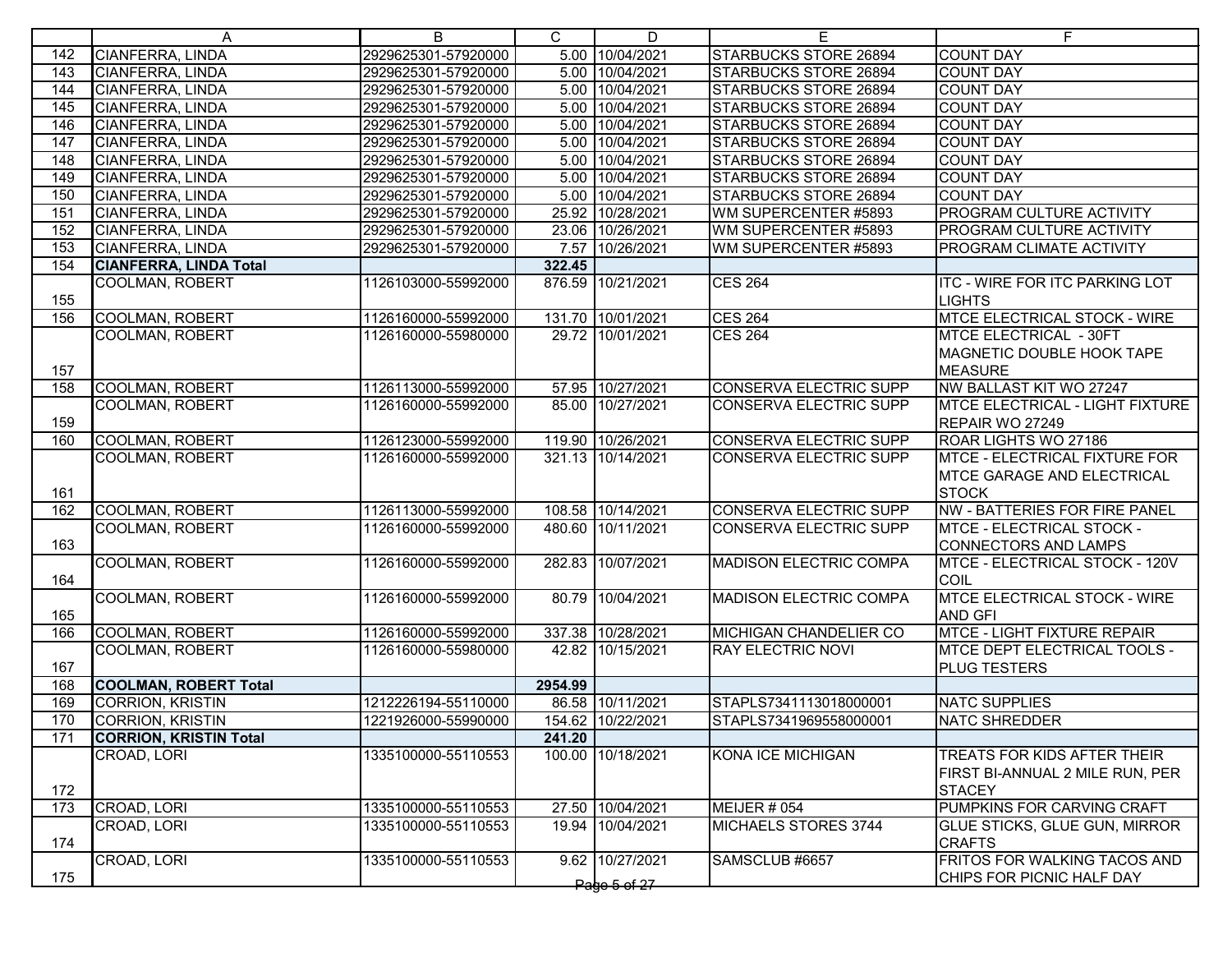|     | A                            | B                   | C       | D                  | Е                             | F                                                                                                                               |
|-----|------------------------------|---------------------|---------|--------------------|-------------------------------|---------------------------------------------------------------------------------------------------------------------------------|
| 176 | CROAD, LORI                  | 1335100000-55110553 |         | 2.64 10/26/2021    | SAMSCLUB #6657                | <b>FRITOS FOR WALKING TACOS</b>                                                                                                 |
|     | CROAD, LORI                  | 1335100000-55110553 |         | 14.90 10/18/2021   | WM SUPERCENTER #5844          | <b>MINI PUMPKIN GOURDS FOR</b>                                                                                                  |
| 177 |                              |                     |         |                    |                               | <b>CRAFTS</b>                                                                                                                   |
| 178 | <b>CROAD, LORI Total</b>     |                     | 174.60  |                    |                               |                                                                                                                                 |
| 179 | DAHRING, KAYLEY              | 1335100000-53220553 |         | 52.00 10/25/2021   | APPELBAUM TRAINING INS        | <b>CARE LEADER TRAINING</b>                                                                                                     |
| 180 | <b>DAHRING, KAYLEY</b>       | 1311800000-53610000 |         | 5408.00 10/07/2021 | <b>HEARST NEWSPAPERS-ADV</b>  | 2021 FALL BROCHURE                                                                                                              |
| 181 | DAHRING, KAYLEY              | 1311800000-53610000 |         | 160.00 10/08/2021  | <b>PRINTNOLOGY INC</b>        | <b>BUSINESS CARDS</b>                                                                                                           |
| 182 | DAHRING, KAYLEY              | 1311800000-55110551 |         | 5.23 10/28/2021    | STAPLS7342322497000001        | <b>TEACHING SUPPLIES</b>                                                                                                        |
| 183 | DAHRING, KAYLEY              | 1311800000-55110551 |         | 6.16 10/27/2021    | STAPLS7342322497000002        | <b>TEACHING SUPPLIES</b>                                                                                                        |
| 184 | DAHRING, KAYLEY              | 1311800000-55110551 |         | 7.07 10/28/2021    | STAPLS7342322497001002        | <b>TEACHING SUPPLIES</b>                                                                                                        |
| 185 | DAHRING, KAYLEY Total        |                     | 5638.46 |                    |                               |                                                                                                                                 |
| 186 | <b>DEPOTTER, MARY</b>        | 1221900120-53130749 |         | 91.00 10/08/2021   | ARGOTRANS SINV-37590          | <b>TRANSLATOR SERVICES</b>                                                                                                      |
| 187 | <b>DEPOTTER, MARY</b>        | 1221500000-55110021 |         | 1090.16 10/13/2021 | AWL*PEARSON EDUCATION         | <b>PROTOCOLS</b>                                                                                                                |
| 188 | <b>DEPOTTER, MARY</b>        | 1222100000-53220000 |         | 39.99 10/13/2021   | <b>CRISIS PREVENTION</b>      | CPI VERBAL INTERVENTION<br>TRAINING BLENDED LEARNING<br>PACKAGE (ONLINE COURSE &<br>PARTICIPANT WORKBOOK) 1 @<br>\$39.99        |
| 189 | <b>DEPOTTER, MARY</b>        | 1222100000-53220000 |         | 399.90 10/04/2021  | <b>CRISIS PREVENTION</b>      | CPI VERBAL INTERVENTION<br>TRAINING BLENDED LEARNING<br>PACKAGE (ONLINE COURSE &<br>PARTICIPANT WORKBOOK) 10 @<br>\$39.99/EACH. |
| 190 | <b>DEPOTTER, MARY</b>        | 1222600000-57410000 |         | 90.00 10/06/2021   | <b>MAASE</b>                  | <b>AMANDA SQUIRE'S MEMBERSHIP</b><br><b>MAASE VOTING MEMBERSHIP</b>                                                             |
| 191 | <b>DEPOTTER, MARY</b>        | 1212252191-53220000 |         | 200.00 10/26/2021  | PAYPAL *CCRESAEOTTA           | <b>EARLY ON CONFERENCE</b><br>NOVEMBER 10-12, 2021                                                                              |
| 192 | <b>DEPOTTER, MARY</b>        | 1221500000-55110021 |         | 319.00 10/07/2021  | PRO-ED, INC                   | <b>PROTOCOLS</b>                                                                                                                |
| 193 | <b>DEPOTTER, MARY</b>        | 1221318000-54120000 |         | 108.75 10/08/2021  | <b>RIFTON EQUIPMENT</b>       | WHEELCHAIR ACCESSORIES (PUSH<br>HANDLES)                                                                                        |
| 194 | <b>DEPOTTER, MARY</b>        | 1222600000-55910000 |         | 186.60 10/18/2021  | STAPLS7341698410000001        | OFFICE SUPPLIES                                                                                                                 |
| 195 | <b>DEPOTTER, MARY</b>        | 1222600000-55910000 |         | 22.88 10/25/2021   | STAPLS7341698410000003        | <b>OFFICE SUPPLIES</b>                                                                                                          |
| 196 | <b>DEPOTTER, MARY</b>        | 1222600000-55910000 |         | 8.80 10/29/2021    | STAPLS7342510832000002        | AA BATTERIES FOR OUR<br>MOUSE(S)                                                                                                |
| 197 | <b>DEPOTTER, MARY</b>        | 1221500000-55110021 |         | 581.00 10/05/2021  | <b>SUPER DUPER PUBLICATIO</b> | <b>PROTOCOLS</b>                                                                                                                |
| 198 | <b>DEPOTTER, MARY</b>        | 1221518031-53450000 |         | 1243.20 10/27/2021 | <b>ULTIMATE SLP</b>           | <b>ANNUAL SUBSCRIPTION TO</b><br>ULTIMATE SLP.COM (SPEECH<br>THERAPY MATERIALS) 10 USERS                                        |
| 199 | <b>DEPOTTER, MARY Total</b>  |                     | 4381.28 |                    |                               |                                                                                                                                 |
| 200 | DRAGOO, MICHAEL              | 1126160000-53220000 |         | 191.98 10/07/2021  | <b>CRYSTAL MTN LODGING</b>    | <b>DIRECTOR MSBO CONFERENCE</b>                                                                                                 |
| 201 | DRAGOO, MICHAEL              | 1126160000-55990000 |         | 241.38 10/13/2021  | LN*MICHIGAN DMV KIOSK         | LICENSE RENEWAL - PERSONAL                                                                                                      |
| 202 | <b>DRAGOO, MICHAEL Total</b> |                     | 433.36  |                    |                               |                                                                                                                                 |
| 203 | DUQUETTE, EDWARD             | 1126170000-55992000 |         | 14.88 10/29/2021   | ABC SUPPLY 372                | <b>BUS GARAGE ROOF LEAK</b>                                                                                                     |
| 204 | DUQUETTE, EDWARD             | 1126112000-55992000 |         | 16.98 10/06/2021   | AMZN MKTP US*2708R2N81        | OH FREEZER REPAIR                                                                                                               |
| 205 | DUQUETTE, EDWARD             | 1126115000-55992000 |         | 4.75 10/22/2021    | <b>GREAT LAKES ACE HDWE</b>   | <b>DF BATHROOM</b>                                                                                                              |
| 206 | DUQUETTE, EDWARD             | 1126160000-55980000 |         | 136.08 10/22/2021  | <b>LAWSON PRODUCTS</b>        | <b>MTCE TOOLS</b>                                                                                                               |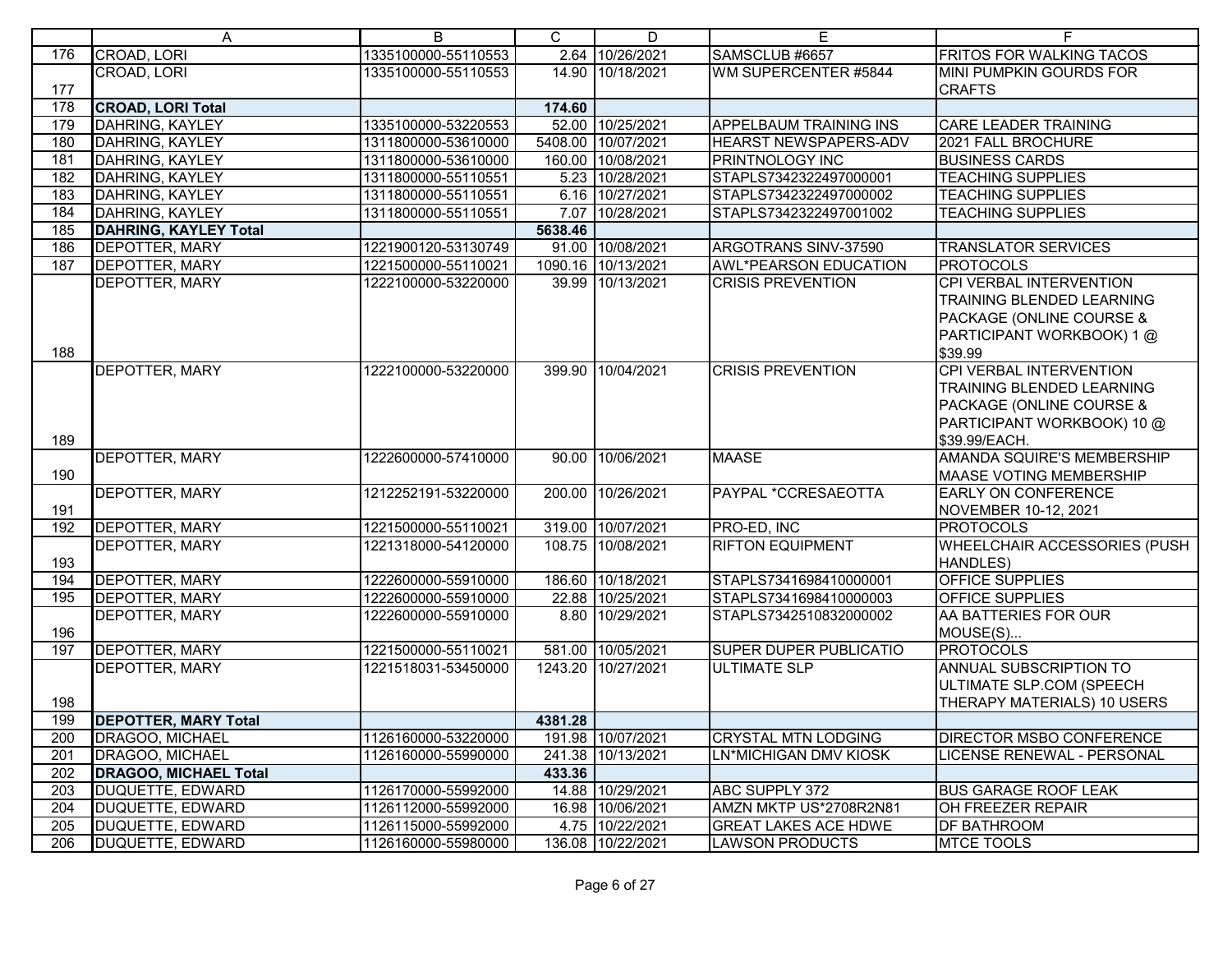|                  | A                             | B                   | C       | D                   | E.                            | F.                                   |
|------------------|-------------------------------|---------------------|---------|---------------------|-------------------------------|--------------------------------------|
|                  | <b>DUQUETTE, EDWARD</b>       | 1126160000-55992000 |         | (684.49) 10/22/2021 | REDFORD LOCK COMPANY I        | <b>MTCE REDFORD LOCK - INCORRECT</b> |
|                  |                               |                     |         |                     |                               | <b>IBILLING - CHARGED TAX</b>        |
| 207              |                               |                     |         |                     |                               |                                      |
|                  | <b>DUQUETTE, EDWARD</b>       | 1126118000-55992000 |         | 51.00 10/22/2021    | REDFORD LOCK COMPANY I        | NM LOCKER KEYS AND CYLINDER          |
| 208              |                               |                     |         |                     |                               | <b>REPAIR</b>                        |
|                  | <b>DUQUETTE, EDWARD</b>       | 1126122000-55992000 |         | 567.78 10/22/2021   | REDFORD LOCK COMPANY I        | HS CUT KEYS AND FIRE DOOR            |
| 209              |                               |                     |         |                     |                               | <b>REPAIR</b>                        |
|                  | <b>DUQUETTE, EDWARD</b>       | 1126160000-55992000 |         | 684.49 10/22/2021   | REDFORD LOCK COMPANY I        | <b>MTCE REDFORD LOCK - INCORRECT</b> |
|                  |                               |                     |         |                     |                               | BILLING - CHARGED TAX - REFUND       |
| 210              |                               |                     |         |                     |                               |                                      |
| 211              | DUQUETTE, EDWARD              | 1126122000-55992000 |         | 174.00 10/20/2021   | <b>REDFORD LOCK COMPANY I</b> | HS MORTISE AND MASTER KEYING         |
| 212              | DUQUETTE, EDWARD              | 1126120000-55992000 |         | 32.00 10/20/2021    | <b>REDFORD LOCK COMPANY I</b> | <b>MS KEYS</b>                       |
| 213              | DUQUETTE, EDWARD              | 1126113000-55992000 |         | 14.98 10/22/2021    | ROCKLER 008                   | NW ROOM 406 ROCKING CHAIR            |
|                  | DUQUETTE, EDWARD              | 4126160951-54110000 |         | 222.33 10/07/2021   | <b>SINGER SAFETY COMPANY</b>  | MTCE SALT SHED - SF PG 74-75         |
| 214              |                               |                     |         |                     |                               | <b>SHIPPING</b>                      |
|                  | DUQUETTE, EDWARD              | 1126160000-55992000 |         | 63.24 10/29/2021    | THE HOME DEPOT #2737          | <b>DISTRICT COVE WALL BASE</b>       |
| 215              |                               |                     |         |                     |                               | ADHESIVE                             |
| 216              | <b>DUQUETTE, EDWARD Total</b> |                     | 1298.02 |                     |                               |                                      |
| 217              | <b>ERICKSON, TODD</b>         | 1122218000-55310000 |         | 183.82 10/01/2021   | AMAZON.COM*2C4QE7850          | <b>BOOKS FOR LIBRARY</b>             |
| 218              | ERICKSON, TODD                | 1122218000-55310000 |         | 7.32 10/29/2021     | AMAZON.COM*TP1AN6XX3          | <b>BOOK FOR LIBRARY</b>              |
| 219              | <b>ERICKSON, TODD</b>         |                     |         |                     |                               |                                      |
|                  |                               | 1122218000-55310000 |         | 526.24 10/29/2021   | AMAZON.COM*ZU5J65CS3          | <b>BOOKS FOR LIBRARY</b>             |
| 220              | ERICKSON, TODD                | 1122218000-55310000 |         | 7.81 10/04/2021     | AMZN MKTP US*2C3A38PH2        | <b>BOOKS FOR LIBRARY</b>             |
| $\overline{221}$ | <b>ERICKSON, TODD</b>         | 1122218000-55310000 |         | 110.90 10/01/2021   | AMZN MKTP US*2C4RG11G2        | <b>BOOKS FOR LIBRARY</b>             |
| $\overline{222}$ | <b>ERICKSON, TODD</b>         | 1122218000-55310000 |         | 61.99 10/28/2021    | AMZN MKTP US*YB77K9BJ3        | POSTER PAPER                         |
| 223              | <b>ERICKSON, TODD</b>         | 1122218000-55310000 |         | 19.03 10/15/2021    | <b>WAVE - *CARIBOU LUNET</b>  | <b>BOOK FOR LIBRARY</b>              |
| $\overline{224}$ | <b>ERICKSON, TODD Total</b>   |                     | 917.11  |                     |                               |                                      |
| $\overline{225}$ | <b>FENCHEL, LISA</b>          | 1111118000-53450000 |         | 0.01 10/27/2021     | PADLET* PADLET SOFTWAR        | <b>PADLET SOFTWARE</b>               |
| 226              | <b>FENCHEL, LISA Total</b>    |                     | 0.01    |                     |                               |                                      |
|                  | FULAR, JAMES                  | 1126123000-55992000 |         | (54.99) 10/27/2021  | <b>AMZN MKTP US</b>           | <b>ROAR CENTER - PALLET JACK</b>     |
| 227              |                               |                     |         |                     |                               | PARTS - RETURN                       |
|                  | <b>FULAR, JAMES</b>           | 1126160000-55993000 |         | 100.20 10/19/2021   | AMZN MKTP US*273HS2IB2        | <b>MTCE - MAJESTIC GLOVE POLAR</b>   |
| 228              |                               |                     |         |                     |                               | PENGRU GLOVES                        |
| 229              | <b>FULAR, JAMES</b>           | 1126160000-55993000 |         | 48.50 10/18/2021    | AMZN MKTP US*273ZV3WY0        | <b>MTCE GROUNDS GLOVE SUPPLY</b>     |
|                  | FULAR, JAMES                  | 1126123000-55992000 |         | 54.99 10/11/2021    | AMZN MKTP US*2743N7OF2        | ROAR CENTER - PALLET JACK            |
| 230              |                               |                     |         |                     |                               | <b>PARTS</b>                         |
|                  | FULAR, JAMES                  | 1126160000-55993000 |         | 41.98 10/18/2021    | AMZN MKTP US*275DD48U2        | <b>MTCE - GRASSBUSTER DECK</b>       |
| 231              |                               |                     |         |                     |                               | <b>CLEANING SUPPLY</b>               |
|                  | <b>FULAR, JAMES</b>           | 1126101000-55992000 |         | 42.00 10/11/2021    | AMZN MKTP US*279019EA0        | ESB LOBBY - ELECTRIC COFFEE POT      |
| 232              |                               |                     |         |                     |                               | <b>WARMER</b>                        |
| 233              | <b>FULAR, JAMES</b>           | 1126160000-55993000 |         | 581.36 10/19/2021   | AMZN MKTP US*2Y3UR3E60        | MTCE - GROUND SUPPLIES               |
| 234              | <b>FULAR, JAMES</b>           | 1126160000-54120000 |         | 136.50 10/08/2021   | <b>MARKS OUTDOOR POWER EQ</b> | <b>MTCE - GROUNDS MOWER REPAIR</b>   |
|                  | FULAR, JAMES                  | 1126120000-55993000 |         | 188.28 10/18/2021   | TARGET SPECIALTY PROD         | MS FERTILIZER FOR NEWLY              |
|                  |                               |                     |         |                     |                               | <b>ESTABLISHED TURF FOR SCHOOLS</b>  |
| 235              |                               |                     |         |                     |                               | UNDER CONSTRUCTION                   |
|                  | FULAR, JAMES                  | 1126118000-55993000 |         | 188.28 10/18/2021   | TARGET SPECIALTY PROD         | NM FERTILIZER FOR NEWLY              |
|                  |                               |                     |         |                     |                               | ESTABLISHED TURF FOR SCHOOLS         |
| 236              |                               |                     |         |                     |                               | UNDER CONSTRUCTION                   |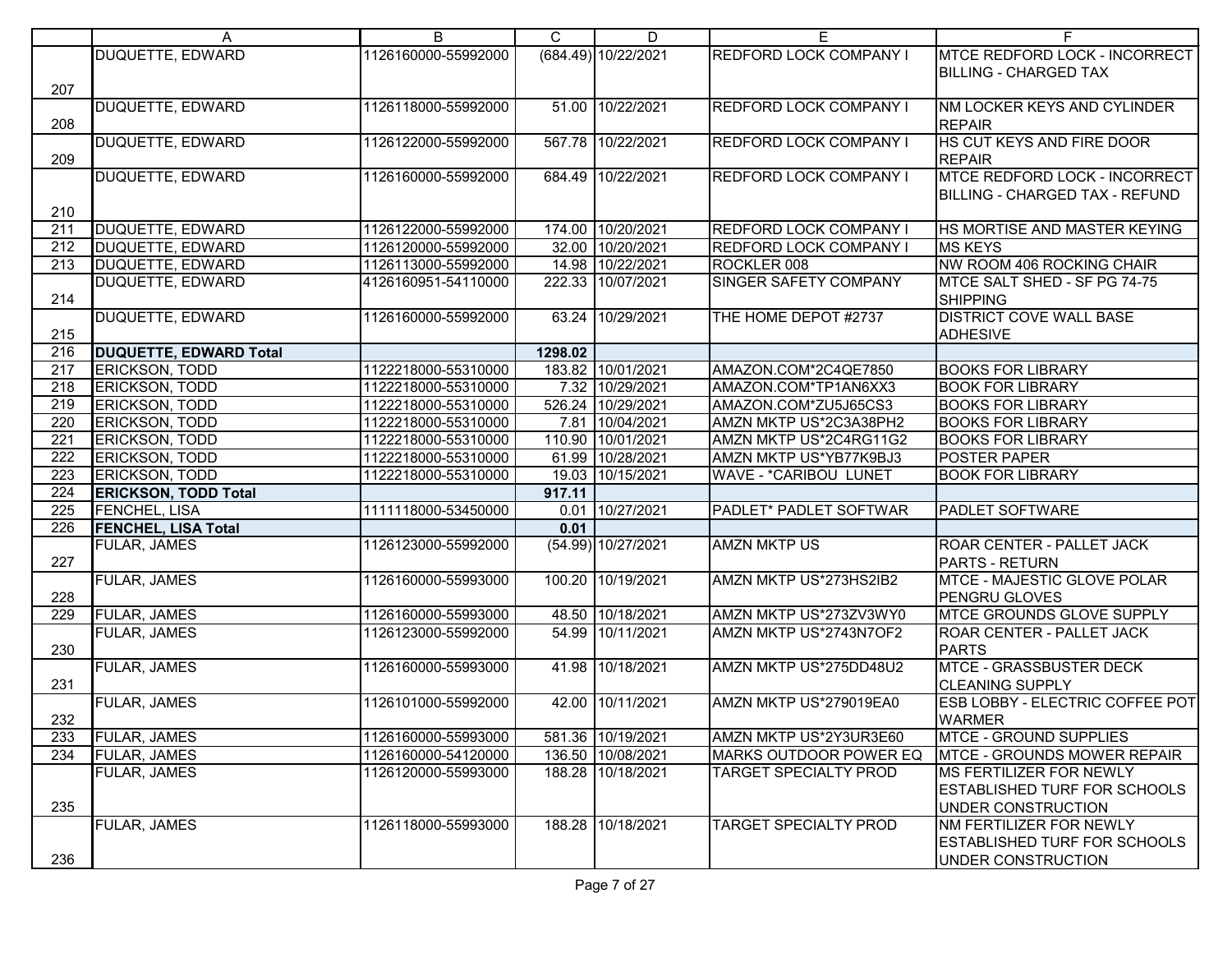|                  | A                            | В                   | C       | D                  | E.                                | F.                                  |
|------------------|------------------------------|---------------------|---------|--------------------|-----------------------------------|-------------------------------------|
|                  | <b>FULAR, JAMES</b>          | 1126113000-55993000 |         | 188.28 10/18/2021  | <b>TARGET SPECIALTY PROD</b>      | NW FERTILIZER FOR NEWLY             |
|                  |                              |                     |         |                    |                                   | <b>ESTABLISHED TURF FOR SCHOOLS</b> |
| 237              |                              |                     |         |                    |                                   | UNDER CONSTRUCTION                  |
|                  | <b>FULAR, JAMES</b>          | 1126112000-55993000 |         | 188.28 10/18/2021  | <b>TARGET SPECIALTY PROD</b>      | OH FERTILIZER FOR NEWLY             |
|                  |                              |                     |         |                    |                                   | <b>ESTABLISHED TURF FOR SCHOOLS</b> |
| 238              |                              |                     |         |                    |                                   | UNDER CONSTRUCTION                  |
|                  | <b>FULAR, JAMES</b>          | 1126111000-55993000 |         | 188.28 10/18/2021  | <b>TARGET SPECIALTY PROD</b>      | <b>VO FERTILIZER FOR NEWLY</b>      |
|                  |                              |                     |         |                    |                                   | <b>ESTABLISHED TURF FOR SCHOOLS</b> |
| 239              |                              |                     |         |                    |                                   | UNDER CONSTRUCTION                  |
| 240              | <b>FULAR, JAMES Total</b>    |                     | 1891.94 |                    |                                   |                                     |
| 241              | <b>GILMORE, MEGAN</b>        | 1311800000-55110551 |         | 31.23 10/08/2021   | <b>OTC BRANDS INC</b>             | <b>TEACHER SUPPLIES</b>             |
|                  |                              |                     |         |                    |                                   |                                     |
| 242              | <b>GILMORE, MEGAN Total</b>  |                     | 31.23   |                    |                                   |                                     |
| $\overline{243}$ | <b>GORNY, KIMBERLY</b>       | 1111113000-55110719 |         | 181.40 10/12/2021  | AMZN MKTP US*273CJ58I0            | <b>MATH BOOKS</b>                   |
| 244              | GORNY, KIMBERLY              | 1111113000-55110708 |         | 19.59 10/13/2021   | AMZN MKTP US*273Z48D80            | <b>DOOR CHIME ALARM</b>             |
| 245              | <b>GORNY, KIMBERLY</b>       | 1111113000-55110708 |         | 32.80 10/14/2021   | <b>AMZN MKTP US*274305S40</b>     | <b>LANYARDS</b>                     |
| 246              | <b>GORNY, KIMBERLY</b>       | 1111113000-55110708 |         | 13.32 10/25/2021   | AMZN MKTP US*2Y6K29SK1            | <b>FLASHCARDS</b>                   |
| $\overline{247}$ | <b>GORNY, KIMBERLY</b>       | 1111113000-55110708 |         | 26.10 10/25/2021   | AMZN MKTP US*2Y92F99A0            | <b>CLASSROOM SUPPLIES</b>           |
|                  | <b>GORNY, KIMBERLY</b>       | 1111113000-55110708 |         | 3.59 10/08/2021    | MEIJER #122                       | <b>WATER FOR SICK STUDENTS AND</b>  |
| 248              |                              |                     |         |                    |                                   | <b>VISITORS</b>                     |
| 249              | <b>GORNY, KIMBERLY</b>       | 1111113000-55110708 |         | 283.00 10/07/2021  | <b>PRINTNOLOGY INC</b>            | <b>PAWS CARDS</b>                   |
| 250              | <b>GORNY, KIMBERLY</b>       | 1111113000-55110708 |         | 15.61 10/15/2021   | <b>SCHOOL SPECIALTY LLC</b>       | KINDERGARTEN SUPPLIES               |
| 251              | <b>GORNY, KIMBERLY</b>       | 1111113000-55110702 |         | 1036.36 10/15/2021 | <b>SCHOOL SPECIALTY LLC</b>       | <b>ART SUPPLIES</b>                 |
| 252              | <b>GORNY, KIMBERLY</b>       | 1111113000-55110708 | 22.88   | 10/07/2021         | STAPLS7340794331000001            | <b>JOURNALS</b>                     |
| 253              | <b>GORNY, KIMBERLY Total</b> |                     | 1634.65 |                    |                                   |                                     |
|                  | <b>GREAVES, JASON</b>        | 4126122951-54110000 |         | 953.00 10/07/2021  | <b>BILL &amp; RODS APPLIANCES</b> | HS - COMMERCIAL GRADE MAYTAG        |
|                  |                              |                     |         |                    |                                   | <b>WASHER REPLACEMENT SF PG 56</b>  |
| 254              |                              |                     |         |                    |                                   |                                     |
|                  | <b>GREAVES, JASON</b>        | 1126160000-55993000 |         | 57.32 10/13/2021   | <b>MARKS OUTDOOR POWER EQ</b>     | MTCE MOWER PARTS - PULLY IDLER      |
| 255              |                              |                     |         |                    |                                   |                                     |
|                  |                              |                     |         |                    |                                   | <b>FLAT</b>                         |
| 256              | <b>GREAVES, JASON</b>        | 1126160000-55993000 |         | 6.86 10/13/2021    | MARKS OUTDOOR POWER EQ            | <b>MTCE MOWER PARTS</b>             |
| 257              | <b>GREAVES, JASON</b>        | 1126160000-55992000 |         | 473.62 10/25/2021  | <b>MENARDS LIVONIA MI</b>         | <b>MTCE SHOP LIGHTS</b>             |
|                  | GREAVES, JASON               | 1126160000-55980000 |         | 786.15 10/25/2021  | <b>MENARDS WIXOM MI</b>           | MTCE TOOLS - HOIST, AXEL STRAP.     |
| 258              |                              |                     |         |                    |                                   | <b>CLAMPS</b>                       |
| 259              | <b>GREAVES, JASON</b>        | 1126160000-55992000 |         | 893.88 10/25/2021  | <b>MENARDS WIXOM MI</b>           | <b>MTCE SHOP LIGHTS</b>             |
| 260              | <b>GREAVES, JASON</b>        | 1126160000-55992000 |         | 309.96 10/11/2021  | <b>MENARDS WIXOM MI</b>           | <b>MTCE SHOP LIGHTS</b>             |
| 261              | <b>GREAVES, JASON</b>        | 1126122000-55992000 |         | 309.96 10/11/2021  | <b>MENARDS WIXOM MI</b>           | HS MECH ROOM LIGHTS                 |
| 262              | <b>GREAVES, JASON</b>        | 1126160000-55992000 |         | 21.97 10/06/2021   | <b>MENARDS WIXOM MI</b>           | <b>MTCE SHOP SUPPLIES</b>           |
|                  | GREAVES, JASON               | 1126160000-55980000 |         | 33.96 10/06/2021   | MENARDS WIXOM MI                  | MTCE SHOP TOOLS - BRUSH AND 3       |
| 263              |                              |                     |         |                    |                                   | PC ADPT SET                         |
|                  | GREAVES, JASON               | 1126160000-55993000 |         | 249.69 10/04/2021  | <b>MENARDS WIXOM MI</b>           | MTCE SALT SHED SUPPLIES AND         |
| 264              |                              |                     |         |                    |                                   | <b>SHOP SUPPLIES</b>                |
|                  | <b>GREAVES, JASON</b>        | 1126160000-55993000 |         | 177.43 10/04/2021  | <b>MENARDS WIXOM MI</b>           | <b>MTCE GROUND SUPPLIES - PAINT</b> |
| 265              |                              |                     |         |                    |                                   | <b>MIXER AND SUPPLIES</b>           |
| 266              | <b>GREAVES, JASON</b>        | 1126103000-55992000 |         | 30.00 10/04/2021   | <b>REDFORD LOCK COMPANY I</b>     | <b>ITC BATHROOM - CAM LOCKS</b>     |
|                  | <b>GREAVES, JASON</b>        | 1126103000-54110000 |         | 15.00 10/04/2021   | <b>REDFORD LOCK COMPANY I</b>     | ITC - BATHROOM LABOR TO REKEY       |
| 267              |                              |                     |         |                    |                                   |                                     |
| 268              | <b>GREAVES, JASON</b>        | 1126115000-55992000 |         | 63.28 10/21/2021   | <b>SOUTH LYON FENCE &amp; SUP</b> | <b>DF PLAYGROUND REPAIRS</b>        |
|                  |                              |                     |         |                    |                                   |                                     |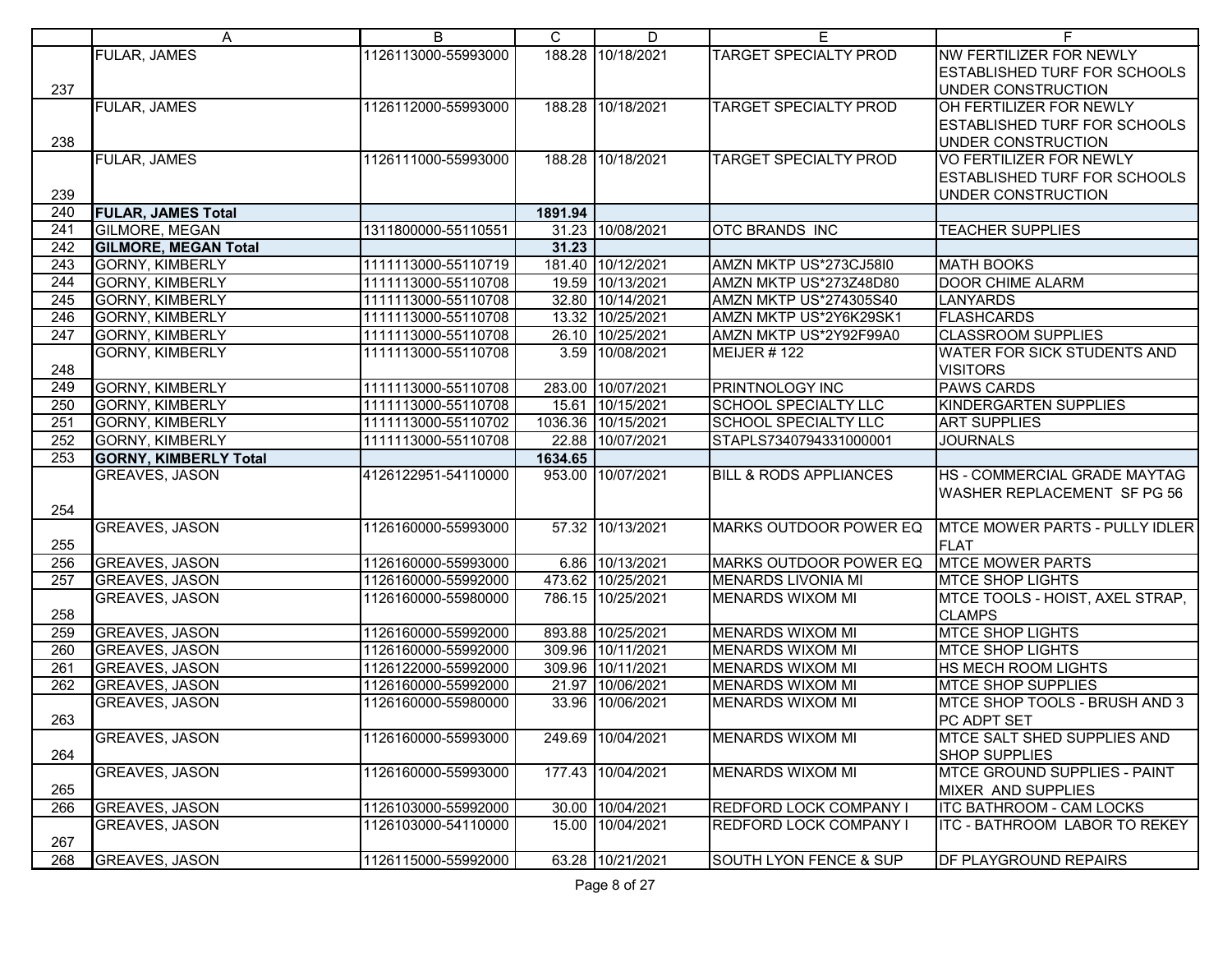|                  | A                                        | B                   | C.      | D                   | E                                | F.                                                  |
|------------------|------------------------------------------|---------------------|---------|---------------------|----------------------------------|-----------------------------------------------------|
|                  | <b>GREAVES, JASON</b>                    | 1126160000-55980000 |         | 378.82 10/12/2021   | THE HOME DEPOT #2722             | MTCE TOOLS - BATTERY CHARGER,                       |
|                  |                                          |                     |         |                     |                                  | <b>FLASHLIGHT, SCREWDRIVER SET</b>                  |
| 269              |                                          |                     |         |                     |                                  |                                                     |
| 270              | <b>GREAVES, JASON</b>                    | 1126103000-55992000 |         | 28.09 10/29/2021    | THE HOME DEPOT #2737             | <b>ITC WALL REPAIRS</b>                             |
| 271              | <b>GREAVES, JASON</b>                    | 1126112000-55992000 |         | 28.09 10/29/2021    | THE HOME DEPOT #2737             | OH WALL REPAIRS                                     |
| $\overline{272}$ | <b>GREAVES, JASON</b>                    | 1126160000-55992000 |         | 294.78 10/27/2021   | THE HOME DEPOT #2737             | <b>MTCE SHOP LIGHT REPAIR</b>                       |
| 273              | <b>GREAVES, JASON</b>                    | 1126115000-55992000 |         | 69.98 10/22/2021    | THE HOME DEPOT #2737             | DF CART REPAIR                                      |
| 274              | <b>GREAVES, JASON</b>                    | 1126160000-55992000 |         | 7.47 10/21/2021     | THE HOME DEPOT #2737             | <b>MTCE - STAR FLAT TAPCOM</b>                      |
|                  | GREAVES, JASON                           | 1126112000-55992000 |         | 36.47 10/21/2021    | THE HOME DEPOT #2737             | OH- QUIKRETE CONCRETE AND                           |
|                  |                                          |                     |         |                     |                                  | WOOD SCREWS - OUTSIDE WALL OF                       |
| 275              |                                          |                     |         |                     |                                  | CLASSROOM 127                                       |
|                  | <b>GREAVES, JASON</b>                    | 1126113000-55992000 |         | 23.74 10/21/2021    | THE HOME DEPOT #2737             | NW WOOD SCREWS AND PAINT -                          |
| 276              |                                          |                     |         |                     |                                  | <b>SECURITY CAMERA</b>                              |
|                  | <b>GREAVES, JASON</b>                    | 1126160000-55980000 |         | 128.87 10/20/2021   | THE HOME DEPOT #2737             | MTCE SHOP SUPPLIES/TOOLS -                          |
|                  |                                          |                     |         |                     |                                  | GLOVES, HEADLAMP, FLASHLIGHTS                       |
| 277              |                                          |                     |         |                     |                                  |                                                     |
|                  | <b>GREAVES, JASON</b>                    | 1126122000-55992000 |         | 22.16 10/20/2021    | THE HOME DEPOT #2737             | HS GIRLS BATHROOM - COUPLINGS                       |
| 278              |                                          |                     |         |                     |                                  |                                                     |
|                  | <b>GREAVES, JASON</b>                    | 1126122000-55992000 |         | 7.28 10/20/2021     | THE HOME DEPOT #2737             | <b>HS GIRLS BATHROOM - REPAIR</b>                   |
| 279              |                                          |                     |         |                     |                                  | <b>COUPLINGS</b>                                    |
| 280              | <b>GREAVES, JASON</b>                    | 1126122000-55992000 |         | 25.48 10/18/2021    | THE HOME DEPOT #2737             | HS BATHROOM - COUPLINGS                             |
| 281              | <b>GREAVES, JASON</b>                    | 1126160000-55980000 |         | 49.97 10/18/2021    | THE HOME DEPOT #2737             | MTCE TOOLS - WRENCH SET                             |
| 282              | <b>GREAVES, JASON</b>                    | 1126122000-55992000 |         | 73.65 10/18/2021    | THE HOME DEPOT #2737             | <b>HS GIRLS BATHROOM</b>                            |
|                  | <b>GREAVES, JASON</b>                    | 1126160000-55980000 |         | 185.64 10/11/2021   | THE HOME DEPOT #2737             | MTCE TOOLS - PLIERS, PHILLIPS,                      |
| 283              |                                          |                     |         |                     |                                  | <b>EXT CORD MAG BIT HOLDER</b>                      |
| 284              | <b>GREAVES, JASON</b>                    | 1126160000-55980000 |         | 47.29 10/11/2021    | THE HOME DEPOT #2737             | <b>MTCE TOOLS - DRILL BITS</b>                      |
|                  | <b>GREAVES, JASON</b>                    | 1126160000-55993000 |         | 95.92 10/04/2021    | THE HOME DEPOT #2737             | MTCE SHOP SUPPLIES - TRASH CAN                      |
| 285              |                                          |                     |         |                     |                                  |                                                     |
|                  | <b>GREAVES, JASON</b>                    | 1126123000-55993000 |         | 178.50 10/01/2021   | THE HOME DEPOT #2737             | ROAR SALT SHED - TOOLS TO BUILD                     |
| 286              |                                          |                     |         |                     |                                  | LADDER                                              |
|                  | <b>GREAVES, JASON</b>                    | 4126160951-54110000 |         | 45.50 10/18/2021    | <b>TOWN &amp; COUNTRY SIDING</b> | MTCE SALT SHED - BENT METAL - SF                    |
| 287              |                                          |                     |         |                     |                                  | PG 74-75 SHED CONSTRUCTION                          |
| 288              | <b>GREAVES, JASON Total</b>              |                     | 6109.78 |                     |                                  |                                                     |
| 289<br>290       | HANSEN, ANN                              | 1331100000-55910000 |         | $(8.00)$ 10/29/2021 | PAYPAL *LANGUAGEART              | <b>CREDIT BACK</b><br><b>HALLOWEEN CANDY FOR PS</b> |
| 291              | HANSEN, ANN                              | 2929641355-57920000 |         | 74.95 10/25/2021    | <b>TARGET</b><br>00014654        |                                                     |
|                  | <b>HANSEN, ANN Total</b><br>HARBAR, ERIN |                     | 66.95   | 139.90 10/14/2021   |                                  |                                                     |
|                  |                                          | 1111322000-55110702 |         |                     | AMAZON.COM*274SV72J0             | 2 WACOM COMPUTER DRAWING                            |
|                  |                                          |                     |         |                     |                                  | TABLETS FOR DIGITAL IMAGING AND                     |
| 292              |                                          |                     |         |                     |                                  | <b>GRAPHIC DESIGN ART STUDENTS</b>                  |
|                  | HARBAR, ERIN                             | 1711322000-55110614 |         | 33.99 10/13/2021    | AMZN MKTP US*273GJ0781           | SPLIT - EASEL'S AND PENCIL                          |
| 293              |                                          |                     |         |                     |                                  | <b>SHARPENERS</b>                                   |
|                  | HARBAR, ERIN                             | 1111322000-55110702 |         | 33.99 10/13/2021    | AMZN MKTP US*273GJ0781           | SPLIT - EASEL'S AND PENCIL                          |
| 294              |                                          |                     |         |                     |                                  | <b>SHARPENERS</b>                                   |
|                  | HARBAR, ERIN                             | 1111322000-55110702 |         | 71.97 10/01/2021    | AMZN MKTP US*2C55Q60Z2           | JUMP RINGS 3 SECTIONS OF                            |
| 295              |                                          |                     |         |                     |                                  | JEWELRY 1                                           |
| 296              | HARBAR, ERIN                             | 1711322000-55110614 |         | 44.94 10/18/2021    | <b>DBC*BLICK ART MATERIAL</b>    | <b>SPLIT - ACRYLIC PAINT FOR IB</b>                 |
|                  |                                          |                     |         |                     |                                  |                                                     |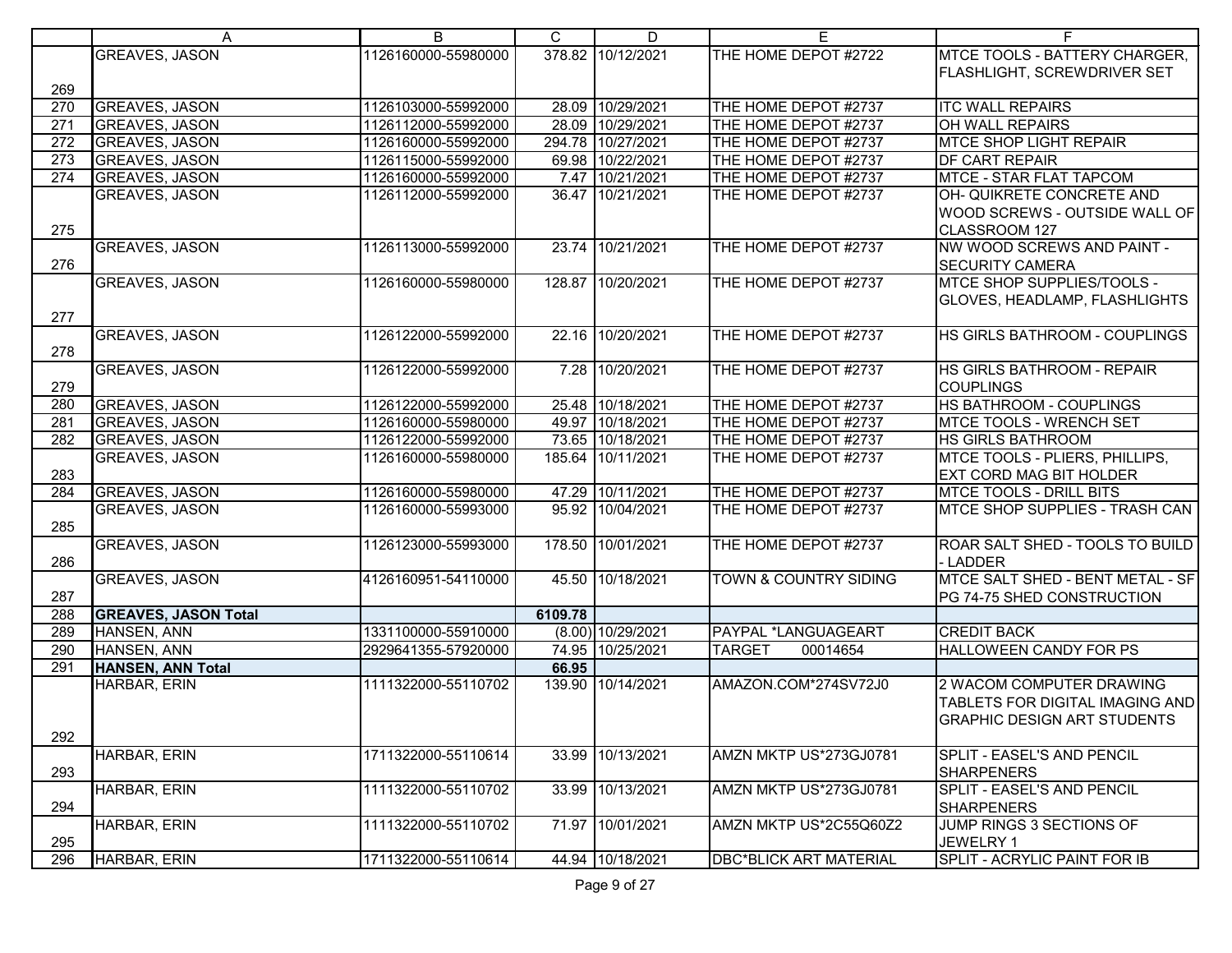|            | A                                                | В                   | C       | D                 | E.                            | F.                                                                                                                                           |
|------------|--------------------------------------------------|---------------------|---------|-------------------|-------------------------------|----------------------------------------------------------------------------------------------------------------------------------------------|
| 297        | HARBAR, ERIN                                     | 1111322000-55110702 |         | 179.78 10/18/2021 | <b>DBC*BLICK ART MATERIAL</b> | SPLIT - ACRYLIC PAINT-PAINTING<br><b>STUDENTS</b>                                                                                            |
| 298        | <b>HARBAR, ERIN</b>                              | 1111322000-55110702 |         | 53.40 10/13/2021  | <b>DBC*BLICK ART MATERIAL</b> | PASTELS AND BLENDING STUMPS<br>FOR DRAWING AND ART FUNDIES<br>CLASSES.                                                                       |
| 299        | HARBAR, ERIN                                     | 1711322000-55110614 |         | 64.80 10/11/2021  | <b>DBC*BLICK ART MATERIAL</b> | <b>ENAMEL FOR IB ART HL PROJECT</b>                                                                                                          |
| 300        | HARBAR, ERIN                                     | 1711322000-55110614 |         | 5.75 10/08/2021   | <b>EDPUZZLE PRO TEACHER</b>   | SPLIT - IB ART VIDEOS AND<br><b>QUESTIONS</b>                                                                                                |
| 301        | HARBAR, ERIN                                     | 1111322000-55110702 |         | 5.75 10/08/2021   | <b>EDPUZZLE PRO TEACHER</b>   | SPLIT - JEWELRY ART VIDEOS AND<br>IQ                                                                                                         |
| 302        | HARBAR, ERIN                                     | 1711322000-55110614 |         | 78.59 10/18/2021  | <b>JERRY'S ARTARAMA</b>       | <b>SPLIT - ACRYLIC PAINT FOR IB</b>                                                                                                          |
| 303        | HARBAR, ERIN                                     | 1111322000-55110702 |         | 314.35 10/18/2021 | <b>JERRY'S ARTARAMA</b>       | SPLIT - ACRYLIC PAINT-PAINTING<br><b>STUDENTS AND RULERS FOR</b><br><b>JEWELRY KITS</b>                                                      |
| 304        | HARBAR, ERIN                                     | 1111322000-55110702 |         | 378.56 10/18/2021 | <b>MOLLY HAWKINS HOUSE IN</b> | SPLIT - BLACK DRAWING PAPERS,<br>ART FUNDIES, DRAWING, AND IB<br>ART CANVAS PAPER IB ART AND<br><b>PAINTING</b>                              |
| 305        | HARBAR, ERIN                                     | 1711322000-55110614 |         | 252.37 10/18/2021 | <b>MOLLY HAWKINS HOUSE IN</b> | SPLIT - BLACK DRAWING PAPERS,<br>ART FUNDIES, DRAWING, AND IB<br>ART CANVAS PAPER IB ART AND<br><b>PAINTING</b>                              |
| 306        | HARBAR, ERIN                                     | 1111322000-55110702 |         | 212.76 10/29/2021 | <b>NASCO FORT ATKINSON</b>    | HAMMERS FOR JEWELRY KITS (2)<br>ROOMS TO STOCK) 3 SECTIONS.<br>SEM <sub>1</sub><br><b>GLAZE FOR CERAMICS 4 SECTIONS,</b><br>SEM <sub>1</sub> |
| 307        | HARBAR, ERIN                                     | 1111322000-55110702 |         | 105.44 10/20/2021 | <b>SCHOOL SPECIALTY LLC</b>   | <b>ERASERS AND PENCILS FOR</b><br>DRAWING KITS VIRTUAL AND AT<br><b>SCHOOL</b><br>MASKING AND PAINTING TAPE FOR<br><b>ALL ART ROOMS</b>      |
| 308        | HARBAR, ERIN                                     | 1111322000-55110702 |         | 105.17 10/18/2021 | <b>SCHOOL SPECIALTY LLC</b>   | <b>DRAWING PENCILS FOR ART</b><br><b>FUNDIES AND DRAWING STUDENTS</b><br>PAINT CUPS FOR VIRTUAL ART<br>(HOME KITS)                           |
| 309        | <b>HARBAR, ERIN Total</b>                        |                     | 2081.51 |                   |                               |                                                                                                                                              |
| 310        | <b>HAWKINS, STEPHANIE</b>                        | 1311800000-55110551 |         | 10.49 10/18/2021  | <b>OTC BRANDS INC</b>         | STAR OF THE WEEK POSTER                                                                                                                      |
| 311        | HAWKINS, STEPHANIE                               | 1311800000-55110551 |         | 30.34 10/18/2021  | <b>OTC BRANDS INC</b>         | <b>HALLOWEEN PARTY SUPPLIES</b>                                                                                                              |
| 312        | HAWKINS, STEPHANIE                               | 1311800000-55110551 |         | 8.05 10/15/2021   | WAL-MART #1754                | <b>APPLESAUCE SUPPLIES</b>                                                                                                                   |
| 313        | <b>HAWKINS, STEPHANIE Total</b>                  |                     | 48.88   |                   |                               |                                                                                                                                              |
| 314        | HENDERSON, BETH                                  | 1125200000-55910000 |         | 9.60 10/25/2021   | STAPLS7342173056000002        | <b>BUSINESS OFFICE SUPPLIES</b>                                                                                                              |
| 315<br>316 | <b>HENDERSON, BETH Total</b><br>HERTRICH, MARINA | 1111118000-55110708 | 9.60    | 17.57 10/28/2021  | AMAZON.COM*1X3QF3CL3          | TEACHING SUPPLIES - DUTHIE                                                                                                                   |
| 317        | HERTRICH, MARINA                                 | 1111118000-55110719 |         | 641.55 10/12/2021 | AMAZON.COM*271533EQ2          | <b>MATH EDUCATION - ARNOLD</b>                                                                                                               |
| 318        | <b>HERTRICH, MARINA</b>                          | 1111118000-55110708 |         | 2.70 10/12/2021   | AMAZON.COM*275A38EQ2          | KOZLOWSKI - TEACHING SUPPLIES                                                                                                                |
| 319        | <b>HERTRICH, MARINA</b>                          | 1111118000-55110708 |         | 5.40 10/13/2021   | AMAZON.COM*275CM5PQ2          | KOZLOWSKI - TEACHING SUPPLIES                                                                                                                |
|            |                                                  |                     |         |                   |                               |                                                                                                                                              |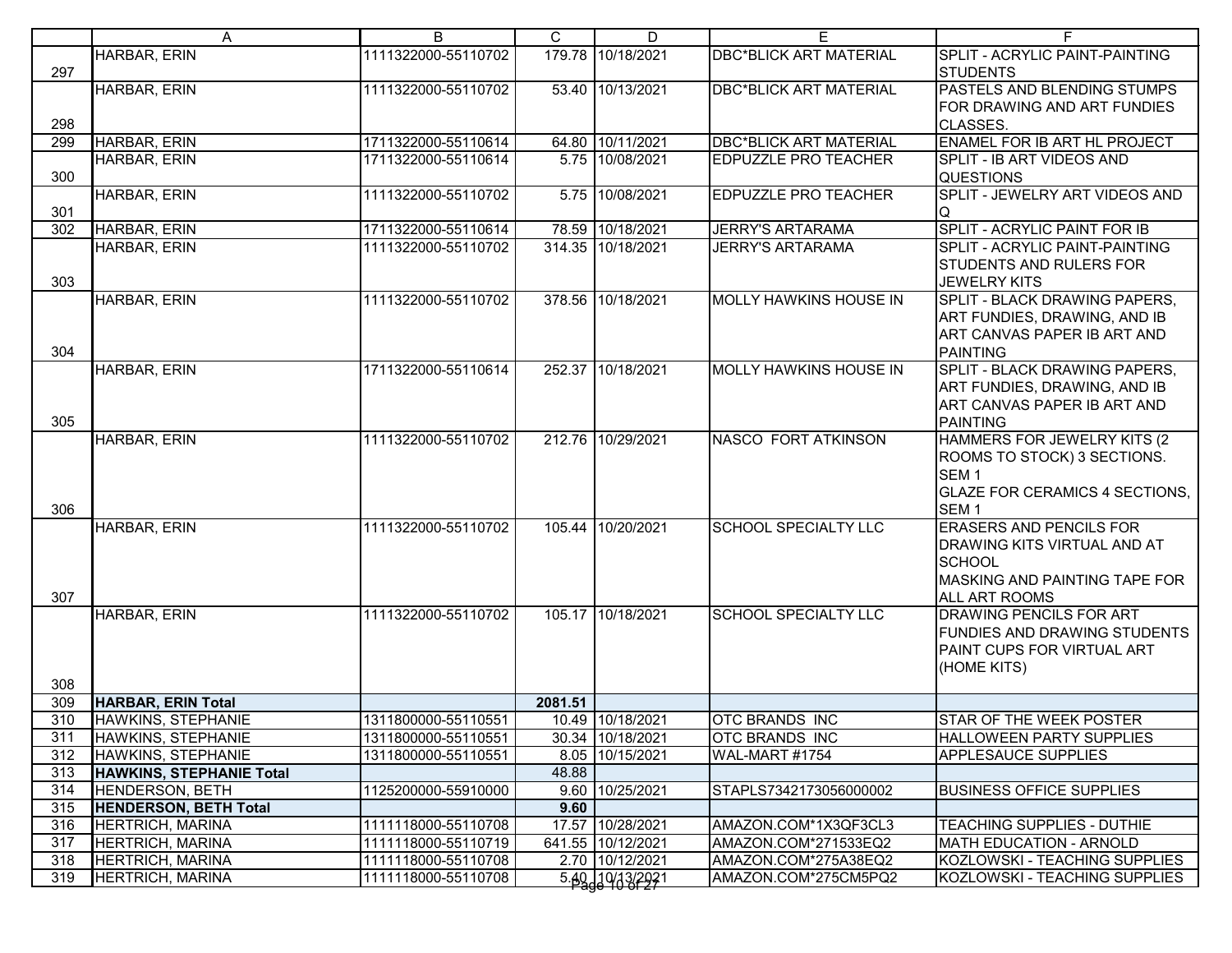|                  | A                             | B                   | C       | D                  | E                             | F.                                                 |
|------------------|-------------------------------|---------------------|---------|--------------------|-------------------------------|----------------------------------------------------|
|                  | <b>HERTRICH, MARINA</b>       | 1111118000-55110799 |         | 50.52 10/11/2021   | AMAZON.COM*279PC5J82          | <b>MEGAPHONE FOR</b>                               |
| 320              |                               |                     |         |                    |                               | CAFETERIA/BUSES                                    |
|                  | <b>HERTRICH, MARINA</b>       | 1111118000-55110719 |         | 458.22 10/04/2021  | AMAZON.COM*2C3PG3W51          | MATH EDUCATION BOOKS - ARNOLD                      |
| 321              |                               |                     |         |                    |                               |                                                    |
| 322              | <b>HERTRICH, MARINA</b>       | 1111118000-55110719 |         | 511.70 10/04/2021  | AMAZON.COM*2C6M20BI2          | MATH EDUCATION - ARNOLD                            |
| 323              | HERTRICH, MARINA              | 1111118000-55110708 |         | 2.70 10/05/2021    | AMAZON.COM*2C7B94SQ2          | KOZLOWSKI - TEACHING SUPPLIES                      |
|                  | <b>HERTRICH, MARINA</b>       | 1111118000-55110708 |         | (68.85) 10/25/2021 | <b>AMZN MKTP US</b>           | REFUND (HUBENSCHMIDT) -                            |
| 324              |                               |                     |         |                    |                               | <b>TEACHING SUPPLIES</b>                           |
| 325              | <b>HERTRICH, MARINA</b>       | 1111118000-55110708 |         | 14.99 10/13/2021   | AMZN MKTP US*273NG2DD0        | <b>SLOAN - TEACHING SUPPLIES</b>                   |
|                  | <b>HERTRICH, MARINA</b>       | 1111118000-55110708 |         | 28.57 10/18/2021   | AMZN MKTP US*274BG6R90        | <b>TEACHING SUPPLIES -</b>                         |
| 326              |                               |                     |         |                    |                               | <b>HUBEMSCHMIDT</b>                                |
| 327              | <b>HERTRICH, MARINA</b>       | 1111118000-55110708 |         | 57.99 10/13/2021   | AMZN MKTP US*275X858S0        | <b>GOLDBERG TEACHING SUPPLIES</b>                  |
|                  | <b>HERTRICH, MARINA</b>       | 1111118000-55110708 |         | 68.85 10/18/2021   | AMZN MKTP US*278XZ3YE0        | <b>TEACHING SUPPLIES -</b>                         |
| 328              |                               |                     |         |                    |                               | <b>HUBENSCHMIDT</b>                                |
| 329              | <b>HERTRICH, MARINA</b>       | 1111118000-55110708 |         | 14.99 10/05/2021   | AMZN MKTP US*2C9UH3DF2        | DUTHIE - TEACHING SUPPLIES                         |
| 330              | <b>HERTRICH, MARINA</b>       | 2929618216-57920000 |         | 17.98 10/21/2021   | AMZN MKTP US*2Y2HR3V30        | <b>CAMP SUPPLIES</b>                               |
|                  | <b>HERTRICH, MARINA</b>       | 1111118000-55110708 |         | 10.99 10/18/2021   | AMZN MKTP US*2Y30724C0        | <b>TEACHING SUPPLIES -</b>                         |
| 331<br>332       | <b>HERTRICH, MARINA</b>       | 1124118000-55990000 |         | 17.47 10/22/2021   | AMZN MKTP US*2Y4807TE2        | <b>HUBENSCHMIDT</b><br><b>OFFICE MISC SUPPLIES</b> |
| 333              | <b>HERTRICH, MARINA</b>       | 1111118000-55110708 |         | 39.99 10/22/2021   | AMZN MKTP US*2Y4W49AF2        | <b>CLASSROOM SUPPLIES - JENKINS</b>                |
| 334              | HERTRICH, MARINA              | 1111118000-55110708 |         | 24.99 10/29/2021   | AMZN MKTP US*487RW5ET3        | <b>TYRPAK - TEACHING SUPPLIES</b>                  |
|                  | HERTRICH, MARINA              | 1111118000-55110799 |         | 95.10 10/26/2021   | AMZN MKTP US*RK7BT4T53        | SUPPLIES FOR INDOOR LUNCH                          |
| 335              |                               |                     |         |                    |                               | <b>RECESS</b>                                      |
| 336              | <b>HERTRICH, MARINA</b>       | 1111118000-55110708 |         | 3.99 10/28/2021    | AMZN MKTP US*RW3P90CR3        | <b>TYRPAK -TEACHING SUPPLIES</b>                   |
|                  | <b>HERTRICH, MARINA</b>       | 1111118000-55110799 |         | 87.12 10/12/2021   | <b>CREATIVE SAFETY SUPPLY</b> | <b>CARPET TAPE FOR SPACING DESKS</b>               |
| 337              |                               |                     |         |                    |                               |                                                    |
| 338              | <b>HERTRICH, MARINA</b>       | 1111118000-55110702 |         | 30.50 10/21/2021   | <b>DBC*BLICK ART MATERIAL</b> | <b>ART SUPPLIES</b>                                |
| 339              | <b>HERTRICH, MARINA</b>       | 1111118000-55110702 |         | 423.40 10/13/2021  | <b>DBC*BLICK ART MATERIAL</b> | <b>ART SUPPLIES</b>                                |
| 340              | <b>HERTRICH, MARINA</b>       | 1121218000-55910000 |         | 78.45 10/21/2021   | HALO BRANDED SOLUTIONS        | <b>COUNSELING SUPPLIES</b>                         |
| 341              | HERTRICH, MARINA              | 1111118724-55110000 |         | 157.61 10/04/2021  | J.W. PEPPER                   | <b>VOCAL MUSIC - LENGERICH</b>                     |
| 342              | HERTRICH, MARINA              | 1111118735-55110000 |         | 80.00 10/27/2021   | <b>MATH LEAGUE PRESS</b>      | <b>MATH LEAGUE</b>                                 |
| 343              | <b>HERTRICH, MARINA</b>       | 1111118000-54910000 |         | 40.00 10/20/2021   | <b>SAFEWAY SHREDDING</b>      | <b>SHREDDING</b>                                   |
| 344              | HERTRICH, MARINA              | 1111118000-55110719 |         | 560.34 10/08/2021  | SCHOLASTIC, INC.              | <b>MATH EDUCATION -WELLOCK</b>                     |
| 345              | <b>HERTRICH, MARINA</b>       | 1111118000-55110708 |         | 37.77 10/01/2021   | <b>SCHOOL SPECIALTY LLC</b>   | <b>HODGE - TEACHING SUPPLIES</b>                   |
| 346              | HERTRICH, MARINA              | 1111118000-55110708 |         | 20.14 10/18/2021   | SSI*SCHOOL SPECIALTY          | <b>TEACHING SUPPLIES - LESSWAY</b>                 |
| $\overline{347}$ | HERTRICH, MARINA              | 1111118000-55110708 |         | 28.53 10/06/2021   | SSI*SCHOOL SPECIALTY          | <b>TEACHING SUPPLIES</b>                           |
| 348              | HERTRICH, MARINA              | 1111118000-55110708 |         | 157.04 10/05/2021  | SSI*SCHOOL SPECIALTY          | <b>TEACHING SUPPLIES</b>                           |
| 349              | <b>HERTRICH, MARINA</b>       | 1111118000-55110708 |         | 13.23 10/05/2021   | SSI*SCHOOL SPECIALTY          | <b>TEACHING SUPPLIES</b>                           |
| 350              | HERTRICH, MARINA              | 1124118000-55990000 |         | 28.27 10/18/2021   | STAPLS7341671398000001        | <b>OFFICE SUPPLIES</b>                             |
| 351              | <b>HERTRICH, MARINA</b>       | 1111118000-53450000 |         | (15.89) 10/11/2021 | ZOOM.US 888-799-9666          | SLOAN - ZOOM REFUND                                |
| 352              | HERTRICH, MARINA              | 1111118000-53450000 |         | 15.89 10/08/2021   | ZOOM.US 888-799-9666          | SLOAN ZOOM SUBSCRIPTION                            |
| 353              | <b>HERTRICH, MARINA Total</b> |                     | 3759.81 |                    |                               |                                                    |
|                  | HETTEL, ERIC                  | 1126160000-53220000 |         | 215.78 10/07/2021  | <b>CRYSTAL MTN LODGING</b>    | <b>MTCE ASST DIRECTOR - MSBO</b>                   |
| 354              |                               |                     |         |                    |                               | <b>CONFERENCE-LODGING</b>                          |
| 355              | <b>HETTEL, ERIC Total</b>     |                     | 215.78  |                    |                               |                                                    |
| 356              | <b>HOLLY, SHEILA</b>          | 1123200000-57410000 |         | 85.00 10/12/2021   | <b>MICHIGAN PUPIL ACCOUNT</b> | <b>MPAAA MEMBERSHIP FEES</b>                       |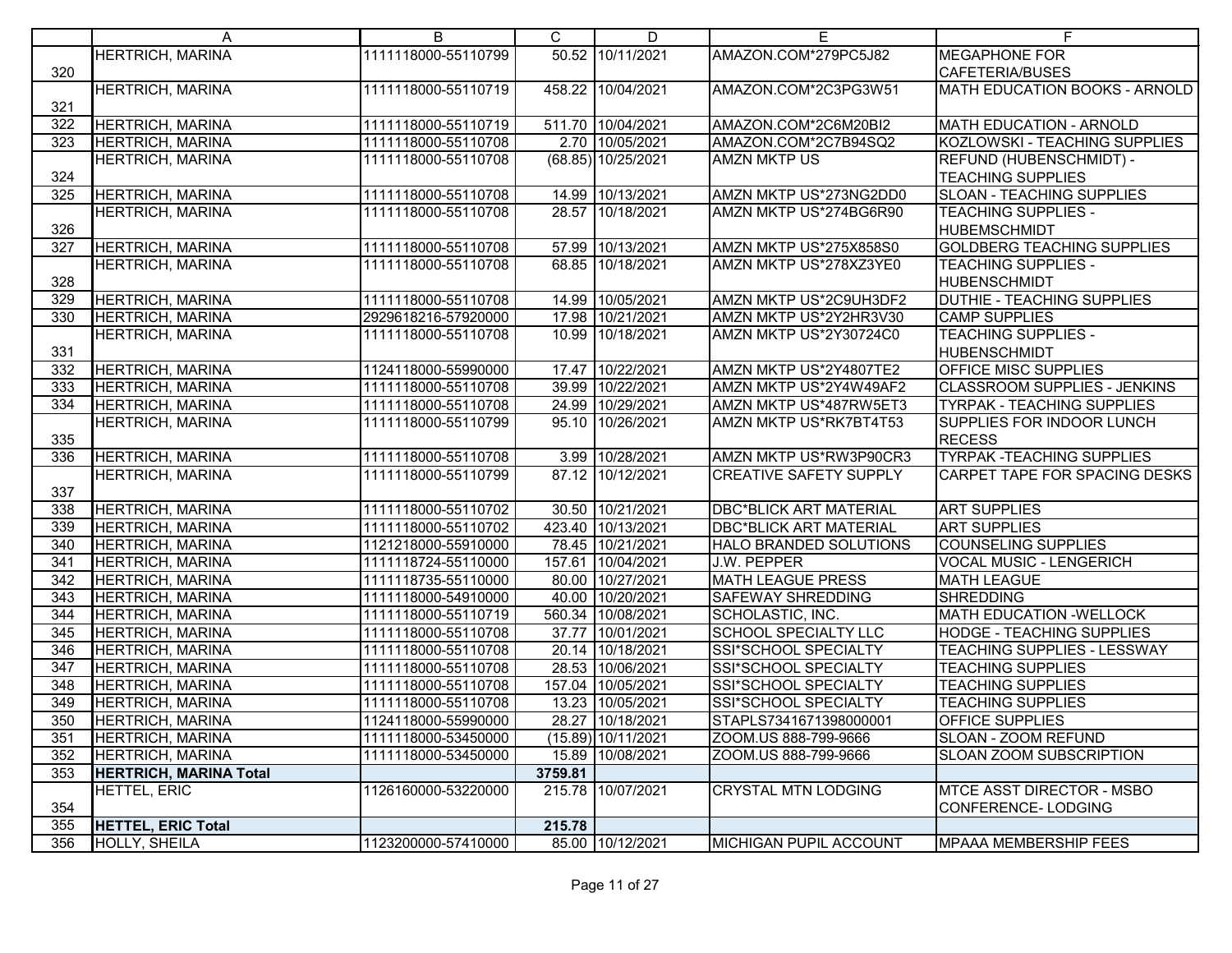|                  | A                           | B                   | C        | D                   | Е                      | F.                                |
|------------------|-----------------------------|---------------------|----------|---------------------|------------------------|-----------------------------------|
|                  | HOLLY, SHEILA               | 1123200000-53220000 |          | 35.00 10/22/2021    | OAKLAND SCHOOLS-RC INT | <b>INAUGURAL OCSA/OCSBA JOINT</b> |
|                  |                             |                     |          |                     |                        | MEETING REGISTRATION, NOV. 17,    |
| 357              |                             |                     |          |                     |                        | 2021                              |
| 358              | HOLLY, SHEILA               | 1123100000-57910000 |          | 143.05 10/26/2021   | THE FLOWER ALLEY       | <b>ESB SUPPLIES</b>               |
| 359              | <b>HOLLY, SHEILA Total</b>  |                     | 263.05   |                     |                        |                                   |
| 360              | HOPPENSTEDT, DARBY          | 1222600000-53220000 |          | (4.99) 10/21/2021   | <b>DELTA</b>           | <b>DELTA REFUND</b>               |
| 361              | HOPPENSTEDT, DARBY          | 1222600000-53220000 |          | (244.80) 10/21/2021 | <b>DELTA</b>           | <b>DELTA REFUND</b>               |
| 362              | HOPPENSTEDT, DARBY Total    |                     | (249.79) |                     |                        |                                   |
| 363              | HOSKINS, DIANE              | 2929625301-57920000 |          | 10.99 10/01/2021    | AMAZON.COM*2C0R01S31   | <b>COUNT DAY</b>                  |
| 364              | HOSKINS, DIANE              | 2929625301-57920000 |          | 185.30 10/27/2021   | <b>BENITO S CAFE</b>   | <b>STUDENT DINNER</b>             |
| 365              | HOSKINS, DIANE              | 2929625301-57920000 |          | 97.55 10/14/2021    | <b>BENITO S CAFE</b>   | <b>STUDENT DINNER</b>             |
| 366              | HOSKINS, DIANE              | 2929625301-57920000 |          | 138.83 10/07/2021   | <b>BENITO S CAFE</b>   | <b>STUDENT DINNER</b>             |
| 367              | <b>HOSKINS, DIANE</b>       | 2929625301-57920000 |          | 156.34 10/06/2021   | <b>BENITO S CAFE</b>   | <b>STUDENT DINNER</b>             |
| 368              | <b>HOSKINS, DIANE</b>       | 1528200332-53510000 |          | 2540.00 10/15/2021  | IN *BLUE OUTDOOR LLC   | BLUE OUTDOOR ADVERTISING,         |
| 369              | HOSKINS, DIANE              | 2929625301-57920000 |          | 151.00 10/29/2021   | JETS PIZZA - 150       | <b>STUDENT DINNER</b>             |
| 370              | <b>HOSKINS, DIANE</b>       | 2929625301-57920000 |          | 124.63 10/12/2021   | JIMMY JOHNS - 396 - E- | <b>STUDENT DINNER</b>             |
| 371              | HOSKINS, DIANE              | 2929625301-57920000 |          | 200.00 10/01/2021   | KONA ICE MICHIGAN      | <b>COUNT DAY</b>                  |
| 372              | HOSKINS, DIANE              | 1522600332-55910000 |          | 397.50 10/01/2021   | <b>MILLCRAFT PAPER</b> | PAPER - OFFICE SUPPLY             |
| 373              | <b>HOSKINS, DIANE</b>       | 2929625301-57920000 |          | (26.65) 10/07/2021  | MISSION BBQ - GLEN BUR | <b>TAX REFUND</b>                 |
|                  | HOSKINS, DIANE              | 2929625301-57920000 |          | 470.80 10/06/2021   | MISSION BBQ - GLEN BUR | COUNT DAY DINNER (SEE REFUND      |
| 374              |                             |                     |          |                     |                        | OF TAX ON THIS CYCLE)             |
| 375              | <b>HOSKINS, DIANE</b>       | 2929625301-57920000 |          | 160.72 10/27/2021   | PANERA BREAD #608009 O | <b>STUDENT DINNER</b>             |
| 376              | HOSKINS, DIANE              | 2929625301-57920000 |          | 118.52 10/18/2021   | SAMSCLUB.COM           | <b>VENDING</b>                    |
| $\overline{377}$ | <b>HOSKINS, DIANE</b>       | 2929625301-57920000 |          | 391.34 10/07/2021   | SAMSCLUB.COM           | <b>COUNT DAY AND VENDING</b>      |
| 378              | <b>HOSKINS, DIANE Total</b> |                     | 5116.87  |                     |                        |                                   |
|                  | JANTZ, ANGELA               | 1111115000-55110702 |          | 36.38 10/20/2021    | AMAZON.COM*2Y70370X0   | <b>WASHABLE PAINT ASSORTED</b>    |
| 379              |                             |                     |          |                     |                        | <b>COLORS</b>                     |
|                  | JANTZ, ANGELA               | 1124115000-55990000 |          | 79.96 10/18/2021    | AMZN MKTP US*2Y0VU64H0 | <b>SAFETY BELTS FOR RECESS</b>    |
| 380              |                             |                     |          |                     |                        | <b>SAFETIES</b>                   |
|                  | JANTZ, ANGELA               | 1111115000-55110727 |          | 187.81 10/18/2021   | AMZN MKTP US*2Y4BP5AY1 | PE EQUIPMENT-BALLS, JUMP ROPES    |
| 381              |                             |                     |          |                     |                        |                                   |
|                  | <b>JANTZ, ANGELA</b>        | 1124115000-55990000 |          | 21.98 10/27/2021    | AMZN MKTP US*3E6UN2BH3 | CHILD PROOF SLIDING SAFETY        |
| 382              |                             |                     |          |                     |                        | <b>LOCKS</b>                      |
| 383              | <b>JANTZ, ANGELA</b>        | 1111115000-55110702 |          | 6.56 10/01/2021     | STAPLS7339959299000002 | <b>CONSTRUCTION PAPER</b>         |
| 384              | JANTZ, ANGELA               | 1111115000-55110702 |          | 21.42 10/04/2021    | STAPLS7339959299000003 | <b>CONSTRUCTION PAPER</b>         |
| 385              | JANTZ, ANGELA               | 1111115000-55110702 |          | 6.56 10/06/2021     | STAPLS7340248137000001 | <b>CONSTRUCTION PAPER</b>         |
| 386              | JANTZ, ANGELA               | 1111115000-55110702 |          | 19.14 10/06/2021    | STAPLS7340248137000004 | <b>CONSTRUCTION PAPER</b>         |
| 387              | JANTZ, ANGELA               | 1111115000-55110702 |          | 35.81 10/13/2021    | STAPLS7340867870000001 | <b>OIL PASTELS</b>                |
| 388              | JANTZ, ANGELA               | 1111115000-55990000 |          | 65.77 10/07/2021    | STAPLS7340867870000002 | <b>ENVELOPES AND EXPO MARKERS</b> |
| 389              | JANTZ, ANGELA               | 1111115000-55110702 |          | 108.30 10/21/2021   | STAPLS7341859164000001 | <b>CONSTRUCTION PAPER</b>         |
| 390              | JANTZ, ANGELA               | 1111115000-55110702 |          | 6.98 10/21/2021     | STAPLS7341859164000002 | <b>CONSTRUCTION PAPER</b>         |
|                  | JANTZ, ANGELA               | 1124115000-55990000 |          | 62.44 10/25/2021    | STAPLS7342016610000001 | <b>REFILL PAGES FOR STUDENT</b>   |
|                  |                             |                     |          |                     |                        | <b>BADGES FOR LUNCH CASHIER.</b>  |
|                  |                             |                     |          |                     |                        | <b>TISSUES FOR</b>                |
| 391<br>392       | JANTZ, ANGELA Total         |                     |          |                     |                        | <b>TEACHERS/STUDENTS</b>          |
| 393              | JARVIS, JUSTIN              | 1129900000-55990000 | 659.11   | 283.06 10/28/2021   | THE HOME DEPOT #2737   | <b>MISC. AUD SUPPLIES</b>         |
| 394              | JARVIS, JUSTIN Total        |                     |          |                     |                        |                                   |
|                  |                             |                     |          | $283.96 - 12 of 27$ |                        |                                   |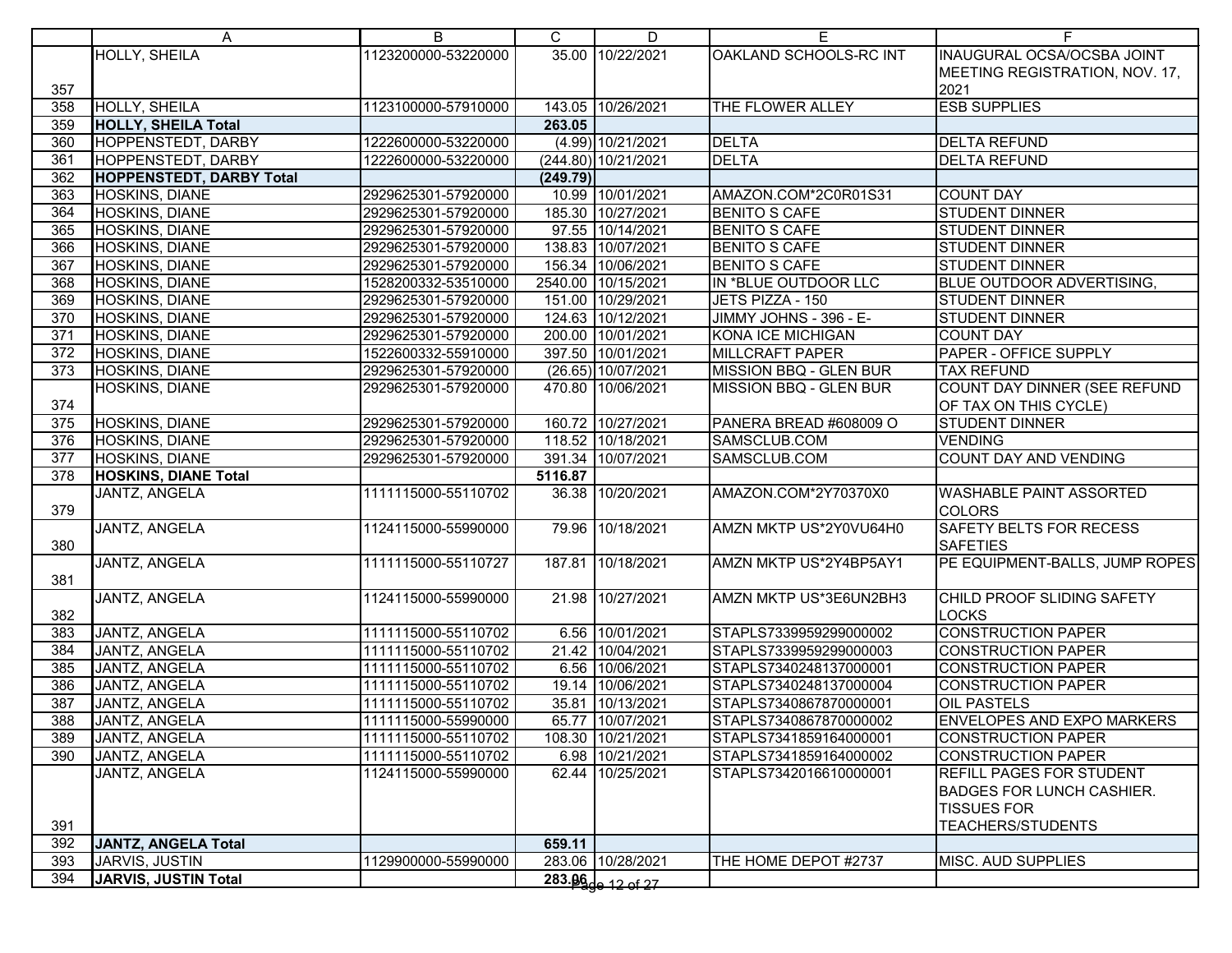|     | A                          | B                   | C.      | D                    | Е                             | F.                                |
|-----|----------------------------|---------------------|---------|----------------------|-------------------------------|-----------------------------------|
| 395 | <b>JOB, STACEY</b>         | 1311800000-55110551 |         | 62.57 10/25/2021     | AMAZON.COM*2Y8ZW9IJ0          | <b>TEACHING SUPPLIES ALLERTON</b> |
| 396 | <b>JOB, STACEY</b>         | 1311800000-55990551 |         | 25.97 10/12/2021     | AMZN MKTP US*271TJ7AZ2        | <b>GLOVES PRESCHOOL</b>           |
| 397 | JOB, STACEY                | 1335100000-55990553 |         | 95.00 10/19/2021     | AMZN MKTP US*2Y46M8E01        | <b>GLOVES, INFANT TODDLER</b>     |
| 398 | JOB, STACEY                | 1335100000-53220553 |         | 20.00 10/28/2021     | APPELBAUM TRAINING INS        | <b>TRAINING</b>                   |
| 399 | JOB, STACEY                | 1311800000-53220551 |         | 32.00 10/06/2021     | <b>APPELBAUM TRAINING INS</b> | <b>TRAINING</b>                   |
| 400 | JOB, STACEY                | 2929641355-57920000 | 49.90   | 10/29/2021           | SAMSCLUB #6657                | <b>PARADE</b>                     |
| 401 | JOB, STACEY Total          |                     | 285.44  |                      |                               |                                   |
| 402 | JORDAN, CHRISTOPHER        | 1126170000-55992000 |         | 42.02 10/29/2021     | DOWNRIVER REFRIG SUP C        | <b>BUS GARAGE HVAC - V BELT</b>   |
| 403 | JORDAN, CHRISTOPHER        | 1126122000-55992000 |         | 753.17 10/07/2021    | ETNA DISTRIBUTORS, LLC        | HS DOIM WATER - LEAD COUPLING     |
|     | JORDAN, CHRISTOPHER        | 1126122000-55992000 |         | (1059.23) 10/13/2021 | FERGUSON ENT, INC 2000        | HS - HVAC STOCK - DOMESTIC        |
| 404 |                            |                     |         |                      |                               | WATER - LEAD VALVES RETURN        |
|     | <b>JORDAN, CHRISTOPHER</b> | 1126122000-55992000 |         | 1059.23 10/11/2021   | FERGUSON ENT, INC 2000        | HS-HVAC STOCK - DOMESTIC          |
| 405 |                            |                     |         |                      |                               | WATER - LEAD VALVES               |
| 406 | <b>JORDAN, CHRISTOPHER</b> | 1126114000-55992000 |         | 11.85 10/29/2021     | <b>GRAINGER</b>               | PV KINDERGARTEN STH UNIT          |
|     | JORDAN, CHRISTOPHER        | 1126112000-55992000 |         | 2007.90 10/20/2021   | R L DEPPMANN CO               | OH - BOILER PUMP - SEAL KIT,      |
| 407 |                            |                     |         |                      |                               | BEARING ASSEMBLY, GASKET          |
| 408 | JORDAN, CHRISTOPHER        | 1126112000-55992000 |         | 193.50 10/20/2021    | R L DEPPMANN CO               | OH - BOILER PUMP - SLEEVE KIT     |
|     | JORDAN, CHRISTOPHER        | 1126160000-55992000 |         | 128.47 10/18/2021    | THE HOME DEPOT #2737          | MTCE - HVAC TRUCK SUPPLIES -      |
|     |                            |                     |         |                      |                               | LEAD FREE SILVER SOLDER, MILL     |
| 409 |                            |                     |         |                      |                               | <b>CUT FILE, CUTTER</b>           |
| 410 | JORDAN, CHRISTOPHER        | 1126101000-55992000 |         | 141.29 10/04/2021    | THERMALNETICS, INC.           | ESB - AHU - RELAY                 |
| 411 | JORDAN, CHRISTOPHER Total  |                     | 3278.20 |                      |                               |                                   |
| 412 | KINZER, GARY               | 1128300000-55990000 |         | 69.50 10/25/2021     | <b>MARIA S ITALIAN BAKERY</b> | <b>MEETING LUNCHEON</b>           |
| 413 | <b>KINZER, GARY Total</b>  |                     | 69.50   |                      |                               |                                   |
| 414 | KUBERSKI, JILLIAN          | 1712512000-55110712 |         | 140.97 10/28/2021    | AMZN MKTP US*IP5HZ9OP3        | <b>MATH INTERVENTION SUPPLIES</b> |
| 415 | KUBERSKI, JILLIAN          | 1128300000-55990000 |         | 265.00 10/15/2021    | <b>MARIA S ITALIAN BAKERY</b> | <b>LUNCH FOR ARBRITRATION</b>     |
| 416 | KUBERSKI, JILLIAN          | 1128300000-55910000 |         | 110.84 10/15/2021    | STAPLS7341527467000001        | MISC. OFFICE SUPPLIES             |
| 417 | KUBERSKI, JILLIAN          | 1128300000-55910000 |         | 34.37 10/18/2021     | STAPLS7341710017000001        | MISC. OFFICE SUPPLIES             |
|     | KUBERSKI, JILLIAN          | 1712518000-55110712 | 215.39  | 10/28/2021           | THINK SOCIAL PUBLISHIN        | ZONES OF REGULATIONS              |
| 418 |                            |                     |         |                      |                               | <b>CURRICULUM</b>                 |
| 419 | KUBERSKI, JILLIAN          | 1712512000-55110712 |         | 85.25 10/27/2021     | US MATH RECOVERY C            | MATH INTERVENTION SUPPLIES        |
| 420 | KUBERSKI, JILLIAN Total    |                     | 851.82  |                      |                               |                                   |
|     | LASH, NANCY                | 1111114000-55110708 |         | 515.00 10/20/2021    | <b>ACCO BT USA</b>            | <b>LAMINATING SUPPLIES AND</b>    |
| 421 |                            |                     |         |                      |                               | <b>MEMBERSHIP BUNDLE</b>          |
| 422 | LASH, NANCY                | 1111114000-55110708 |         | 32.71 10/05/2021     | AMAZON.COM*2C5VN6WT0          | <b>TEACHER SUPPLY</b>             |
| 423 | LASH, NANCY                | 1111114000-55110708 |         | 11.08 10/19/2021     | AMAZON.COM*2Y44B0T00          | <b>CLASSROOM SUPPLY</b>           |
| 424 | LASH, NANCY                | 1111114000-55110708 |         | 12.00 10/29/2021     | AMAZON.COM*IK8SW7EH3          | <b>CLASSROOM SUPPLY</b>           |
| 425 | LASH, NANCY                | 1111114000-55110708 |         | 38.49 10/11/2021     | AMZN MKTP US*276YC9L02        | <b>CLASSROOM SUPPLY</b>           |
| 426 | LASH, NANCY                | 1111114000-55110708 |         | 69.99 10/11/2021     | AMZN MKTP US*277KX9CO2        | <b>CLASSROOM SUPPLY</b>           |
| 427 | LASH, NANCY                | 1111114000-55110708 |         | 21.57 10/20/2021     | AMZN MKTP US*2Y5KC4GX1        | <b>CLASSROOM SUPPLY</b>           |
|     | LASH, NANCY                | 1111114000-57410000 |         | 179.00 10/11/2021    | B2B PRIME*279915LN2           | <b>SCHOOL BUSINESS PRIME</b>      |
| 428 |                            |                     |         |                      |                               | <b>MEMBERSHIP</b>                 |
| 429 | LASH, NANCY                | 1111114000-55110708 |         | 230.13 10/01/2021    | <b>SCHOOL SPECIALTY LLC</b>   | <b>ART SUPPLIES</b>               |
| 430 | LASH, NANCY                | 1124114000-54910000 |         | 147.12 10/21/2021    | <b>SHRED-IT USA LLC</b>       | <b>SCHOOL SHREDDING</b>           |
| 431 | LASH, NANCY                | 1111114000-55110708 |         | 36.38 10/08/2021     | STAPLS7340906785000001        | <b>CLASSROOM SUPPLY</b>           |
| 432 | LASH, NANCY                | 1111114000-55110708 |         | 47.46 10/08/2021     | STAPLS7340913310000001        | <b>CLASSROOM SUPPLY</b>           |
| 433 | LASH, NANCY                | 1111114000-55110708 |         | 24.68 10/11/2021     | STAPLS7341091279000001        | <b>CLASSROOM SUPPLY</b>           |
| 434 | LASH, NANCY                | 1111114000-55110708 |         | 20.06.10/20/2021     | STAPLS7341788847000001        | <b>CLASSROOM SUPPLY</b>           |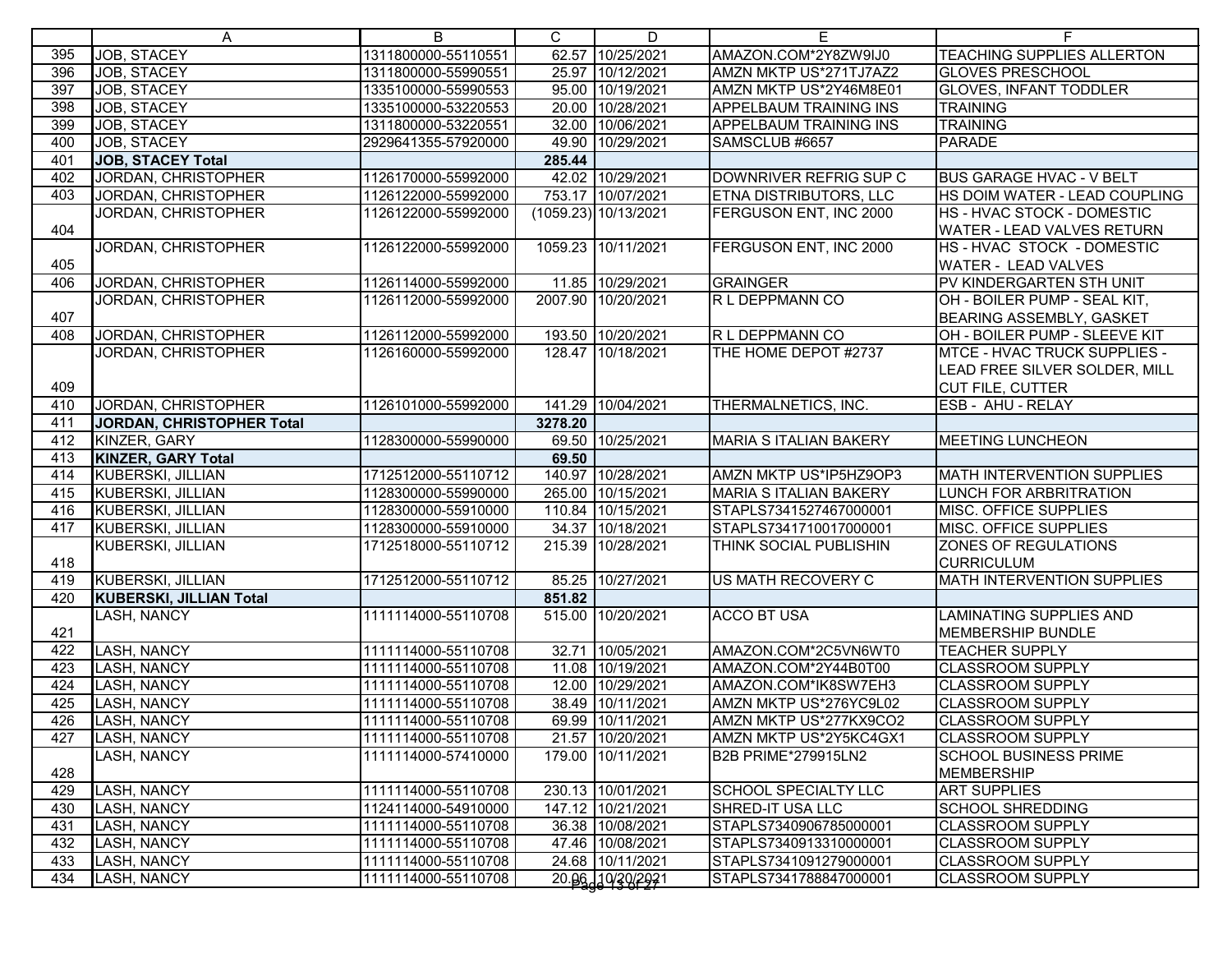|     | A                                | B                   | $\mathsf C$ | D                  | E                             | F                                    |
|-----|----------------------------------|---------------------|-------------|--------------------|-------------------------------|--------------------------------------|
| 435 | <b>LASH, NANCY Total</b>         |                     | 1385.67     |                    |                               |                                      |
|     | LOCRICCHIO, ANTHONY              | 1122500000-55990000 |             | 118.47 10/18/2021  | AMAZON.COM*272JT08M2          | <b>WIRELESS DISPLAY ADAPTERS FOR</b> |
|     |                                  |                     |             |                    |                               | SMALL TVS FROM BOND (LACKING         |
| 436 |                                  |                     |             |                    |                               | <b>MIRACAST)</b>                     |
|     | LOCRICCHIO, ANTHONY              | 1122500000-55990000 |             | 49.98 10/21/2021   | AMAZON.COM*2Y0883ZN2          | <b>WIRELESS KEYBOARDS FOR</b>        |
| 437 |                                  |                     |             |                    |                               | <b>SECURITY CAMERAS.</b>             |
|     | LOCRICCHIO, ANTHONY              | 1122500000-55990000 |             | 120.22 10/27/2021  | AMAZON.COM*2Y19J3K42          | <b>CISCO ATA ANALOG TELEPHONE</b>    |
| 438 |                                  |                     |             |                    |                               | <b>ADAPTER</b>                       |
| 439 | LOCRICCHIO, ANTHONY              | 1122500000-55990000 |             | 64.98 10/21/2021   | AMAZON.COM*2Y7Q49HF1          | SMALL UPS FOR VO POS STATION         |
| 440 | LOCRICCHIO, ANTHONY              | 1122500000-55990000 |             | 399.99 10/21/2021  | AMAZON.COM*2Y8SY6ZR2          | DOCUMENT SCANNER FOR DENISE          |
| 441 | LOCRICCHIO, ANTHONY              | 1122500000-55990000 |             | 99.99 10/29/2021   | AMZN MKTP US*0K48G48N3        | LANDAU<br><b>LABEL MAKER</b>         |
| 442 | LOCRICCHIO, ANTHONY              | 1122500000-55990000 |             | 335.11 10/11/2021  | AMZN MKTP US*2704J3ZN2        | HID PROXY CARDS FOR BADGES           |
|     | LOCRICCHIO, ANTHONY              | 1122500000-55910000 |             | 31.98 10/25/2021   | AMZN MKTP US*2Y2AZ0IE1        | NUTS AND BOLTS FOR NETWORK           |
| 443 |                                  |                     |             |                    |                               | RACKS.                               |
| 444 | LOCRICCHIO, ANTHONY              | 1122500000-55990000 |             | 78.49 10/26/2021   | AMZN MKTP US*7I7SV4DX3        | DP TO HDMI ADAPTERS                  |
|     | LOCRICCHIO, ANTHONY              | 1122500000-55990000 |             | 201.17 10/26/2021  | AMZN MKTP US*MM9LG8LS3        | DP TO HDMI ADAPTERS AND              |
| 445 |                                  |                     |             |                    |                               | <b>OVERNIGHT SHIPPING</b>            |
|     | LOCRICCHIO, ANTHONY              | 1122500000-55990000 |             | 1022.00 10/25/2021 | APPLE.COM/US                  | IMAC UNIT FOR HS COMPUTER LAB.       |
| 446 |                                  |                     |             |                    |                               |                                      |
|     | LOCRICCHIO, ANTHONY              | 1122500000-55990000 |             | 149.95 10/18/2021  | <b>SETON IDENTIFICATION P</b> | <b>ASSET STICKERS FOR NEW HP</b>     |
| 447 |                                  |                     |             |                    |                               | JAPANESE COMPUTERS.                  |
|     | LOCRICCHIO, ANTHONY              | 1122500000-54120000 |             | 417.41 10/05/2021  | SQ *CPR CELLPHONE REPA        | 3 REPAIRED IPADS. NOT 1:1            |
| 448 |                                  |                     |             |                    |                               | <b>STUDENT DEVICES.</b>              |
|     | LOCRICCHIO, ANTHONY              | 1122500000-55910000 |             | 51.89 10/11/2021   | STAPLS7340373051000004        | <b>INK CARTRIDGE FOR POSTER</b>      |
|     |                                  |                     |             |                    |                               | <b>PRINTER AT HS BETHANY</b>         |
| 449 |                                  |                     |             |                    |                               | <b>BRATTNEY</b>                      |
| 450 | LOCRICCHIO, ANTHONY              | 1122500000-53450000 |             | 36.35 10/15/2021   | TELZIO (134069)               | INTERNET PHONE SOLUTION FOR          |
| 451 | <b>LOCRICCHIO, ANTHONY Total</b> |                     | 3177.98     |                    |                               | <b>VIRTUAL TEACHERS.</b>             |
| 452 | MARTINEZ, DEBORAH                | 1335100000-55990553 |             | 28.69 10/07/2021   | JOANN STORES #1933            | <b>HALLOWEEN CRAFTS</b>              |
| 453 | MARTINEZ, DEBORAH                | 1335100000-55990553 |             | 23.94 10/14/2021   | MEIJER #122                   | PLAY DOH AND SANDWICH BAGS           |
| 454 | MARTINEZ, DEBORAH                | 1335100000-55990553 |             | 13.71 10/26/2021   | <b>STAPLES</b><br>00115659    | <b>ART SUPPLIES</b>                  |
| 455 | MARTINEZ, DEBORAH                | 1335100000-55990553 |             | 14.88 10/19/2021   | TARGET.COM *                  | <b>TOYS</b>                          |
| 456 | MARTINEZ, DEBORAH                | 1335100000-55990553 |             | 32.62 10/19/2021   | TARGET.COM *                  | <b>TOYS</b>                          |
| 457 | MARTINEZ, DEBORAH                | 1335100000-55990553 |             | 35.66 10/18/2021   | TARGET.COM *                  | <b>TOYS</b>                          |
| 458 | <b>MARTINEZ, DEBORAH Total</b>   |                     | 149.50      |                    |                               |                                      |
| 459 | MCDOUGALL, BARBARA               | 2929661104-57920000 |             | 128.05 10/04/2021  | <b>BENITO S CAFE</b>          | FOOD FOR V FOOTBALL GAME             |
| 460 | MCDOUGALL, BARBARA               | 2929661104-57920000 |             | 108.80 10/04/2021  | <b>BENITO S CAFE</b>          | FOOD FOR V FOOTBALL                  |
| 461 | MCDOUGALL, BARBARA               | 2929661275-57920000 |             | 187.57 10/01/2021  | HOBBY-LOBBY #645              | <b>ITEMS FOR THANKSGIVING DINNER</b> |
| 462 | MCDOUGALL, BARBARA               | 2929661114-57920000 |             | 1350.00 10/13/2021 | <b>HUDL</b>                   | <b>HUDL FOR B BKB</b>                |
| 463 | MCDOUGALL, BARBARA               | 2929661195-57920000 |             | 1850.00 10/12/2021 | <b>HUDL</b>                   | <b>HUDL FOR VB</b>                   |
| 464 | MCDOUGALL, BARBARA               | 2929661103-57920000 |             | 12.99 10/08/2021   | KROGER #632                   | <b>FOAM CUPS FOR BOOSTERS</b>        |
| 465 | MCDOUGALL, BARBARA               | 2929661104-57920000 |             | 514.35 10/20/2021  | <b>MARIA S ITALIAN BAKERY</b> | FOOD FOR V FB                        |
| 466 | MCDOUGALL, BARBARA               | 2929661104-57920000 |             | 154.13 10/04/2021  | <b>MARIA S ITALIAN BAKERY</b> | FOOD FOR V FOOTBALL GAME             |
| 467 | MCDOUGALL, BARBARA               | 2929661275-57920000 |             | 147.17 10/28/2021  | SAMS CLUB #6657               | MISC. SUPPLIES FOR OFFICE            |
| 468 | MCDOUGALL, BARBARA               | 1429300000-57410000 |             | 918.00 10/15/2021  | THE SPORTS CLUB OF NOV        | <b>INDOOR TENNIS FEES</b>            |
| 469 | MCDOUGALL, BARBARA               | 2929661172-57920000 |             | 1110.00 10/06/2021 | <b>WPY*VSN PHOTO</b>          | <b>B TEAM BANNERS</b>                |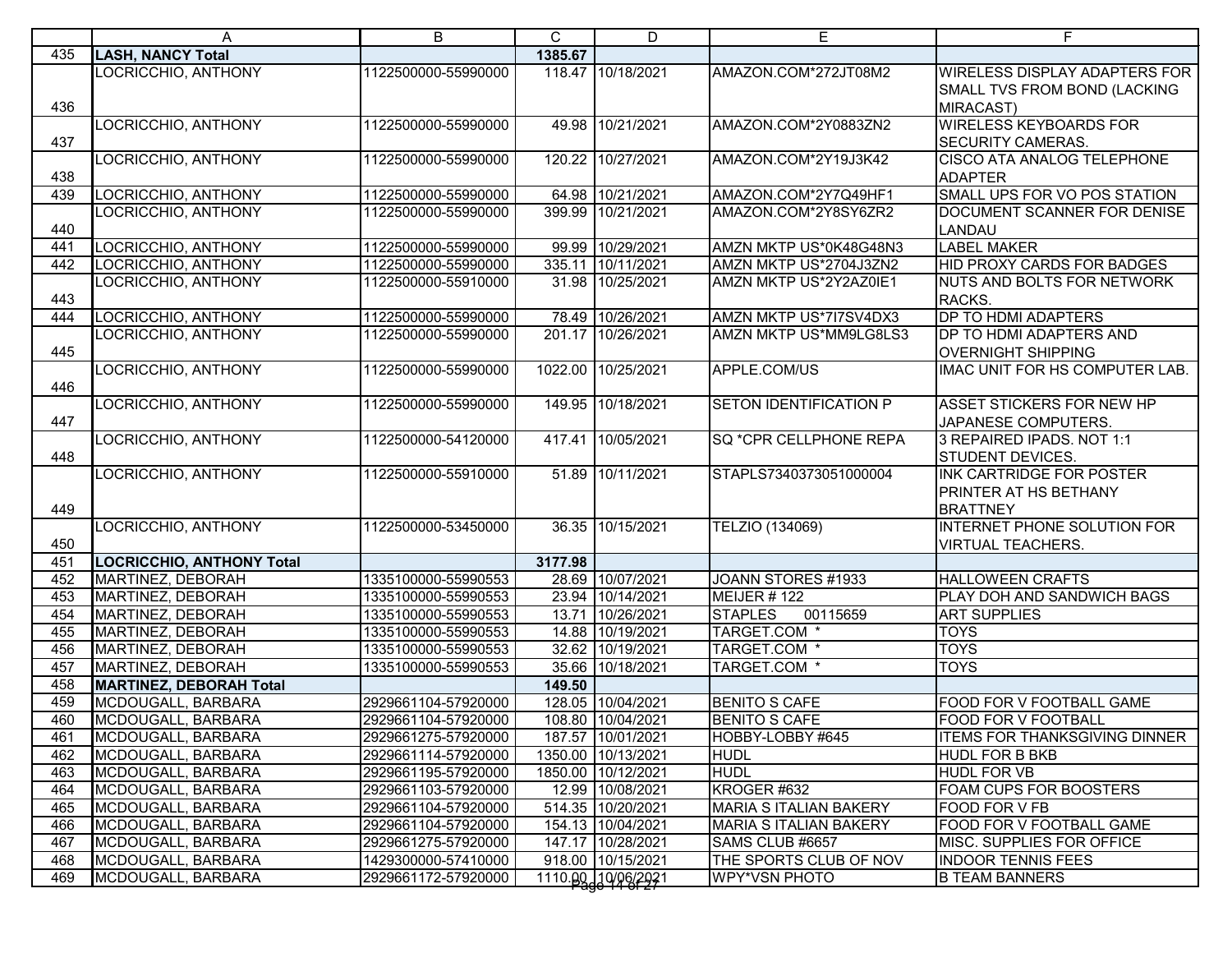|     | A                             | B                   | C       | D                  | Е                                 | F                                                                                                                   |
|-----|-------------------------------|---------------------|---------|--------------------|-----------------------------------|---------------------------------------------------------------------------------------------------------------------|
| 470 | MCDOUGALL, BARBARA Total      |                     | 6481.06 |                    |                                   |                                                                                                                     |
| 471 | NESMITH, RUSSELL              | 1126160000-55992000 |         | 120.64 10/21/2021  | <b>BEST PLUMBING SPECIALT</b>     | <b>MTCE - PLUMBING STOCK - URINAL</b><br><b>SEAL AND O-RINGS</b>                                                    |
| 472 | <b>NESMITH, RUSSELL</b>       | 1126160000-55992000 |         | 11.67 10/20/2021   | <b>BEST PLUMBING SPECIALT</b>     | <b>MTCE PLUMBING STOCK</b>                                                                                          |
| 473 | NESMITH, RUSSELL              | 1126160000-55992000 |         | 292.17 10/13/2021  | <b>BEST PLUMBING SPECIALT</b>     | <b>MTCE - PLUMBING STOCK</b>                                                                                        |
| 474 | NESMITH, RUSSELL              | 4126114951-54110000 |         | 2897.44 10/04/2021 | <b>BEST PLUMBING SPECIALT</b>     | PV - GARBAGE DISPOSAL SF PG 56<br><b>PLUMBING REPAIRS</b>                                                           |
| 475 | <b>NESMITH, RUSSELL</b>       | 4126112951-54110000 |         | 138.54 10/04/2021  | <b>BEST PLUMBING SPECIALT</b>     | OH GARBAGE DISPOSAL REPAIR SF<br>PG 56 PLUMBING REPAIRS                                                             |
| 476 | <b>NESMITH, RUSSELL</b>       | 1126112000-55992000 |         | 15.80 10/07/2021   | <b>CONTRACTORS PIPE&amp;SUPPL</b> | OH FOR KITCHEN DISPOSAL<br><b>REPAIRS</b>                                                                           |
| 477 | NESMITH, RUSSELL              | 1126160000-55993000 |         | 219.95 10/25/2021  | PIONEER ATHLETICS                 | <b>MTCE GROUNDS - BRITE STRIPER</b><br><b>GUN SPRAYER</b>                                                           |
| 478 | <b>NESMITH, RUSSELL</b>       | 1126111000-55992000 |         | 9.58 10/11/2021    | <b>STAPLES</b><br>00115659        | <b>VO - FLAG CAFETERIA</b>                                                                                          |
| 479 | <b>NESMITH, RUSSELL</b>       | 1126122000-55992000 |         | 51.64 10/18/2021   | THE HOME DEPOT #2737              | HS HOME ECONOMIC - P TRAP ZINC<br>SLIP NUT AND FLANGED WASHER                                                       |
| 480 | <b>NESMITH, RUSSELL Total</b> |                     | 3757.43 |                    |                                   |                                                                                                                     |
| 481 | NOWICKI, MATTHEW              | 1127170000-55720000 |         | 152.82 10/01/2021  | BATTERIES+BULBS #0727             | <b>BATTERIES</b>                                                                                                    |
| 482 | <b>NOWICKI, MATTHEW Total</b> |                     | 152.82  |                    |                                   |                                                                                                                     |
| 483 | OAKES, ROBERT                 | 1126122000-55992000 |         | 528.55 10/11/2021  | <b>GRAINGER</b>                   | HS AHU M1 - GP MOTOR                                                                                                |
| 484 | OAKES, ROBERT                 | 1126122000-55992000 |         | 95.45 10/11/2021   | <b>MENARDS WIXOM MI</b>           | HS - AHU M1 - TRIFOLD LED GEAR<br><b>PULLER</b>                                                                     |
| 485 | <b>OAKES, ROBERT Total</b>    |                     | 624.00  |                    |                                   |                                                                                                                     |
| 486 | <b>OFILI, ALEXANDER</b>       | 1124111000-55990000 |         | 34.93 10/25/2021   | AMAZON.COM*2Y1T56XG2              | <b>BOOK</b>                                                                                                         |
| 487 | <b>OFILI, ALEXANDER</b>       | 1124111000-55990000 |         | 238.47 10/06/2021  | <b>FITNESS FINDERS INC</b>        | <b>FOOT TOKENS FOR PE</b>                                                                                           |
| 488 | <b>OFILI, ALEXANDER</b>       | 2929611275-57920000 |         | 62.99 10/25/2021   | <b>HUNGRY HOWIES - 544</b>        | <b>PRIZE LUNCH FOR CLASS</b>                                                                                        |
| 489 | <b>OFILI, ALEXANDER</b>       | 1124111000-55990000 |         | 38.15 10/22/2021   | MICHAELS #9490                    | SIGNS FOR HALLWAY SAFETY                                                                                            |
| 490 | <b>OFILI, ALEXANDER Total</b> |                     | 374.54  |                    |                                   |                                                                                                                     |
| 491 | PARK, CATHRYN                 | 1722100000-55110630 |         | 59.20 10/28/2021   | AMAZON.COM*2Y0FG0U52              | TEACHING SUPPLIES PD- BOOKS<br>FOR LAPORTE/WALKER                                                                   |
| 492 | PARK, CATHRYN                 | 1711322684-55210000 |         | 389.00 10/29/2021  | AMAZON.COM*6R9AL0133              | ELD VERSIONS OF NOVELS USED IN<br><b>ELA</b>                                                                        |
|     | PARK, CATHRYN                 | 1712500000-55110712 |         | 53.88 10/13/2021   | AMZN MKTP US*271AR1SK0            | INTERVENTION SUPPLIES - PLASTIC<br><b>ENVELOPES W/HOOK AND LOOP</b>                                                 |
| 493 |                               |                     |         |                    |                                   | <b>CLOSURE</b>                                                                                                      |
| 494 | PARK, CATHRYN                 | 1722100000-55910611 |         | 202.26 10/05/2021  | AMZN MKTP US*271E67OV1            | OFFICE SUPPLIES-RM 108@ MS PD<br><b>TRAINING SUPPLIES</b>                                                           |
| 495 | PARK, CATHRYN                 | 1712500000-55110712 |         | 323.96 10/15/2021  | <b>HEGGERTY LITERACY RES</b>      | INTERVENTION SUPPLIES: (1)<br><b>BRIDGE THE GAP INTERVENTION</b><br>LESSONS & (3) PRINT CURRICULUM:<br>PRIMARY 2020 |
| 496 | PARK, CATHRYN                 | 1711323000-53450611 |         | 380.00 10/01/2021  | IN *DELTAMATH SOLUTION            | <b>DELTAMATH SUBSCRIPTION</b><br><b>RENEWAL FOR 4 TEACHERS AT HS</b><br>TEACHING NOVI VIRTUAL COURSES.              |
| 497 | PARK, CATHRYN                 | 2929622105-57920000 |         | 3240.00 10/08/2021 | <b>MPS</b>                        | <b>AP STAT TEXTBOOKS</b>                                                                                            |
| 498 | PARK, CATHRYN                 | 1711322000-55210614 |         | 8712.28 10/01/2021 | <b>MPS</b>                        | <b>SPLIT - AP TEXTBOOKS</b>                                                                                         |
|     |                               |                     |         |                    |                                   |                                                                                                                     |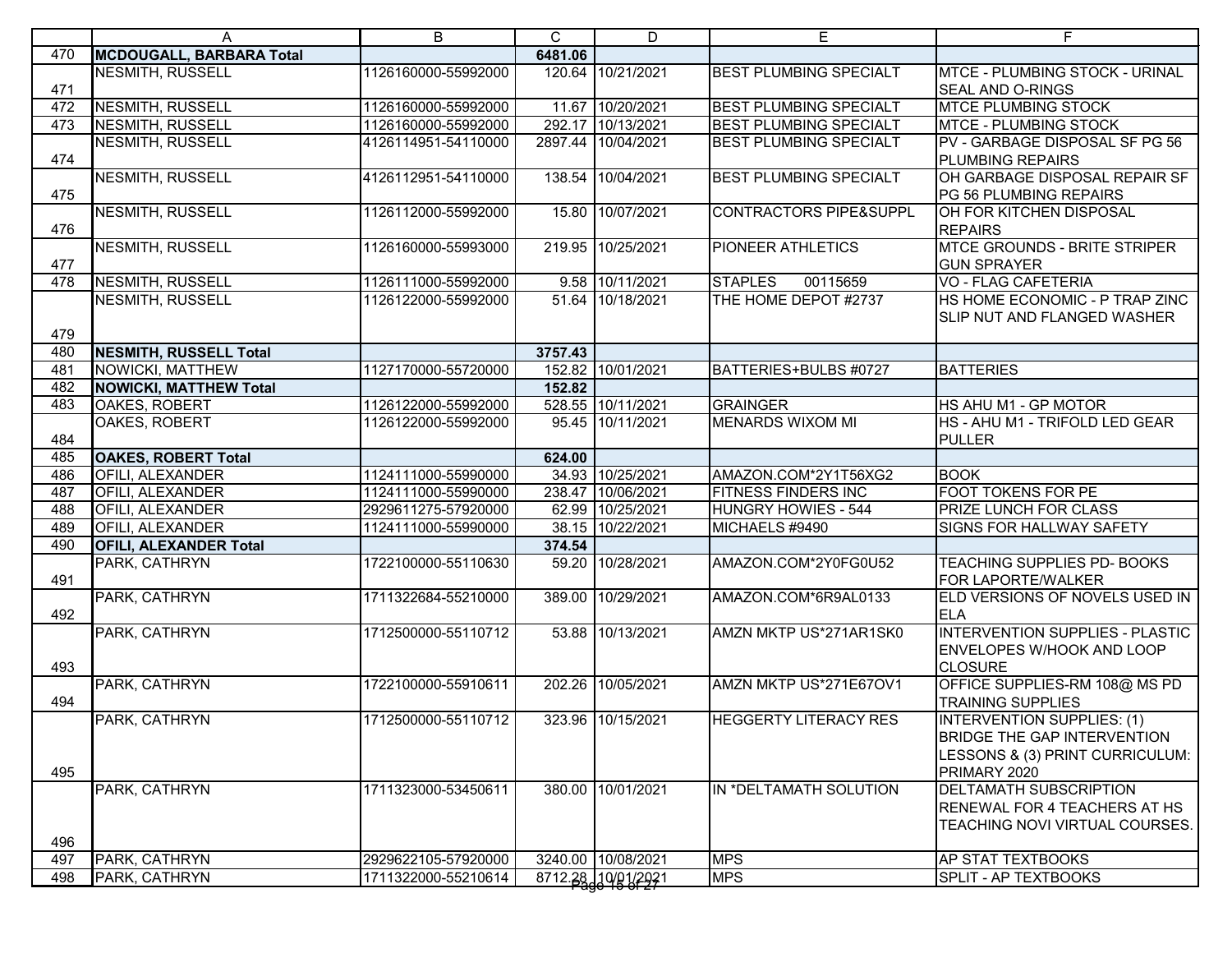|            | A                             | B                   | C        | D                  | E                            | F                                                                 |
|------------|-------------------------------|---------------------|----------|--------------------|------------------------------|-------------------------------------------------------------------|
| 499        | PARK, CATHRYN                 | 2929622105-57920000 |          | 5472.28 10/01/2021 | <b>MPS</b>                   | SPLIT - AP STUDENT ACTIVITY                                       |
|            | PARK, CATHRYN                 | 1722100000-53220611 |          | 500.00 10/06/2021  | OAKLAND SCHOOLS-RC INT       | JOB-EMBEDDED PROF. LEARNING                                       |
|            |                               |                     |          |                    |                              | NETWORK PD EVENT(ADER,                                            |
|            |                               |                     |          |                    |                              | <b>BOERSMA, LAPORTE, TURCHI,</b>                                  |
| 500        |                               |                     |          |                    |                              | <b>WALKER</b> )                                                   |
|            | PARK, CATHRYN                 | 1711123000-53450611 |          | 727.60 10/27/2021  | SCHOLASTIC, INC.             | SPLIT - NOVI VIRTUAL: SCHOLASTIC                                  |
|            |                               |                     |          |                    |                              | DIGITAL CLASSROOM MAGAZINE                                        |
| 501        |                               |                     |          |                    |                              |                                                                   |
|            | <b>PARK, CATHRYN</b>          | 1711113000-53450611 |          | 2263.05 10/27/2021 | SCHOLASTIC, INC.             | SPLIT - NOVI WOODS: SCHOLASTIC                                    |
| 502        |                               |                     |          |                    |                              | <b>DIGITAL CLASSROOM MAGAZINE</b>                                 |
|            | PARK, CATHRYN                 | 1711114000-53450611 |          | 2370.05 10/27/2021 | SCHOLASTIC, INC.             | SPLIT - PARKVIEW: SCHOLASTIC                                      |
| 503        |                               |                     |          |                    |                              | <b>DIGITAL CLASSROOM MAGAZINE</b>                                 |
| 504        | PARK, CATHRYN                 | 1711115000-53450611 |          | 2455.65 10/27/2021 | SCHOLASTIC, INC.             | SPLIT - DEERFIELD: SCHOLASTIC                                     |
|            | PARK, CATHRYN                 | 1711118000-53450611 |          | 5109.25 10/27/2021 | SCHOLASTIC, INC.             | <b>DIGITAL CLASSROOM MAGAZINE</b><br><b>SPLIT - NOVI MEADOWS:</b> |
|            |                               |                     |          |                    |                              | <b>SCHOLASTIC DIGITAL CLASSROOM</b>                               |
| 505        |                               |                     |          |                    |                              | <b>MAGAZINE</b>                                                   |
|            | PARK, CATHRYN                 | 1711112000-53450611 |          | 2022.30 10/27/2021 | SCHOLASTIC, INC.             | <b>SPLIT - ORCHARD HILLS:</b>                                     |
|            |                               |                     |          |                    |                              | SCHOLASTIC DIGITAL CLASSROOM                                      |
| 506        |                               |                     |          |                    |                              | <b>MAGAZINE</b>                                                   |
|            | PARK, CATHRYN                 | 1711111000-53450611 |          | 2493.10 10/27/2021 | SCHOLASTIC, INC.             | SPLIT - VILLAGE OAKS: SCHOLASTIC                                  |
|            |                               |                     |          |                    |                              | <b>DIGITAL CLASSROOM MAGAZINE</b>                                 |
| 507        |                               |                     |          |                    |                              |                                                                   |
|            | PARK, CATHRYN                 | 1722100000-55910611 |          | 30.27 10/08/2021   | STAPLS7340961288000001       | 2 POCKET FOLDERS YELLOW FOR                                       |
| 508        |                               |                     |          |                    |                              | <b>COLUMBIA SCREENERS</b>                                         |
| 509        | <b>PARK, CATHRYN Total</b>    |                     | 36804.13 |                    |                              |                                                                   |
| 510        | <b>PETERSON, SARAH</b>        | 1311800000-55110551 | 38.57    | 10/18/2021         | AMZN MKTP US*2Y2N10TC1       | HALLOWEEN PARTY SUPPLIES                                          |
| 511        | <b>PETERSON, SARAH Total</b>  |                     | 38.57    |                    |                              |                                                                   |
| 512        | POHLONSKI, EMILY              | 1722123000-55110611 |          | 33.98 10/14/2021   | AMZN MKTP US*279UM9UT1       | <b>EGG SHAKERS FOR K-2 VIRTUAL</b><br><b>MUSIC STUDENTS</b>       |
|            | POHLONSKI, EMILY              | 1722123000-55110611 |          | 149.90 10/25/2021  | AMZN MKTP US*2Y68S0B72       | LANYARDS FOR STUDENT ID                                           |
| 513        |                               |                     |          |                    |                              | <b>BADGES</b>                                                     |
|            | POHLONSKI, EMILY              | 1722123000-55110611 |          | 33.98 10/22/2021   | AMZN MKTP US*2Y7AP28X0       | <b>MORE EGG SHAKERS FOR K-2</b>                                   |
| 514        |                               |                     |          |                    |                              | <b>VIRTUAL MUSIC STUDENTS</b>                                     |
| 515        | <b>POHLONSKI, EMILY Total</b> |                     | 217.86   |                    |                              |                                                                   |
| 516        | RONNING, ADAM                 | 2929620239-57920000 |          | 0.39 10/01/2021    |                              | <b>FEE FOR NEW MUSIC PURCHASE</b>                                 |
|            | RONNING, ADAM                 | 2929620239-57920000 |          | 15.00 10/06/2021   | OPUSEVENT.COM                | ALL STATE REGISTRATION FOR ONE                                    |
| 517        |                               |                     |          |                    |                              | STUDENT.                                                          |
|            | RONNING, ADAM                 | 1111220000-53450000 |          | 35.00 10/19/2021   | <b>SIGHT READING FACTORY</b> | YEARLY TEACHER SUBSCRIPTION                                       |
| 518        |                               |                     |          |                    |                              | TO SIGHT READING FACTORY                                          |
|            | RONNING, ADAM                 | 2929620239-57920000 |          | 39.48 10/01/2021   | SP * CAITNISHIMURA.COM       | <b>NEW DIGITAL MUSIC PRINTS FOR</b>                               |
| 519        |                               |                     |          |                    |                              | UPCOMING NOVEMBER CONCERT                                         |
| 520        | <b>RONNING, ADAM Total</b>    |                     | 89.87    |                    |                              |                                                                   |
| 521        | ROQUE, EMILY                  | 1311800000-55110551 |          | 8.99 10/04/2021    | AMZN MKTP US*2C2TY0BA2       | <b>CLASSROOM ACTIVITY</b>                                         |
| 522        | ROQUE, EMILY                  | 1311800000-55110551 |          | 12.99 10/18/2021   | AMZN MKTP US*2Y1CH4ZR1       | <b>CLASSROOM ACTIVITY</b>                                         |
| 523<br>524 | ROQUE, EMILY                  | 1311800000-55110551 | 11.96    | 10/07/2021         | KROGER #481                  | <b>CLASSROOM ACTIVITY</b>                                         |
|            | <b>ROQUE, EMILY Total</b>     |                     | 33.94    |                    |                              |                                                                   |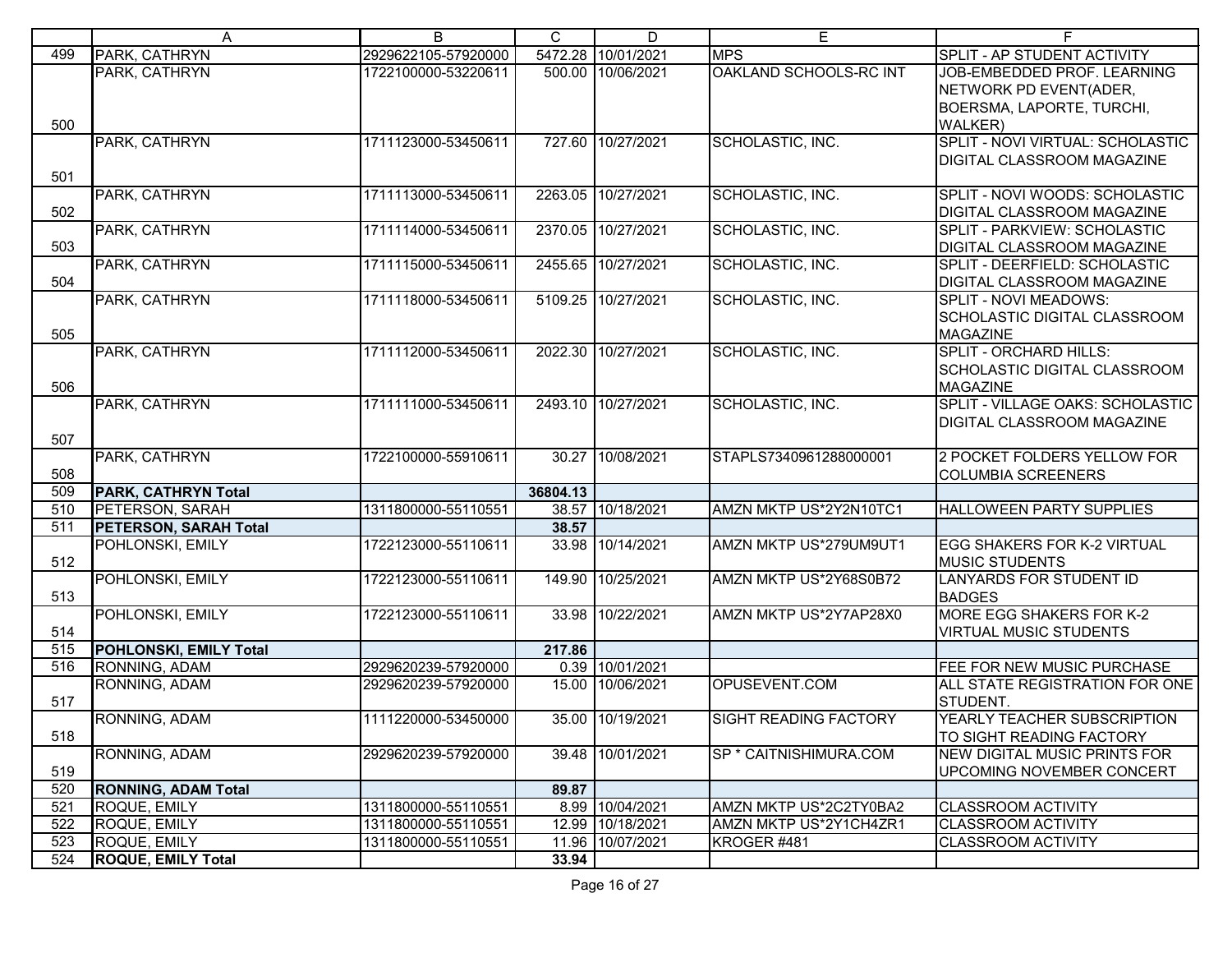|     | A                               | B                   | C       | D                    | E                         | F.                               |
|-----|---------------------------------|---------------------|---------|----------------------|---------------------------|----------------------------------|
|     | RUTKOWSKI, MELANIE              | 1722100000-55910611 |         | 199.98 10/28/2021    | AMAZON.COM*926Z89QN3      | LABEL PRINTERS FOR MELANIE       |
|     |                                 |                     |         |                      |                           | RUTKOWSKI AND JACKIE ABRAHAM     |
| 525 |                                 |                     |         |                      |                           |                                  |
|     | RUTKOWSKI, MELANIE              | 1722100000-53220611 |         | 70.00 10/14/2021     | MICHIGAN PUPIL ACCOUNT    | <b>CRDC TRAINING FOR MELANIE</b> |
| 526 |                                 |                     |         |                      |                           | <b>RUTKOWSKI</b>                 |
| 527 | <b>RUTKOWSKI, MELANIE Total</b> |                     | 269.98  |                      |                           |                                  |
| 528 | SCHURIG, CLAIRE                 | 1111322724-55110000 |         | 30.49 10/27/2021     | J.W. PEPPER               | MUSIC FOR WINTER/FESTIVAL.       |
| 529 | <b>SCHURIG, CLAIRE</b>          | 1111322724-55110000 |         | 10.25 10/20/2021     | J.W. PEPPER               | MUSIC FOR WINTER/FESTIVAL.       |
| 530 | <b>SCHURIG, CLAIRE</b>          | 1111322724-55110000 |         | 18.24 10/18/2021     | J.W. PEPPER               | MUSIC FOR WINTER/FESTIVAL.       |
| 531 | <b>SCHURIG, CLAIRE</b>          | 1111322724-55110000 |         | 1.90 10/15/2021      | J.W. PEPPER               | MUSIC FOR WINTER/FESTIVAL.       |
| 532 | <b>SCHURIG, CLAIRE</b>          | 1111322724-55110000 |         | 9.44 10/04/2021      | J.W. PEPPER               | MUSIC FOR WINTER/FESTIVAL        |
| 533 | <b>SCHURIG, CLAIRE</b>          | 1111322724-55110000 |         | 3.00 10/25/2021      | PAYPAL *ASPENHILLMU       | MUSIC FOR WINTER/FESTIVAL.       |
|     | <b>SCHURIG, CLAIRE</b>          | 1111322724-57410000 |         | 300.00 10/11/2021    | VARSITYVOCALS.COM         | <b>ICHSA FOR A CAPPELLA</b>      |
| 534 |                                 |                     |         |                      |                           | COMPETITION.                     |
| 535 | <b>SCHURIG, CLAIRE Total</b>    |                     | 373.32  |                      |                           |                                  |
|     | <b>SCHYPINSKI, RACHEL</b>       | 2929622186-57920000 |         | 5.87 10/11/2021      | AMAZON.COM*273TV8ZQ2      | TAPE FOR HOMECOMING HALLWAY      |
| 536 |                                 |                     |         |                      |                           | <b>DECORATING.</b>               |
|     | <b>SCHYPINSKI, RACHEL</b>       | 2929622186-57920000 |         | $(17.29)$ 10/04/2021 | <b>AMZN MKTP US</b>       | <b>RETURN ON HOMECOMING</b>      |
| 537 |                                 |                     |         |                      |                           | DECORATIONS.                     |
|     | <b>SCHYPINSKI, RACHEL</b>       | 2929622186-57920000 |         | (21.56) 10/04/2021   | <b>AMZN MKTP US</b>       | <b>RETURN ON HOMECOMING</b>      |
| 538 |                                 |                     |         |                      |                           | DECORATIONS.                     |
|     | <b>SCHYPINSKI, RACHEL</b>       | 2929622186-57920000 |         | (21.59) 10/04/2021   | <b>AMZN MKTP US</b>       | <b>RETURN ON HOMECOMING</b>      |
| 539 |                                 |                     |         |                      |                           | DECORATIONS.                     |
|     | <b>SCHYPINSKI, RACHEL</b>       | 2929622186-57920000 |         | (71.60) 10/04/2021   | <b>AMZN MKTP US</b>       | <b>RETURN ON HOMECOMING</b>      |
| 540 |                                 |                     |         |                      |                           | DECORATIONS.                     |
|     | <b>SCHYPINSKI, RACHEL</b>       | 2929622186-57920000 |         | (55.52) 10/04/2021   | <b>AMZN MKTP US</b>       | <b>RETURN ON HOMECOMING</b>      |
| 541 |                                 |                     |         |                      |                           | DECORATIONS.                     |
|     | <b>SCHYPINSKI, RACHEL</b>       | 2929622186-57920000 |         | 80.73 10/15/2021     | <b>BENITO S CAFE</b>      | PIZZA FOR SIGN PAINTING FOR      |
| 542 |                                 |                     |         |                      |                           | <b>COLLEGE DOORS.</b>            |
| 543 | <b>SCHYPINSKI, RACHEL</b>       | 2929622186-57920000 |         | 538.26 10/01/2021    | CI - NOVI - MOTO          | HOMECOMING SENIOR TAILGATE.      |
| 544 | <b>SCHYPINSKI, RACHEL</b>       | 2929622186-57920000 |         | 562.99 10/01/2021    | CI-NOVI-MOTO              | HOMECOMING SENIOR TAILGATE.      |
| 545 | <b>SCHYPINSKI, RACHEL</b>       | 2929622186-57920000 |         | 560.74 10/01/2021    | CI-NOVI-MOTO              | HOMECOMING SENIOR TAILGATE.      |
|     | <b>SCHYPINSKI, RACHEL</b>       | 2929622186-57920000 |         | 35.46 10/04/2021     | DD/BR #304009             | HOMECOMING TREATS FOR SET UP     |
| 546 |                                 |                     |         |                      |                           |                                  |
| 547 | <b>SCHYPINSKI, RACHEL</b>       | 2929622186-57920000 |         | 32.56 10/01/2021     | PARTY CITY 476            | HOMECOMING DECORATIONS           |
|     | <b>SCHYPINSKI, RACHEL</b>       | 2929622186-57920000 |         | 37.97 10/04/2021     | <b>TARGET</b><br>00006114 | HOMECOMING CORD FOR SPEAKER      |
| 548 |                                 |                     |         |                      |                           | + BATHROOM KITS                  |
|     | <b>SCHYPINSKI, RACHEL</b>       | 2929622186-57920000 |         | (31.92) 10/05/2021   | THE HOME DEPOT #2773      | RETURN ON HOMECOMING             |
| 549 |                                 |                     |         |                      |                           | DECORATIONS.                     |
| 550 | <b>SCHYPINSKI, RACHEL Total</b> |                     | 1635.10 |                      |                           |                                  |
|     | SHAFER, RACHELLE                | 1111112000-55110708 |         | (62.43) 10/05/2021   | AMAZON.COM                | M. ISRAEL CLASSROOM BUDGET.      |
|     |                                 |                     |         |                      |                           | BINS WERE DAMAGED. RETURNED      |
| 551 |                                 |                     |         |                      |                           |                                  |
| 552 | SHAFER, RACHELLE                | 1111112000-55110708 |         | 65.83 10/06/2021     | AMAZON.COM*271DP9OS0      | <b>LITTLE SPOT BOOKS</b>         |
|     | <b>SHAFER, RACHELLE</b>         | 1111112000-55110708 |         | (43.38) 10/11/2021   | <b>AMZN MKTP US</b>       | M. ISRAEL CLASSROOM BUDGET.      |
| 553 |                                 |                     |         |                      |                           | <b>ITEMS RETURNED</b>            |
| 554 | SHAFER, RACHELLE                | 1111112000-55110708 |         | 27.69 10/12/2021     | AMZN MKTP US*271T43D01    | M. ISRAEL CLASSROOM BUDGET       |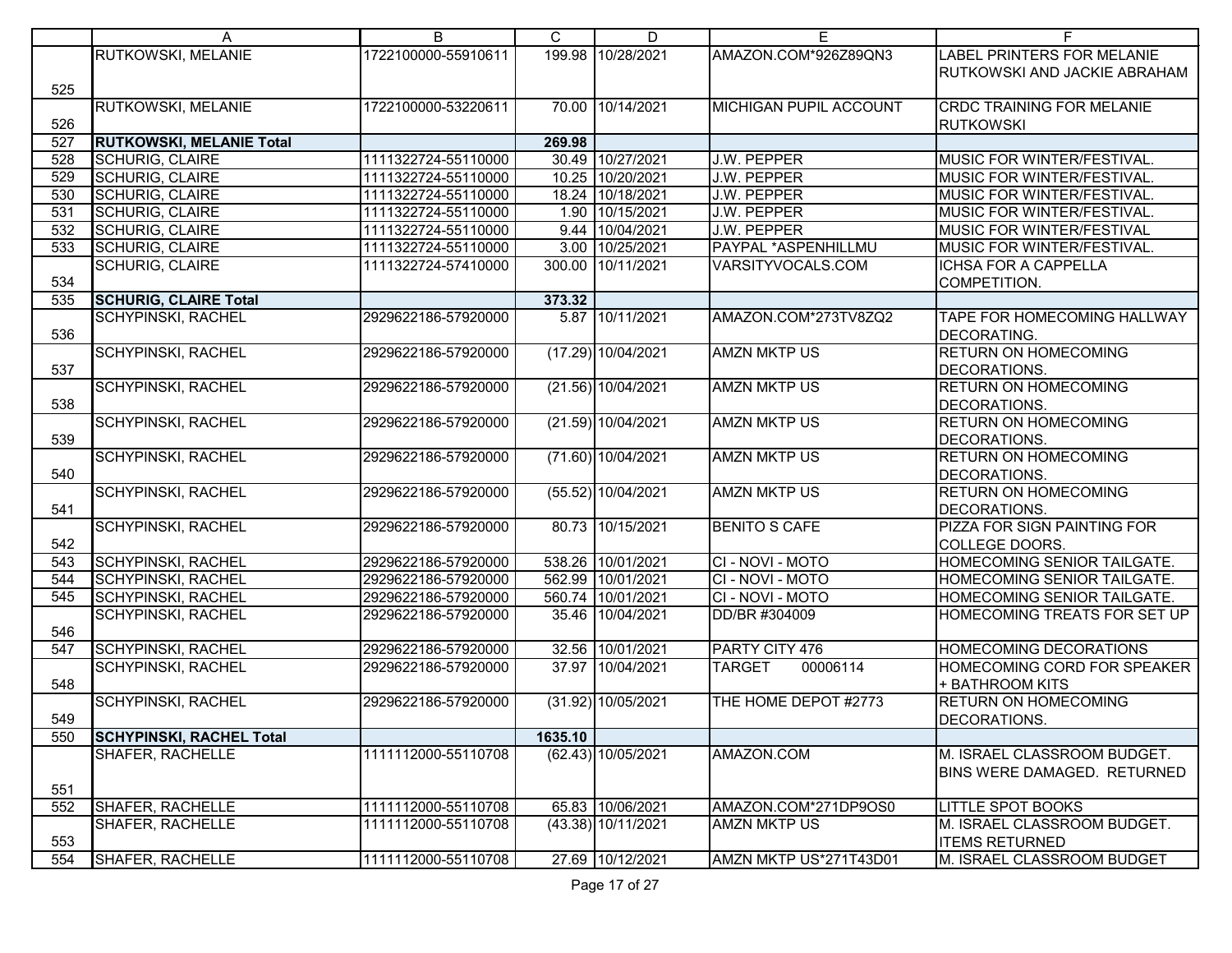|                  | A                                | B                   | C       | D                   | E.                            | F.                                   |
|------------------|----------------------------------|---------------------|---------|---------------------|-------------------------------|--------------------------------------|
|                  | <b>SHAFER, RACHELLE</b>          | 1111112000-55110708 |         | 41.98 10/15/2021    | AMZN MKTP US*272L79HF2        | <b>BLACK STORAGE BAGS FOR</b>        |
| 555              |                                  |                     |         |                     |                               | <b>STUDENTS</b>                      |
| 556              | <b>SHAFER, RACHELLE</b>          | 2929612275-57920000 |         | 232.80 10/05/2021   | AMZN MKTP US*273DS9OH1        | CARPET SWEEPERS FOR STAFF.           |
| 557              | SHAFER, RACHELLE                 | 1111112000-55110708 |         | 43.38 10/05/2021    | AMZN MKTP US*2C7XD6WC0        | M. ISRAEL CLASSROOM BUDGET           |
| 558              | <b>SHAFER, RACHELLE</b>          | 2929612275-57920000 |         | 48.97 10/28/2021    | AMZN MKTP US*2Y2V499W2        | OFFICE SNACKS-COFFEE CUPS            |
| 559              | SHAFER, RACHELLE                 | 2929612275-57920000 |         | 47.46 10/27/2021    | AMZN MKTP US*DH11O7EE3        | SPLIT - DIFFUSERS-OFFICE             |
| 560              | SHAFER, RACHELLE                 | 1111112000-55110708 |         | 362.56 10/27/2021   | AMZN MKTP US*DH11O7EE3        | <b>SPLIT - KINDERGARTEN TEACHERS</b> |
| 561              | SHAFER, RACHELLE                 | 1111112000-55110723 |         | 30.25 10/14/2021    | J.W. PEPPER                   | J. BON. MUSIC TEACHER BUDGET         |
| 562              | SHAFER, RACHELLE                 | 1111112000-55110799 |         | 195.00 10/11/2021   | <b>JUNIOR LIBRARY GUILD</b>   | <b>SUPPLIES FOR MEDIA</b>            |
| 563              | SHAFER, RACHELLE                 | 1111112000-55110723 |         | 110.88 10/14/2021   | <b>MACIE PUBLISHING COMPA</b> | J. BON, MUSIC TEACHER BUDGET         |
|                  | SHAFER, RACHELLE                 | 1111112000-55110708 |         | 38.50 10/18/2021    | <b>SCHOOL SPECIALTY LLC</b>   | E. MACARTHUR CLASSROOM               |
| 564              |                                  |                     |         |                     |                               | <b>BUDGET</b>                        |
| 565              | SHAFER, RACHELLE                 | 1111112000-55110708 |         | 75.62 10/01/2021    | STAPLS7340474138000001        | <b>SECOND GRADE JOURNALS</b>         |
|                  | SHAFER, RACHELLE                 | 1111112000-55110708 |         | 68.30 10/07/2021    | STAPLS7340749944000001        | P. WOLSTENCROFT CLASSROOM            |
| 566              |                                  |                     |         |                     |                               | <b>BUDGET</b>                        |
| 567              | <b>SHAFER, RACHELLE Total</b>    |                     | 1283.41 |                     |                               |                                      |
| 568              | SHIELDS, SEBRINA                 | 1212226194-54910000 |         | 204.00 10/18/2021   | <b>MICHIGAN THANKSGIVING</b>  | <b>COMMUNITY BASED INSTRUCTION</b>   |
|                  | SHIELDS, SEBRINA                 | 1212226194-54910000 |         | 25.05 10/18/2021    | WAL-MART #5893                | COMMUNITY BASED INSTRUCTION -        |
| 569              |                                  |                     |         |                     |                               | <b>DAILY LIVING SKILLS</b>           |
| 570              | SHIELDS, SEBRINA Total           |                     | 229.05  |                     |                               |                                      |
| $\overline{571}$ | SHPAKOFF, KATHLEEN               | 1335100000-55110553 |         | 54.75 10/18/2021    | <b>TARGET</b><br>00014654     | <b>TEACHING MATERIALS</b>            |
| 572              | SHPAKOFF, KATHLEEN Total         |                     | 54.75   |                     |                               |                                      |
| 573              | SIPPLE, GEORGE                   | 1128200000-57410000 |         | 125.00 10/26/2021   | MI ASSOC SCH ADM              | <b>MSPRA MEMBERSHIP</b>              |
| 574              | SIPPLE, GEORGE                   | 1128200000-53220000 |         | 95.00 10/26/2021    | MI ASSOC SCH ADM              | <b>CONFERENCES MSPRA</b>             |
|                  | SIPPLE, GEORGE                   | 1128200000-53510000 |         | 2697.00 10/29/2021  | SQ *LIVINGSTON GATHERI        | <b>ADVERTISEMENT FOR BUS DRIVERS</b> |
| 575              |                                  |                     |         |                     |                               | <b>BILLBOARD</b>                     |
| 576              | SIPPLE, GEORGE Total             |                     | 2917.00 |                     |                               |                                      |
| 577              | SOUTHWORTH, ANGELA               | 2929622275-57920000 |         | 188.70 10/19/2021   | AMZN MKTP US*2Y9ID3A31        | <b>ADVISORY SUPPLIES</b>             |
|                  | SOUTHWORTH, ANGELA               | 2929622275-57920000 |         | 9.99 10/11/2021     | APPLE.COM/BILL                | MIDDLE SCHOOL PASSING TIME           |
| 578              |                                  |                     |         |                     |                               | MUSIC ACCOUNT                        |
| 579              | SOUTHWORTH, ANGELA               | 2929622275-57920000 |         | 30.84 10/25/2021    | <b>MEIJER #172</b>            | <b>LINK FRESHMEN EVENT</b>           |
| 580              | SOUTHWORTH, ANGELA               | 2929622275-57920000 |         | 276.25 10/20/2021   | <b>NORTHVILLE CIDER MILL</b>  | LINK FRESHMEN EVENT                  |
| 581              | SOUTHWORTH, ANGELA               | 2929622275-57920000 |         | 341.95 10/20/2021   | NORTHVILLE CIDER MILL         | <b>LINK FRESHMEN EVENT</b>           |
| 582              | <b>SOUTHWORTH, ANGELA Total</b>  |                     | 847.73  |                     |                               |                                      |
| 583              | SOWDERS, ERICA                   | 1111220000-55110715 |         | 2.70 10/01/2021     | AMAZON.COM*2C6L200D2          | <b>STEM SUPPLIES.</b>                |
| 584              | SOWDERS, ERICA                   | 1111220000-55110715 |         | 58.41 10/27/2021    | AMAZON.COM*2Y4G04S92          | <b>STEM SUPPLIES.</b>                |
| 585              | SOWDERS, ERICA                   | 1111220000-55110715 |         | 29.86 10/29/2021    | AMAZON.COM*JA3982603          | STEM SUPPLIES.                       |
| 586              | SOWDERS, ERICA                   | 1111220000-55110715 |         | 8.09 10/28/2021     | AMZN MKTP US*2Y76X69G2        | <b>STEM SUPPLIES.</b>                |
| 587              | <b>SOWDERS, ERICA Total</b>      |                     | 99.06   |                     |                               |                                      |
| 588              | <b>STORM, KERI</b>               | 1311800000-55110551 |         | 30.61 10/04/2021    | MICHAELS STORES 2861          | <b>PROJECT SUPPLIES</b>              |
| 589              | STORM, KERI                      | 1311800000-55110551 |         | 13.06 10/29/2021    | <b>TARGET</b><br>00013136     | <b>PROJECT SUPPLIES</b>              |
| 590              | <b>STORM, KERI</b>               | 1311800000-55110551 |         | 8.00 10/05/2021     | 00013136<br><b>TARGET</b>     | <b>PROJECT SUPPLIES</b>              |
| 591              | <b>STORM, KERI Total</b>         |                     | 51.67   |                     |                               |                                      |
|                  | <b>STRICKER, CHRISTINE</b>       | 1335100000-55110553 |         | 39.10 10/18/2021    | HOBBY-LOBBY #645              | <b>CRAFT SUPPLIES FOR PRESCHOOL</b>  |
| 592              |                                  |                     |         |                     |                               | CARE                                 |
| 593              | <b>STRICKER, CHRISTINE Total</b> |                     | 39.10   |                     |                               |                                      |
| 594              | <b>TURNER, NANCY</b>             | 1126111000-54120000 |         | 135.00 10/04/2021   | 1800 4 BLINDS MICHIGA         | VO BLINDS REPAIR ROOM21              |
| 595              | <b>TURNER, NANCY</b>             | 1126100000-54910829 |         | 2845.60, 10/22/2021 | <b>ARCH ENVIRONMENTAL GRO</b> | <b>DISTRICT STORM WATER MGT</b>      |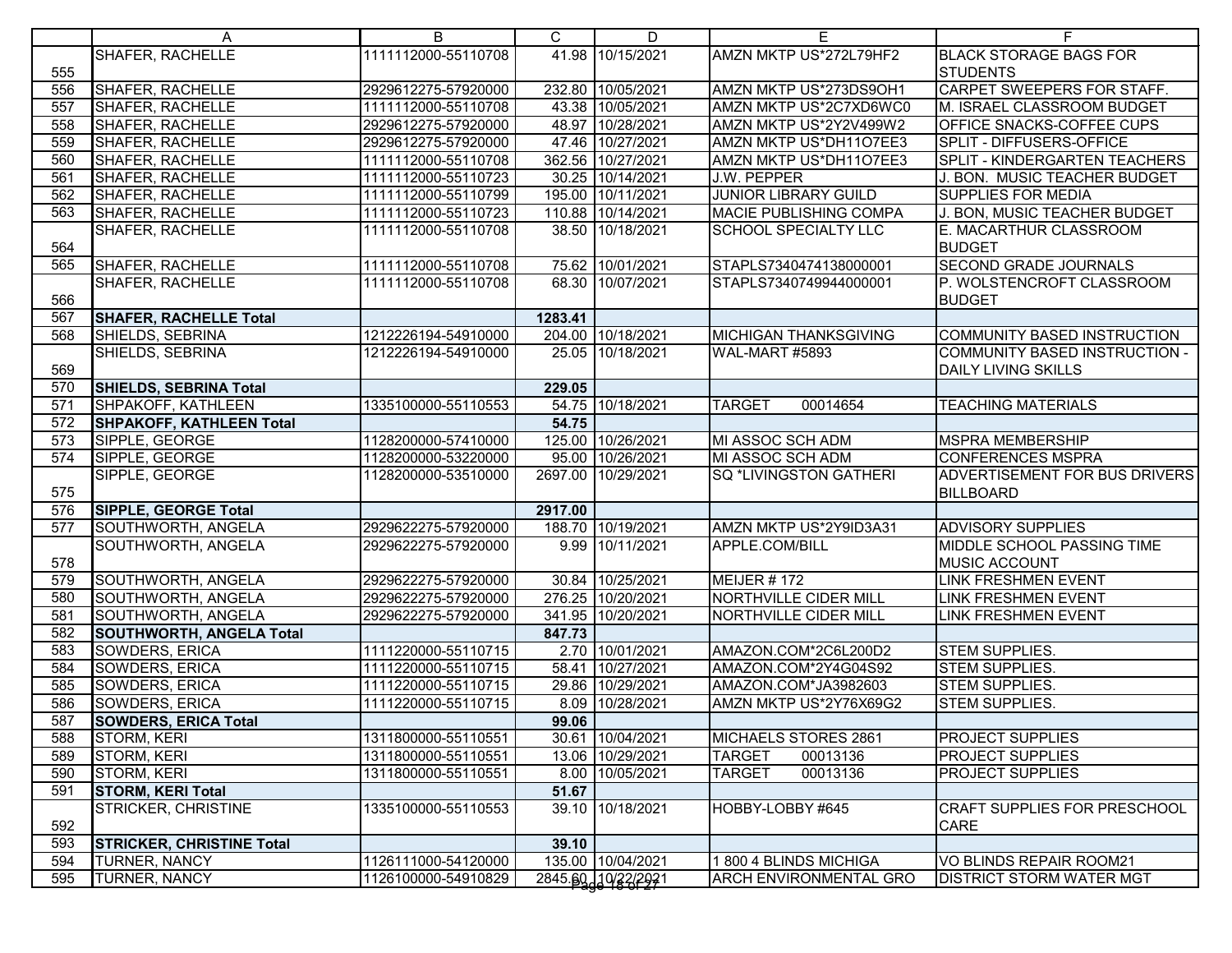|     | $\mathsf{A}$         | $\overline{B}$      | $\mathsf{C}$ | D                  | E.                            | F.                                     |
|-----|----------------------|---------------------|--------------|--------------------|-------------------------------|----------------------------------------|
| 596 | <b>TURNER, NANCY</b> | 1126170000-54910000 |              | 475.90 10/19/2021  | <b>ARCH ENVIRONMENTAL GRO</b> | UST A/B OPERATOR CONSULTING            |
| 597 | <b>TURNER, NANCY</b> | 1126160000-53840000 |              | 160.97 10/08/2021  | <b>ARCH ENVIRONMENTAL GRO</b> | <b>MS LAMP RECYCLING</b>               |
| 598 | <b>TURNER, NANCY</b> | 1126160000-53840000 |              | 160.96 10/08/2021  | <b>ARCH ENVIRONMENTAL GRO</b> | OH LAMP RECYCLING                      |
|     | <b>TURNER, NANCY</b> | 1126115000-54110000 |              | 1410.00 10/20/2021 | <b>BASS</b>                   | DF REPLACED PHOTO CELL AND             |
| 599 |                      |                     |              |                    |                               | <b>VERIFIED OPERATIONS</b>             |
|     | <b>TURNER, NANCY</b> | 1126160000-55710000 |              | 674.39 10/20/2021  | CORRIGAN OIL #2 - BRI         | MTCE FUEL ETHANOL 262.8 GROSS          |
| 600 |                      |                     |              |                    |                               |                                        |
|     | <b>TURNER, NANCY</b> | 1126160000-55710000 |              | 492.19 10/11/2021  | CORRIGAN OIL #2 - BRI         | MTCE FUEL ETHANOL 205.7 GROSS          |
| 601 |                      |                     |              |                    |                               |                                        |
| 602 | <b>TURNER, NANCY</b> | 1126122000-54120000 |              | 588.00 10/15/2021  | <b>CROWN EQUIPMENT CORP</b>   | HS PALLET JACK REPAIR                  |
|     | <b>TURNER, NANCY</b> | 1126122000-54110000 |              | 5698.44 10/15/2021 | <b>DE-CAL INC</b>             | HS- REPAIRS MADE FOUND DURING          |
|     |                      |                     |              |                    |                               | <b>CSD1 TESTING ON KITCHEN BOILER</b>  |
| 603 |                      |                     |              |                    |                               |                                        |
|     | <b>TURNER, NANCY</b> | 1126152000-54120000 |              | 582.00 10/18/2021  | <b>FIRE SYSTEMS OF MICHIG</b> | ECEC KITCHEN SUPPRESSION               |
| 604 |                      |                     |              |                    |                               | PARTS/EQUIPMENT REPAIR                 |
|     | <b>TURNER, NANCY</b> | 1126113000-54110000 |              | 700.00 10/29/2021  | <b>HOH WATER TECHNOLOGY</b>   | NW WATER TREATMENT CONTRACT            |
| 605 |                      |                     |              |                    |                               |                                        |
|     | <b>TURNER, NANCY</b> | 4126122951-54110000 |              | 175.68 10/11/2021  | <b>IDN HARDWARE SALES-INC</b> | HS ATHLETIC DOORS REPAIR - SF          |
| 606 |                      |                     |              |                    |                               | <b>PG 24</b>                           |
| 607 | TURNER, NANCY        | 1126122000-54120000 |              | 160.00 10/28/2021  | IN *AQUATIC SOURCE, LL        | HS POOL SITE VISIT 10/15/21            |
| 608 | <b>TURNER, NANCY</b> | 1126122000-55990000 |              | 578.00 10/28/2021  | IN *AQUATIC SOURCE, LL        | HS POOL SODIUM THIOSULFATE             |
|     | TURNER, NANCY        | 1126122000-55990000 |              | 698.40 10/15/2021  | IN *AQUATIC SOURCE, LL        | HS POOL SAME DAY EMERGENCY             |
| 609 |                      |                     |              |                    |                               | CO2 PH ISSUE                           |
|     | <b>TURNER, NANCY</b> | 1126122000-54120000 |              | 155.00 10/12/2021  | IN *AQUATIC SOURCE, LL        | HS POOL WEEKLY SITE VISIT              |
| 610 |                      |                     |              |                    |                               | 10/01/21                               |
|     | <b>TURNER, NANCY</b> | 1126122000-54120000 |              | 155.00 10/11/2021  | IN *AQUATIC SOURCE, LL        | HS POOL WEEKLY SITE VISIT              |
| 611 |                      |                     |              |                    |                               | 09/17/21                               |
|     | <b>TURNER, NANCY</b> | 1126122000-54120000 |              | 155.00 10/11/2021  | IN *AQUATIC SOURCE, LL        | HS POOL WEEKLY SITE VISIT              |
| 612 |                      |                     |              |                    |                               | 09/24/21                               |
| 613 | TURNER, NANCY        | 1126122000-55990000 |              | 164.00 10/15/2021  | <b>LEONARDS SYRUPS</b>        | <b>HS POOL CO2 BULK</b>                |
| 614 | <b>TURNER, NANCY</b> | 1126122000-55990000 |              | 284.10 10/04/2021  | <b>LEONARDS SYRUPS</b>        | HS POOL CO2 BULK                       |
|     | TURNER, NANCY        | 1126160000-55730000 |              | 79.85 10/07/2021   | NAPA AUTO M-2                 | MTCE FORD 2006 F350 -AIR FLOW          |
| 615 |                      |                     |              |                    |                               | <b>MAF</b>                             |
|     | <b>TURNER, NANCY</b> | 1126160000-55730000 |              | 129.24 10/07/2021  | NAPA AUTO M-2                 | MTCE PICK UP TRUCK #2 FORD F350        |
|     |                      |                     |              |                    |                               | 2006 GREEN PCIK UP - BATTERY           |
| 616 |                      |                     |              |                    |                               |                                        |
|     | <b>TURNER, NANCY</b> | 1126122000-54120000 |              | 879.00 10/19/2021  | <b>NATIONAL TIME</b>          | HS REPLACED POWER BOARD ON             |
|     |                      |                     |              |                    |                               | PANEL 1; REMOVED TWO PULL              |
| 617 |                      |                     |              |                    |                               | <b>STATIONS</b>                        |
|     | TURNER, NANCY        | 1126122000-55991000 |              | 8062.00 10/15/2021 | <b>NICHOLS</b>                | HS OXIVIR DISINFECTING WIPES -         |
| 618 |                      |                     |              |                    |                               | COVID <sub>19</sub>                    |
|     | <b>TURNER, NANCY</b> | 1126120000-55991000 |              | 4837.20 10/15/2021 | <b>NICHOLS</b>                | MS OXIVIR DISINFECTING WIPES -         |
| 619 |                      |                     |              |                    |                               | COVID <sub>19</sub>                    |
|     | <b>TURNER, NANCY</b> | 1126118000-55991000 |              | 1209.30 10/15/2021 | <b>NICHOLS</b>                | NM6 OXIVIR DISINFECTING WIPES -        |
| 620 |                      |                     |              |                    |                               | COVID <sub>19</sub>                    |
|     | <b>TURNER, NANCY</b> | 1126118000-55991000 |              | 806.20 10/15/2021  | <b>NICHOLS</b>                | <b>NM5 OXIVIR DISINFECTING WIPES -</b> |
| 621 |                      |                     |              |                    |                               | COVID <sub>19</sub>                    |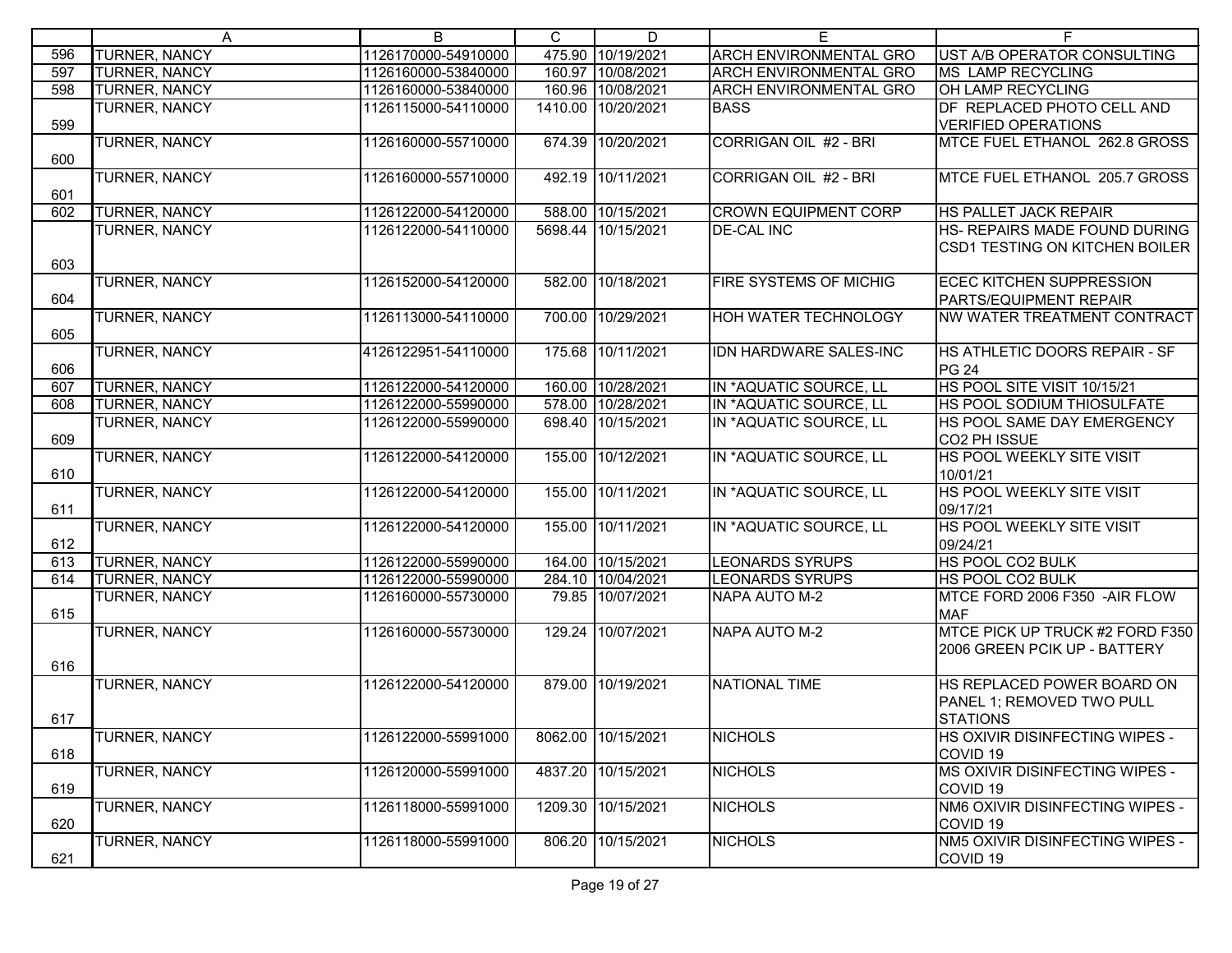|     | A                    | B                   | C      | D                  | E.                        | F                                |
|-----|----------------------|---------------------|--------|--------------------|---------------------------|----------------------------------|
|     | <b>TURNER, NANCY</b> | 1126115000-55991000 | 806.20 | 10/15/2021         | <b>NICHOLS</b>            | DF OXIVIR DISINFECTING WIPES -   |
| 622 |                      |                     |        |                    |                           | COVID <sub>19</sub>              |
|     | <b>TURNER, NANCY</b> | 1126112000-55991000 |        | 806.20 10/15/2021  | <b>NICHOLS</b>            | OH OXIVIR DISINFECTING WIPES -   |
| 623 |                      |                     |        |                    |                           | COVID <sub>19</sub>              |
|     | <b>TURNER, NANCY</b> | 1126114000-55991000 |        | 806.20 10/15/2021  | <b>NICHOLS</b>            | PV OXIVIR DISINFECTING WIPES -   |
| 624 |                      |                     |        |                    |                           | COVID <sub>19</sub>              |
|     | <b>TURNER, NANCY</b> | 1126111000-55991000 |        | 806.20 10/15/2021  | <b>NICHOLS</b>            | VO OXIVIR DISINFECTING WIPES -   |
| 625 |                      |                     |        |                    |                           | COVID <sub>19</sub>              |
|     | <b>TURNER, NANCY</b> | 1126152000-55991000 |        | 403.10 10/15/2021  | <b>NICHOLS</b>            | ECEC OXIVIR DISINFECTING WIPES - |
| 626 |                      |                     |        |                    |                           | COVID 19)                        |
|     | <b>TURNER, NANCY</b> | 1126123000-55991000 |        | 403.10 10/15/2021  | <b>NICHOLS</b>            | ROAR OXIVIR DISINFECTING WIPES - |
| 627 |                      |                     |        |                    |                           | COVID <sub>19</sub>              |
|     | <b>TURNER, NANCY</b> | 1126113000-55991000 |        | 806.20 10/15/2021  | <b>NICHOLS</b>            | NW OXIVIR DISINFECTING WIPES -   |
| 628 |                      |                     |        |                    |                           | COVID <sub>19</sub>              |
|     | <b>TURNER, NANCY</b> | 1126122000-55991000 |        | 4232.55 10/08/2021 | <b>NICHOLS</b>            | HS OXIVIER DISINFECTING WIPES -  |
| 629 |                      |                     |        |                    |                           | COVID <sub>19</sub>              |
|     |                      |                     |        |                    |                           |                                  |
|     | <b>TURNER, NANCY</b> | 1126120000-55991000 |        | 2378.29 10/08/2021 | <b>NICHOLS</b>            | MS OXIVIER DISINFECTING WIPES -  |
| 630 |                      |                     |        |                    |                           | COVID <sub>19</sub>              |
|     | <b>TURNER, NANCY</b> | 1126118000-55991000 |        | 886.82 10/08/2021  | <b>NICHOLS</b>            | NM6 OXIVIER DISINFECTING WIPES - |
| 631 |                      |                     |        |                    |                           | COVID <sub>19</sub>              |
|     | <b>TURNER, NANCY</b> | 1126118000-55991000 |        | 806.20 10/08/2021  | <b>NICHOLS</b>            | NM5 OXIVIER DISINFECTING WIPES - |
| 632 |                      |                     |        |                    |                           | COVID <sub>19</sub>              |
|     | <b>TURNER, NANCY</b> | 1126115000-55991000 |        | 1088.37 10/08/2021 | <b>NICHOLS</b>            | DF OXIVIER DISINFECTING WIPES -  |
| 633 |                      |                     |        |                    |                           | COVID <sub>19</sub>              |
|     | <b>TURNER, NANCY</b> | 1126113000-55991000 |        | 1048.06 10/08/2021 | <b>NICHOLS</b>            | NW OXIVIER DISINFECTING WIPES -  |
| 634 |                      |                     |        |                    |                           | COVID <sub>19</sub>              |
|     | <b>TURNER, NANCY</b> | 1126112000-55991000 |        | 927.13 10/08/2021  | <b>NICHOLS</b>            | OH OXIVIER DISINFECTING WIPES -  |
| 635 |                      |                     |        |                    |                           | COVID <sub>19</sub>              |
|     | <b>TURNER, NANCY</b> | 1126114000-55991000 |        | 1007.75 10/08/2021 | <b>NICHOLS</b>            | PV OXIVIER DISINFECTING WIPES -  |
| 636 |                      |                     |        |                    |                           | COVID <sub>19</sub>              |
|     | <b>TURNER, NANCY</b> | 1126111000-55991000 |        | 806.20 10/08/2021  | <b>NICHOLS</b>            | VO OXIVIER DISINFECTING WIPES -  |
| 637 |                      |                     |        |                    |                           | COVID 19 (                       |
|     | <b>TURNER, NANCY</b> | 1126152000-55991000 |        | 685.27 10/08/2021  | <b>NICHOLS</b>            | ECEC OXIVIER DISINFECTING WIPES  |
| 638 |                      |                     |        |                    |                           | - COVID 19                       |
|     | <b>TURNER, NANCY</b> | 1126123000-55991000 |        | 564.34 10/08/2021  | <b>NICHOLS</b>            | ROAR OXIVIER DISINFECTING WIPES  |
| 639 |                      |                     |        |                    |                           | - COVID 19                       |
| 640 | <b>TURNER, NANCY</b> | 1126105000-54110000 |        | 31.00 10/08/2021   | PREMIER PEST MANAG        | <b>NATC PEST MGT</b>             |
| 641 | <b>TURNER, NANCY</b> | 1126115000-54110000 |        | 28.00 10/08/2021   | PREMIER PEST MANAG        | <b>DF PEST MGT</b>               |
| 642 | TURNER, NANCY        | 1126152000-54110000 |        | 37.00 10/08/2021   | <b>PREMIER PEST MANAG</b> | <b>ECEC PEST MGT</b>             |
| 643 | <b>TURNER, NANCY</b> | 1126101000-54110000 |        | 43.00 10/08/2021   | <b>PREMIER PEST MANAG</b> | <b>ESB PEST MGT</b>              |
| 644 | <b>TURNER, NANCY</b> | 1126122000-54110000 |        | 72.00 10/08/2021   | PREMIER PEST MANAG        | <b>HS PEST MGT</b>               |
| 645 | <b>TURNER, NANCY</b> | 1126103000-54110000 |        | 28.00 10/08/2021   | PREMIER PEST MANAG        | <b>ITC PEST MGT</b>              |
| 646 | <b>TURNER, NANCY</b> | 1126120000-54110000 |        | 717.00 10/08/2021  | PREMIER PEST MANAG        | <b>MS PEST MGT</b>               |
| 647 | TURNER, NANCY        | 1126118000-54110000 |        | 56.00 10/08/2021   | PREMIER PEST MANAG        | NM PEST MGT                      |
| 648 | TURNER, NANCY        | 1126113000-54110000 |        | 28.00 10/08/2021   | PREMIER PEST MANAG        | NW PEST MGT                      |
| 649 | <b>TURNER, NANCY</b> | 1126112000-54110000 |        | 28.00 10/08/2021   | PREMIER PEST MANAG        | OH PEST MGT                      |
| 650 | <b>TURNER, NANCY</b> | 1126114000-54110000 |        | 323.00 10/08/2021  | PREMIER PEST MANAG        | <b>PV PEST MGT</b>               |
|     |                      |                     |        |                    | PREMIER PEST MANAG        |                                  |
| 651 | <b>TURNER, NANCY</b> | 1126111000-54110000 |        | 35.00 10/08/2021   |                           | <b>VO PEST MGT</b>               |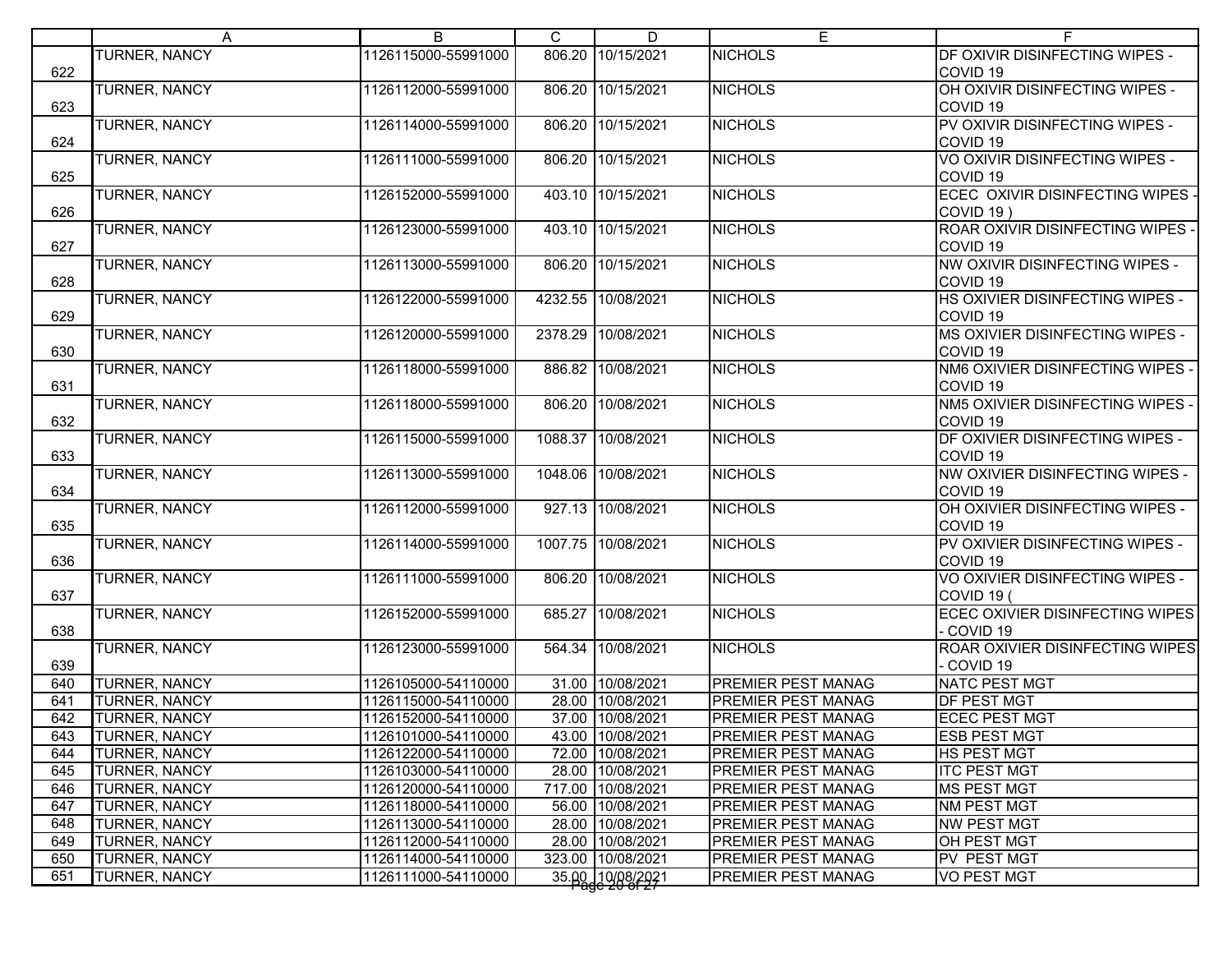| 128.68 10/25/2021<br><b>TURNER, NANCY</b><br>1127170000-55990000<br><b>QUALITY FIRST AID</b><br><b>TRANSPR FIRST AID SUPPLIES</b><br>652<br>653<br><b>TURNER, NANCY</b><br>1126160000-55990000<br>103.18 10/25/2021<br><b>QUALITY FIRST AID</b><br><b>MTCE FIRST AID SUPPLIES</b><br>TURNER, NANCY<br>4126120951-54110000<br>3918.00<br>10/15/2021<br><b>REDFORD LOCK COMPANY I</b><br>MS GYM DOOR #5 REPAIR SF PG 23-<br>654<br>24<br>TURNER, NANCY<br>4545.96 10/06/2021<br>DISTRICT SECURITY SYSTEM 11/1/21<br>1126600000-54910000<br>SONITROL GREAT LAKES M<br>655<br>TO 1/31/2022<br><b>TURNER, NANCY</b><br>656<br>77.51 10/07/2021<br>STAPLS7340769414000001<br>1126160000-55992000<br>MTCE - AA 36 PK BATTERIES<br><b>TURNER, NANCY</b><br>657<br>28.85 10/25/2021<br>STAPLS7342125415000001<br><b>MTCE - C BATTERIES</b><br>1126160000-55992000<br><b>TURNER, NANCY</b><br>3791.25 10/15/2021<br><b>ESB - VFD REPLACEMENT ON AIR</b><br>1126101000-54110000<br>THERMALNETICS, INC.<br>658<br><b>HANDLER</b><br>TURNER, NANCY<br>942.25 10/04/2021<br><b>RF WASTE REMOVAL</b><br>659<br>2326161000-53840000<br><b>WASTE MGMT WM EZPAY</b><br>660<br>TURNER, NANCY<br><b>DISTRICT WASTE REMOVAL</b><br>1126161000-53840000<br>2826.76 10/04/2021<br>WASTE MGMT WM EZPAY<br>661<br><b>TURNER, NANCY Total</b><br>69508.04<br>662<br>1127170000-55910000<br>136.98 10/21/2021<br>AMAZON.COM*2Y2XL3L12<br>VALENTINE, CYNTHIA<br>ERGONOMIC KEYBOARD/MOUSE<br>17.99 10/27/2021<br><b>USB CHARGER</b><br>663<br>VALENTINE, CYNTHIA<br>1127170000-55990000<br>AMZN MKTP US*287IM5TJ3<br>664<br>VALENTINE, CYNTHIA<br>194.93 10/05/2021<br>AMZN MKTP US*2C23J1S02<br><b>STANCHIONS FOR PARKING LOT</b><br>1127170000-55790000<br>VALENTINE, CYNTHIA<br>23.97 10/29/2021<br>AMZN MKTP US*M44M36DU3<br>665<br>1127170000-55990000<br><b>FUEL GLOVES</b><br>VALENTINE, CYNTHIA<br>15.98 10/29/2021<br>AMZN MKTP US*V67IE3AD3<br><b>FUEL GLOVES</b><br>666<br>1127170000-55990000<br>41.12 10/29/2021<br>667<br>VALENTINE, CYNTHIA<br>1127100000-53310000<br>LYFT *1 RIDE 10-27<br><b>PARA FOR WING LAKE</b><br>668<br>73.71 10/04/2021<br>VALENTINE, CYNTHIA<br>1127100000-53310000<br>LYFT 1 RIDE 10-01<br><b>WING LAKE AIDE</b><br>669<br>VALENTINE, CYNTHIA<br>11.32 10/14/2021<br>MICHAELS STORES 2071<br><b>TSHIRTS</b><br>1127170000-55990000<br>670<br>$(7.06)$ 10/14/2021<br><b>TSHIRTS</b><br>VALENTINE, CYNTHIA<br>1127170000-55990000<br>MICHAELS STORES 3744<br>22.94 10/14/2021<br>VALENTINE, CYNTHIA<br>1127170000-55990000<br>MICHAELS STORES 3744<br><b>TSHIRTS</b><br>671<br>(12.69) 10/14/2021<br>672<br>VALENTINE, CYNTHIA<br><b>MICHAELS STORES 3744</b><br><b>SHIRTS</b><br>1127170000-55990000<br><b>ITEMS FOR CITY OF NOVI</b><br><b>VALENTINE, CYNTHIA</b><br>133.62 10/25/2021<br>SAMSCLUB.COM<br>1127170000-55990000<br>673<br><b>HALLOWEEN</b><br>126.35 10/21/2021<br>SANTIZING WIPES PAPER TOWEL<br>674<br>VALENTINE, CYNTHIA<br>1127170000-55990000<br>SAMSCLUB.COM<br>75.67 10/07/2021<br>675<br>VALENTINE, CYNTHIA<br>1127170000-55910000<br>STAPLS7340737829000001<br><b>PAPER</b><br>676<br>VALENTINE, CYNTHIA<br>14.23 10/11/2021<br>STAPLS7340737829000002<br><b>PAPER</b><br>1127170000-55910000<br>677<br>91.82 10/08/2021<br>STAPLS7340969208000001<br>VALENTINE, CYNTHIA<br>1127170000-55910000<br><b>OFFICE SUPPLIES</b><br>678<br>VALENTINE, CYNTHIA<br>1127100000-53310000<br>7.85 10/29/2021<br><b>UBER TRIP</b><br><b>STUDENT TRANSPORT</b><br><b>UBER TRIP</b><br>VALENTINE, CYNTHIA<br>48.23 10/29/2021<br>PARA FOR WING LAKE<br>679<br>1127100000-53310000<br><b>VALENTINE, CYNTHIA</b><br>25.05 10/28/2021<br><b>UBER TRIP</b><br>680<br>1127100000-53310000<br>PARA FOR WING LAKE<br><b>VALENTINE, CYNTHIA</b><br>5.01 10/28/2021<br><b>UBER TRIP</b><br>681<br>1127100000-53310000<br><b>STUDENT TRANSPORT</b><br><b>UBER TRIP</b><br>682<br>VALENTINE, CYNTHIA<br>5.78 10/27/2021<br>STUDENT TRANSPORTATION<br>1127100000-53310000<br><b>UBER TRIP</b><br>28.90 10/27/2021<br>683<br>VALENTINE, CYNTHIA<br>1127100000-53310000<br>PARA FOR WING LAKE<br>684<br><b>UBER TRIP</b><br>4.15 10/27/2021<br>VALENTINE, CYNTHIA<br>1127100000-53310000<br><b>STUDENT TRANSPORTATION</b><br>685<br><b>UBER TRIP</b><br>VALENTINE, CYNTHIA<br>1127100000-53310000<br>25.96 10/26/2021<br>PARA FOR WING LAKE<br><b>UBER TRIP</b><br>686<br>VALENTINE, CYNTHIA<br>1127100000-53310000<br>7.29 10/26/2021<br><b>STUDENT TRANSPORT</b><br>UBER TRIP<br>VALENTINE, CYNTHIA<br>1127100000-53310000<br>36.46 10/26/2021<br>PARA FOR WING LAKE<br>687<br>VALENTINE, CYNTHIA<br>5.19 10/26/2021<br>UBER TRIP<br><b>STUDENT TRANSPORT</b><br>688<br>1127100000-53310000<br>4.30 10/25/2021<br><b>UBER TRIP</b><br>689<br>VALENTINE, CYNTHIA<br>1127100000-53310000<br><b>STUDENT TRANSPORT</b> |     | A                  | B                   | $\mathsf{C}$ | D                | Е                | F.                 |
|-----------------------------------------------------------------------------------------------------------------------------------------------------------------------------------------------------------------------------------------------------------------------------------------------------------------------------------------------------------------------------------------------------------------------------------------------------------------------------------------------------------------------------------------------------------------------------------------------------------------------------------------------------------------------------------------------------------------------------------------------------------------------------------------------------------------------------------------------------------------------------------------------------------------------------------------------------------------------------------------------------------------------------------------------------------------------------------------------------------------------------------------------------------------------------------------------------------------------------------------------------------------------------------------------------------------------------------------------------------------------------------------------------------------------------------------------------------------------------------------------------------------------------------------------------------------------------------------------------------------------------------------------------------------------------------------------------------------------------------------------------------------------------------------------------------------------------------------------------------------------------------------------------------------------------------------------------------------------------------------------------------------------------------------------------------------------------------------------------------------------------------------------------------------------------------------------------------------------------------------------------------------------------------------------------------------------------------------------------------------------------------------------------------------------------------------------------------------------------------------------------------------------------------------------------------------------------------------------------------------------------------------------------------------------------------------------------------------------------------------------------------------------------------------------------------------------------------------------------------------------------------------------------------------------------------------------------------------------------------------------------------------------------------------------------------------------------------------------------------------------------------------------------------------------------------------------------------------------------------------------------------------------------------------------------------------------------------------------------------------------------------------------------------------------------------------------------------------------------------------------------------------------------------------------------------------------------------------------------------------------------------------------------------------------------------------------------------------------------------------------------------------------------------------------------------------------------------------------------------------------------------------------------------------------------------------------------------------------------------------------------------------------------------------------------------------------------------------------------------------------------------------------------------------------------------------------------------------------------------------------------------------------------------------------------------------------------------------------------------------------------------------------------------------------------------------------------------------------------------------------------------------------------------------------------------------------------------------------------------------------------------------------------------------------------------------------------------------------------------------------------------------------------------------------------------------------------|-----|--------------------|---------------------|--------------|------------------|------------------|--------------------|
|                                                                                                                                                                                                                                                                                                                                                                                                                                                                                                                                                                                                                                                                                                                                                                                                                                                                                                                                                                                                                                                                                                                                                                                                                                                                                                                                                                                                                                                                                                                                                                                                                                                                                                                                                                                                                                                                                                                                                                                                                                                                                                                                                                                                                                                                                                                                                                                                                                                                                                                                                                                                                                                                                                                                                                                                                                                                                                                                                                                                                                                                                                                                                                                                                                                                                                                                                                                                                                                                                                                                                                                                                                                                                                                                                                                                                                                                                                                                                                                                                                                                                                                                                                                                                                                                                                                                                                                                                                                                                                                                                                                                                                                                                                                                                                                                                             |     |                    |                     |              |                  |                  |                    |
|                                                                                                                                                                                                                                                                                                                                                                                                                                                                                                                                                                                                                                                                                                                                                                                                                                                                                                                                                                                                                                                                                                                                                                                                                                                                                                                                                                                                                                                                                                                                                                                                                                                                                                                                                                                                                                                                                                                                                                                                                                                                                                                                                                                                                                                                                                                                                                                                                                                                                                                                                                                                                                                                                                                                                                                                                                                                                                                                                                                                                                                                                                                                                                                                                                                                                                                                                                                                                                                                                                                                                                                                                                                                                                                                                                                                                                                                                                                                                                                                                                                                                                                                                                                                                                                                                                                                                                                                                                                                                                                                                                                                                                                                                                                                                                                                                             |     |                    |                     |              |                  |                  |                    |
|                                                                                                                                                                                                                                                                                                                                                                                                                                                                                                                                                                                                                                                                                                                                                                                                                                                                                                                                                                                                                                                                                                                                                                                                                                                                                                                                                                                                                                                                                                                                                                                                                                                                                                                                                                                                                                                                                                                                                                                                                                                                                                                                                                                                                                                                                                                                                                                                                                                                                                                                                                                                                                                                                                                                                                                                                                                                                                                                                                                                                                                                                                                                                                                                                                                                                                                                                                                                                                                                                                                                                                                                                                                                                                                                                                                                                                                                                                                                                                                                                                                                                                                                                                                                                                                                                                                                                                                                                                                                                                                                                                                                                                                                                                                                                                                                                             |     |                    |                     |              |                  |                  |                    |
|                                                                                                                                                                                                                                                                                                                                                                                                                                                                                                                                                                                                                                                                                                                                                                                                                                                                                                                                                                                                                                                                                                                                                                                                                                                                                                                                                                                                                                                                                                                                                                                                                                                                                                                                                                                                                                                                                                                                                                                                                                                                                                                                                                                                                                                                                                                                                                                                                                                                                                                                                                                                                                                                                                                                                                                                                                                                                                                                                                                                                                                                                                                                                                                                                                                                                                                                                                                                                                                                                                                                                                                                                                                                                                                                                                                                                                                                                                                                                                                                                                                                                                                                                                                                                                                                                                                                                                                                                                                                                                                                                                                                                                                                                                                                                                                                                             |     |                    |                     |              |                  |                  |                    |
|                                                                                                                                                                                                                                                                                                                                                                                                                                                                                                                                                                                                                                                                                                                                                                                                                                                                                                                                                                                                                                                                                                                                                                                                                                                                                                                                                                                                                                                                                                                                                                                                                                                                                                                                                                                                                                                                                                                                                                                                                                                                                                                                                                                                                                                                                                                                                                                                                                                                                                                                                                                                                                                                                                                                                                                                                                                                                                                                                                                                                                                                                                                                                                                                                                                                                                                                                                                                                                                                                                                                                                                                                                                                                                                                                                                                                                                                                                                                                                                                                                                                                                                                                                                                                                                                                                                                                                                                                                                                                                                                                                                                                                                                                                                                                                                                                             |     |                    |                     |              |                  |                  |                    |
|                                                                                                                                                                                                                                                                                                                                                                                                                                                                                                                                                                                                                                                                                                                                                                                                                                                                                                                                                                                                                                                                                                                                                                                                                                                                                                                                                                                                                                                                                                                                                                                                                                                                                                                                                                                                                                                                                                                                                                                                                                                                                                                                                                                                                                                                                                                                                                                                                                                                                                                                                                                                                                                                                                                                                                                                                                                                                                                                                                                                                                                                                                                                                                                                                                                                                                                                                                                                                                                                                                                                                                                                                                                                                                                                                                                                                                                                                                                                                                                                                                                                                                                                                                                                                                                                                                                                                                                                                                                                                                                                                                                                                                                                                                                                                                                                                             |     |                    |                     |              |                  |                  |                    |
|                                                                                                                                                                                                                                                                                                                                                                                                                                                                                                                                                                                                                                                                                                                                                                                                                                                                                                                                                                                                                                                                                                                                                                                                                                                                                                                                                                                                                                                                                                                                                                                                                                                                                                                                                                                                                                                                                                                                                                                                                                                                                                                                                                                                                                                                                                                                                                                                                                                                                                                                                                                                                                                                                                                                                                                                                                                                                                                                                                                                                                                                                                                                                                                                                                                                                                                                                                                                                                                                                                                                                                                                                                                                                                                                                                                                                                                                                                                                                                                                                                                                                                                                                                                                                                                                                                                                                                                                                                                                                                                                                                                                                                                                                                                                                                                                                             |     |                    |                     |              |                  |                  |                    |
|                                                                                                                                                                                                                                                                                                                                                                                                                                                                                                                                                                                                                                                                                                                                                                                                                                                                                                                                                                                                                                                                                                                                                                                                                                                                                                                                                                                                                                                                                                                                                                                                                                                                                                                                                                                                                                                                                                                                                                                                                                                                                                                                                                                                                                                                                                                                                                                                                                                                                                                                                                                                                                                                                                                                                                                                                                                                                                                                                                                                                                                                                                                                                                                                                                                                                                                                                                                                                                                                                                                                                                                                                                                                                                                                                                                                                                                                                                                                                                                                                                                                                                                                                                                                                                                                                                                                                                                                                                                                                                                                                                                                                                                                                                                                                                                                                             |     |                    |                     |              |                  |                  |                    |
|                                                                                                                                                                                                                                                                                                                                                                                                                                                                                                                                                                                                                                                                                                                                                                                                                                                                                                                                                                                                                                                                                                                                                                                                                                                                                                                                                                                                                                                                                                                                                                                                                                                                                                                                                                                                                                                                                                                                                                                                                                                                                                                                                                                                                                                                                                                                                                                                                                                                                                                                                                                                                                                                                                                                                                                                                                                                                                                                                                                                                                                                                                                                                                                                                                                                                                                                                                                                                                                                                                                                                                                                                                                                                                                                                                                                                                                                                                                                                                                                                                                                                                                                                                                                                                                                                                                                                                                                                                                                                                                                                                                                                                                                                                                                                                                                                             |     |                    |                     |              |                  |                  |                    |
|                                                                                                                                                                                                                                                                                                                                                                                                                                                                                                                                                                                                                                                                                                                                                                                                                                                                                                                                                                                                                                                                                                                                                                                                                                                                                                                                                                                                                                                                                                                                                                                                                                                                                                                                                                                                                                                                                                                                                                                                                                                                                                                                                                                                                                                                                                                                                                                                                                                                                                                                                                                                                                                                                                                                                                                                                                                                                                                                                                                                                                                                                                                                                                                                                                                                                                                                                                                                                                                                                                                                                                                                                                                                                                                                                                                                                                                                                                                                                                                                                                                                                                                                                                                                                                                                                                                                                                                                                                                                                                                                                                                                                                                                                                                                                                                                                             |     |                    |                     |              |                  |                  |                    |
|                                                                                                                                                                                                                                                                                                                                                                                                                                                                                                                                                                                                                                                                                                                                                                                                                                                                                                                                                                                                                                                                                                                                                                                                                                                                                                                                                                                                                                                                                                                                                                                                                                                                                                                                                                                                                                                                                                                                                                                                                                                                                                                                                                                                                                                                                                                                                                                                                                                                                                                                                                                                                                                                                                                                                                                                                                                                                                                                                                                                                                                                                                                                                                                                                                                                                                                                                                                                                                                                                                                                                                                                                                                                                                                                                                                                                                                                                                                                                                                                                                                                                                                                                                                                                                                                                                                                                                                                                                                                                                                                                                                                                                                                                                                                                                                                                             |     |                    |                     |              |                  |                  |                    |
|                                                                                                                                                                                                                                                                                                                                                                                                                                                                                                                                                                                                                                                                                                                                                                                                                                                                                                                                                                                                                                                                                                                                                                                                                                                                                                                                                                                                                                                                                                                                                                                                                                                                                                                                                                                                                                                                                                                                                                                                                                                                                                                                                                                                                                                                                                                                                                                                                                                                                                                                                                                                                                                                                                                                                                                                                                                                                                                                                                                                                                                                                                                                                                                                                                                                                                                                                                                                                                                                                                                                                                                                                                                                                                                                                                                                                                                                                                                                                                                                                                                                                                                                                                                                                                                                                                                                                                                                                                                                                                                                                                                                                                                                                                                                                                                                                             |     |                    |                     |              |                  |                  |                    |
|                                                                                                                                                                                                                                                                                                                                                                                                                                                                                                                                                                                                                                                                                                                                                                                                                                                                                                                                                                                                                                                                                                                                                                                                                                                                                                                                                                                                                                                                                                                                                                                                                                                                                                                                                                                                                                                                                                                                                                                                                                                                                                                                                                                                                                                                                                                                                                                                                                                                                                                                                                                                                                                                                                                                                                                                                                                                                                                                                                                                                                                                                                                                                                                                                                                                                                                                                                                                                                                                                                                                                                                                                                                                                                                                                                                                                                                                                                                                                                                                                                                                                                                                                                                                                                                                                                                                                                                                                                                                                                                                                                                                                                                                                                                                                                                                                             |     |                    |                     |              |                  |                  |                    |
|                                                                                                                                                                                                                                                                                                                                                                                                                                                                                                                                                                                                                                                                                                                                                                                                                                                                                                                                                                                                                                                                                                                                                                                                                                                                                                                                                                                                                                                                                                                                                                                                                                                                                                                                                                                                                                                                                                                                                                                                                                                                                                                                                                                                                                                                                                                                                                                                                                                                                                                                                                                                                                                                                                                                                                                                                                                                                                                                                                                                                                                                                                                                                                                                                                                                                                                                                                                                                                                                                                                                                                                                                                                                                                                                                                                                                                                                                                                                                                                                                                                                                                                                                                                                                                                                                                                                                                                                                                                                                                                                                                                                                                                                                                                                                                                                                             |     |                    |                     |              |                  |                  |                    |
|                                                                                                                                                                                                                                                                                                                                                                                                                                                                                                                                                                                                                                                                                                                                                                                                                                                                                                                                                                                                                                                                                                                                                                                                                                                                                                                                                                                                                                                                                                                                                                                                                                                                                                                                                                                                                                                                                                                                                                                                                                                                                                                                                                                                                                                                                                                                                                                                                                                                                                                                                                                                                                                                                                                                                                                                                                                                                                                                                                                                                                                                                                                                                                                                                                                                                                                                                                                                                                                                                                                                                                                                                                                                                                                                                                                                                                                                                                                                                                                                                                                                                                                                                                                                                                                                                                                                                                                                                                                                                                                                                                                                                                                                                                                                                                                                                             |     |                    |                     |              |                  |                  |                    |
|                                                                                                                                                                                                                                                                                                                                                                                                                                                                                                                                                                                                                                                                                                                                                                                                                                                                                                                                                                                                                                                                                                                                                                                                                                                                                                                                                                                                                                                                                                                                                                                                                                                                                                                                                                                                                                                                                                                                                                                                                                                                                                                                                                                                                                                                                                                                                                                                                                                                                                                                                                                                                                                                                                                                                                                                                                                                                                                                                                                                                                                                                                                                                                                                                                                                                                                                                                                                                                                                                                                                                                                                                                                                                                                                                                                                                                                                                                                                                                                                                                                                                                                                                                                                                                                                                                                                                                                                                                                                                                                                                                                                                                                                                                                                                                                                                             |     |                    |                     |              |                  |                  |                    |
|                                                                                                                                                                                                                                                                                                                                                                                                                                                                                                                                                                                                                                                                                                                                                                                                                                                                                                                                                                                                                                                                                                                                                                                                                                                                                                                                                                                                                                                                                                                                                                                                                                                                                                                                                                                                                                                                                                                                                                                                                                                                                                                                                                                                                                                                                                                                                                                                                                                                                                                                                                                                                                                                                                                                                                                                                                                                                                                                                                                                                                                                                                                                                                                                                                                                                                                                                                                                                                                                                                                                                                                                                                                                                                                                                                                                                                                                                                                                                                                                                                                                                                                                                                                                                                                                                                                                                                                                                                                                                                                                                                                                                                                                                                                                                                                                                             |     |                    |                     |              |                  |                  |                    |
|                                                                                                                                                                                                                                                                                                                                                                                                                                                                                                                                                                                                                                                                                                                                                                                                                                                                                                                                                                                                                                                                                                                                                                                                                                                                                                                                                                                                                                                                                                                                                                                                                                                                                                                                                                                                                                                                                                                                                                                                                                                                                                                                                                                                                                                                                                                                                                                                                                                                                                                                                                                                                                                                                                                                                                                                                                                                                                                                                                                                                                                                                                                                                                                                                                                                                                                                                                                                                                                                                                                                                                                                                                                                                                                                                                                                                                                                                                                                                                                                                                                                                                                                                                                                                                                                                                                                                                                                                                                                                                                                                                                                                                                                                                                                                                                                                             |     |                    |                     |              |                  |                  |                    |
|                                                                                                                                                                                                                                                                                                                                                                                                                                                                                                                                                                                                                                                                                                                                                                                                                                                                                                                                                                                                                                                                                                                                                                                                                                                                                                                                                                                                                                                                                                                                                                                                                                                                                                                                                                                                                                                                                                                                                                                                                                                                                                                                                                                                                                                                                                                                                                                                                                                                                                                                                                                                                                                                                                                                                                                                                                                                                                                                                                                                                                                                                                                                                                                                                                                                                                                                                                                                                                                                                                                                                                                                                                                                                                                                                                                                                                                                                                                                                                                                                                                                                                                                                                                                                                                                                                                                                                                                                                                                                                                                                                                                                                                                                                                                                                                                                             |     |                    |                     |              |                  |                  |                    |
|                                                                                                                                                                                                                                                                                                                                                                                                                                                                                                                                                                                                                                                                                                                                                                                                                                                                                                                                                                                                                                                                                                                                                                                                                                                                                                                                                                                                                                                                                                                                                                                                                                                                                                                                                                                                                                                                                                                                                                                                                                                                                                                                                                                                                                                                                                                                                                                                                                                                                                                                                                                                                                                                                                                                                                                                                                                                                                                                                                                                                                                                                                                                                                                                                                                                                                                                                                                                                                                                                                                                                                                                                                                                                                                                                                                                                                                                                                                                                                                                                                                                                                                                                                                                                                                                                                                                                                                                                                                                                                                                                                                                                                                                                                                                                                                                                             |     |                    |                     |              |                  |                  |                    |
|                                                                                                                                                                                                                                                                                                                                                                                                                                                                                                                                                                                                                                                                                                                                                                                                                                                                                                                                                                                                                                                                                                                                                                                                                                                                                                                                                                                                                                                                                                                                                                                                                                                                                                                                                                                                                                                                                                                                                                                                                                                                                                                                                                                                                                                                                                                                                                                                                                                                                                                                                                                                                                                                                                                                                                                                                                                                                                                                                                                                                                                                                                                                                                                                                                                                                                                                                                                                                                                                                                                                                                                                                                                                                                                                                                                                                                                                                                                                                                                                                                                                                                                                                                                                                                                                                                                                                                                                                                                                                                                                                                                                                                                                                                                                                                                                                             |     |                    |                     |              |                  |                  |                    |
|                                                                                                                                                                                                                                                                                                                                                                                                                                                                                                                                                                                                                                                                                                                                                                                                                                                                                                                                                                                                                                                                                                                                                                                                                                                                                                                                                                                                                                                                                                                                                                                                                                                                                                                                                                                                                                                                                                                                                                                                                                                                                                                                                                                                                                                                                                                                                                                                                                                                                                                                                                                                                                                                                                                                                                                                                                                                                                                                                                                                                                                                                                                                                                                                                                                                                                                                                                                                                                                                                                                                                                                                                                                                                                                                                                                                                                                                                                                                                                                                                                                                                                                                                                                                                                                                                                                                                                                                                                                                                                                                                                                                                                                                                                                                                                                                                             |     |                    |                     |              |                  |                  |                    |
|                                                                                                                                                                                                                                                                                                                                                                                                                                                                                                                                                                                                                                                                                                                                                                                                                                                                                                                                                                                                                                                                                                                                                                                                                                                                                                                                                                                                                                                                                                                                                                                                                                                                                                                                                                                                                                                                                                                                                                                                                                                                                                                                                                                                                                                                                                                                                                                                                                                                                                                                                                                                                                                                                                                                                                                                                                                                                                                                                                                                                                                                                                                                                                                                                                                                                                                                                                                                                                                                                                                                                                                                                                                                                                                                                                                                                                                                                                                                                                                                                                                                                                                                                                                                                                                                                                                                                                                                                                                                                                                                                                                                                                                                                                                                                                                                                             |     |                    |                     |              |                  |                  |                    |
|                                                                                                                                                                                                                                                                                                                                                                                                                                                                                                                                                                                                                                                                                                                                                                                                                                                                                                                                                                                                                                                                                                                                                                                                                                                                                                                                                                                                                                                                                                                                                                                                                                                                                                                                                                                                                                                                                                                                                                                                                                                                                                                                                                                                                                                                                                                                                                                                                                                                                                                                                                                                                                                                                                                                                                                                                                                                                                                                                                                                                                                                                                                                                                                                                                                                                                                                                                                                                                                                                                                                                                                                                                                                                                                                                                                                                                                                                                                                                                                                                                                                                                                                                                                                                                                                                                                                                                                                                                                                                                                                                                                                                                                                                                                                                                                                                             |     |                    |                     |              |                  |                  |                    |
|                                                                                                                                                                                                                                                                                                                                                                                                                                                                                                                                                                                                                                                                                                                                                                                                                                                                                                                                                                                                                                                                                                                                                                                                                                                                                                                                                                                                                                                                                                                                                                                                                                                                                                                                                                                                                                                                                                                                                                                                                                                                                                                                                                                                                                                                                                                                                                                                                                                                                                                                                                                                                                                                                                                                                                                                                                                                                                                                                                                                                                                                                                                                                                                                                                                                                                                                                                                                                                                                                                                                                                                                                                                                                                                                                                                                                                                                                                                                                                                                                                                                                                                                                                                                                                                                                                                                                                                                                                                                                                                                                                                                                                                                                                                                                                                                                             |     |                    |                     |              |                  |                  |                    |
|                                                                                                                                                                                                                                                                                                                                                                                                                                                                                                                                                                                                                                                                                                                                                                                                                                                                                                                                                                                                                                                                                                                                                                                                                                                                                                                                                                                                                                                                                                                                                                                                                                                                                                                                                                                                                                                                                                                                                                                                                                                                                                                                                                                                                                                                                                                                                                                                                                                                                                                                                                                                                                                                                                                                                                                                                                                                                                                                                                                                                                                                                                                                                                                                                                                                                                                                                                                                                                                                                                                                                                                                                                                                                                                                                                                                                                                                                                                                                                                                                                                                                                                                                                                                                                                                                                                                                                                                                                                                                                                                                                                                                                                                                                                                                                                                                             |     |                    |                     |              |                  |                  |                    |
|                                                                                                                                                                                                                                                                                                                                                                                                                                                                                                                                                                                                                                                                                                                                                                                                                                                                                                                                                                                                                                                                                                                                                                                                                                                                                                                                                                                                                                                                                                                                                                                                                                                                                                                                                                                                                                                                                                                                                                                                                                                                                                                                                                                                                                                                                                                                                                                                                                                                                                                                                                                                                                                                                                                                                                                                                                                                                                                                                                                                                                                                                                                                                                                                                                                                                                                                                                                                                                                                                                                                                                                                                                                                                                                                                                                                                                                                                                                                                                                                                                                                                                                                                                                                                                                                                                                                                                                                                                                                                                                                                                                                                                                                                                                                                                                                                             |     |                    |                     |              |                  |                  |                    |
|                                                                                                                                                                                                                                                                                                                                                                                                                                                                                                                                                                                                                                                                                                                                                                                                                                                                                                                                                                                                                                                                                                                                                                                                                                                                                                                                                                                                                                                                                                                                                                                                                                                                                                                                                                                                                                                                                                                                                                                                                                                                                                                                                                                                                                                                                                                                                                                                                                                                                                                                                                                                                                                                                                                                                                                                                                                                                                                                                                                                                                                                                                                                                                                                                                                                                                                                                                                                                                                                                                                                                                                                                                                                                                                                                                                                                                                                                                                                                                                                                                                                                                                                                                                                                                                                                                                                                                                                                                                                                                                                                                                                                                                                                                                                                                                                                             |     |                    |                     |              |                  |                  |                    |
|                                                                                                                                                                                                                                                                                                                                                                                                                                                                                                                                                                                                                                                                                                                                                                                                                                                                                                                                                                                                                                                                                                                                                                                                                                                                                                                                                                                                                                                                                                                                                                                                                                                                                                                                                                                                                                                                                                                                                                                                                                                                                                                                                                                                                                                                                                                                                                                                                                                                                                                                                                                                                                                                                                                                                                                                                                                                                                                                                                                                                                                                                                                                                                                                                                                                                                                                                                                                                                                                                                                                                                                                                                                                                                                                                                                                                                                                                                                                                                                                                                                                                                                                                                                                                                                                                                                                                                                                                                                                                                                                                                                                                                                                                                                                                                                                                             |     |                    |                     |              |                  |                  |                    |
|                                                                                                                                                                                                                                                                                                                                                                                                                                                                                                                                                                                                                                                                                                                                                                                                                                                                                                                                                                                                                                                                                                                                                                                                                                                                                                                                                                                                                                                                                                                                                                                                                                                                                                                                                                                                                                                                                                                                                                                                                                                                                                                                                                                                                                                                                                                                                                                                                                                                                                                                                                                                                                                                                                                                                                                                                                                                                                                                                                                                                                                                                                                                                                                                                                                                                                                                                                                                                                                                                                                                                                                                                                                                                                                                                                                                                                                                                                                                                                                                                                                                                                                                                                                                                                                                                                                                                                                                                                                                                                                                                                                                                                                                                                                                                                                                                             |     |                    |                     |              |                  |                  |                    |
|                                                                                                                                                                                                                                                                                                                                                                                                                                                                                                                                                                                                                                                                                                                                                                                                                                                                                                                                                                                                                                                                                                                                                                                                                                                                                                                                                                                                                                                                                                                                                                                                                                                                                                                                                                                                                                                                                                                                                                                                                                                                                                                                                                                                                                                                                                                                                                                                                                                                                                                                                                                                                                                                                                                                                                                                                                                                                                                                                                                                                                                                                                                                                                                                                                                                                                                                                                                                                                                                                                                                                                                                                                                                                                                                                                                                                                                                                                                                                                                                                                                                                                                                                                                                                                                                                                                                                                                                                                                                                                                                                                                                                                                                                                                                                                                                                             |     |                    |                     |              |                  |                  |                    |
|                                                                                                                                                                                                                                                                                                                                                                                                                                                                                                                                                                                                                                                                                                                                                                                                                                                                                                                                                                                                                                                                                                                                                                                                                                                                                                                                                                                                                                                                                                                                                                                                                                                                                                                                                                                                                                                                                                                                                                                                                                                                                                                                                                                                                                                                                                                                                                                                                                                                                                                                                                                                                                                                                                                                                                                                                                                                                                                                                                                                                                                                                                                                                                                                                                                                                                                                                                                                                                                                                                                                                                                                                                                                                                                                                                                                                                                                                                                                                                                                                                                                                                                                                                                                                                                                                                                                                                                                                                                                                                                                                                                                                                                                                                                                                                                                                             |     |                    |                     |              |                  |                  |                    |
|                                                                                                                                                                                                                                                                                                                                                                                                                                                                                                                                                                                                                                                                                                                                                                                                                                                                                                                                                                                                                                                                                                                                                                                                                                                                                                                                                                                                                                                                                                                                                                                                                                                                                                                                                                                                                                                                                                                                                                                                                                                                                                                                                                                                                                                                                                                                                                                                                                                                                                                                                                                                                                                                                                                                                                                                                                                                                                                                                                                                                                                                                                                                                                                                                                                                                                                                                                                                                                                                                                                                                                                                                                                                                                                                                                                                                                                                                                                                                                                                                                                                                                                                                                                                                                                                                                                                                                                                                                                                                                                                                                                                                                                                                                                                                                                                                             |     |                    |                     |              |                  |                  |                    |
|                                                                                                                                                                                                                                                                                                                                                                                                                                                                                                                                                                                                                                                                                                                                                                                                                                                                                                                                                                                                                                                                                                                                                                                                                                                                                                                                                                                                                                                                                                                                                                                                                                                                                                                                                                                                                                                                                                                                                                                                                                                                                                                                                                                                                                                                                                                                                                                                                                                                                                                                                                                                                                                                                                                                                                                                                                                                                                                                                                                                                                                                                                                                                                                                                                                                                                                                                                                                                                                                                                                                                                                                                                                                                                                                                                                                                                                                                                                                                                                                                                                                                                                                                                                                                                                                                                                                                                                                                                                                                                                                                                                                                                                                                                                                                                                                                             |     |                    |                     |              |                  |                  |                    |
|                                                                                                                                                                                                                                                                                                                                                                                                                                                                                                                                                                                                                                                                                                                                                                                                                                                                                                                                                                                                                                                                                                                                                                                                                                                                                                                                                                                                                                                                                                                                                                                                                                                                                                                                                                                                                                                                                                                                                                                                                                                                                                                                                                                                                                                                                                                                                                                                                                                                                                                                                                                                                                                                                                                                                                                                                                                                                                                                                                                                                                                                                                                                                                                                                                                                                                                                                                                                                                                                                                                                                                                                                                                                                                                                                                                                                                                                                                                                                                                                                                                                                                                                                                                                                                                                                                                                                                                                                                                                                                                                                                                                                                                                                                                                                                                                                             |     |                    |                     |              |                  |                  |                    |
|                                                                                                                                                                                                                                                                                                                                                                                                                                                                                                                                                                                                                                                                                                                                                                                                                                                                                                                                                                                                                                                                                                                                                                                                                                                                                                                                                                                                                                                                                                                                                                                                                                                                                                                                                                                                                                                                                                                                                                                                                                                                                                                                                                                                                                                                                                                                                                                                                                                                                                                                                                                                                                                                                                                                                                                                                                                                                                                                                                                                                                                                                                                                                                                                                                                                                                                                                                                                                                                                                                                                                                                                                                                                                                                                                                                                                                                                                                                                                                                                                                                                                                                                                                                                                                                                                                                                                                                                                                                                                                                                                                                                                                                                                                                                                                                                                             |     |                    |                     |              |                  |                  |                    |
|                                                                                                                                                                                                                                                                                                                                                                                                                                                                                                                                                                                                                                                                                                                                                                                                                                                                                                                                                                                                                                                                                                                                                                                                                                                                                                                                                                                                                                                                                                                                                                                                                                                                                                                                                                                                                                                                                                                                                                                                                                                                                                                                                                                                                                                                                                                                                                                                                                                                                                                                                                                                                                                                                                                                                                                                                                                                                                                                                                                                                                                                                                                                                                                                                                                                                                                                                                                                                                                                                                                                                                                                                                                                                                                                                                                                                                                                                                                                                                                                                                                                                                                                                                                                                                                                                                                                                                                                                                                                                                                                                                                                                                                                                                                                                                                                                             |     |                    |                     |              |                  |                  |                    |
|                                                                                                                                                                                                                                                                                                                                                                                                                                                                                                                                                                                                                                                                                                                                                                                                                                                                                                                                                                                                                                                                                                                                                                                                                                                                                                                                                                                                                                                                                                                                                                                                                                                                                                                                                                                                                                                                                                                                                                                                                                                                                                                                                                                                                                                                                                                                                                                                                                                                                                                                                                                                                                                                                                                                                                                                                                                                                                                                                                                                                                                                                                                                                                                                                                                                                                                                                                                                                                                                                                                                                                                                                                                                                                                                                                                                                                                                                                                                                                                                                                                                                                                                                                                                                                                                                                                                                                                                                                                                                                                                                                                                                                                                                                                                                                                                                             |     |                    |                     |              |                  |                  |                    |
|                                                                                                                                                                                                                                                                                                                                                                                                                                                                                                                                                                                                                                                                                                                                                                                                                                                                                                                                                                                                                                                                                                                                                                                                                                                                                                                                                                                                                                                                                                                                                                                                                                                                                                                                                                                                                                                                                                                                                                                                                                                                                                                                                                                                                                                                                                                                                                                                                                                                                                                                                                                                                                                                                                                                                                                                                                                                                                                                                                                                                                                                                                                                                                                                                                                                                                                                                                                                                                                                                                                                                                                                                                                                                                                                                                                                                                                                                                                                                                                                                                                                                                                                                                                                                                                                                                                                                                                                                                                                                                                                                                                                                                                                                                                                                                                                                             |     |                    |                     |              |                  |                  |                    |
|                                                                                                                                                                                                                                                                                                                                                                                                                                                                                                                                                                                                                                                                                                                                                                                                                                                                                                                                                                                                                                                                                                                                                                                                                                                                                                                                                                                                                                                                                                                                                                                                                                                                                                                                                                                                                                                                                                                                                                                                                                                                                                                                                                                                                                                                                                                                                                                                                                                                                                                                                                                                                                                                                                                                                                                                                                                                                                                                                                                                                                                                                                                                                                                                                                                                                                                                                                                                                                                                                                                                                                                                                                                                                                                                                                                                                                                                                                                                                                                                                                                                                                                                                                                                                                                                                                                                                                                                                                                                                                                                                                                                                                                                                                                                                                                                                             |     |                    |                     |              |                  |                  |                    |
|                                                                                                                                                                                                                                                                                                                                                                                                                                                                                                                                                                                                                                                                                                                                                                                                                                                                                                                                                                                                                                                                                                                                                                                                                                                                                                                                                                                                                                                                                                                                                                                                                                                                                                                                                                                                                                                                                                                                                                                                                                                                                                                                                                                                                                                                                                                                                                                                                                                                                                                                                                                                                                                                                                                                                                                                                                                                                                                                                                                                                                                                                                                                                                                                                                                                                                                                                                                                                                                                                                                                                                                                                                                                                                                                                                                                                                                                                                                                                                                                                                                                                                                                                                                                                                                                                                                                                                                                                                                                                                                                                                                                                                                                                                                                                                                                                             |     |                    |                     |              |                  |                  |                    |
|                                                                                                                                                                                                                                                                                                                                                                                                                                                                                                                                                                                                                                                                                                                                                                                                                                                                                                                                                                                                                                                                                                                                                                                                                                                                                                                                                                                                                                                                                                                                                                                                                                                                                                                                                                                                                                                                                                                                                                                                                                                                                                                                                                                                                                                                                                                                                                                                                                                                                                                                                                                                                                                                                                                                                                                                                                                                                                                                                                                                                                                                                                                                                                                                                                                                                                                                                                                                                                                                                                                                                                                                                                                                                                                                                                                                                                                                                                                                                                                                                                                                                                                                                                                                                                                                                                                                                                                                                                                                                                                                                                                                                                                                                                                                                                                                                             |     |                    |                     |              |                  |                  |                    |
|                                                                                                                                                                                                                                                                                                                                                                                                                                                                                                                                                                                                                                                                                                                                                                                                                                                                                                                                                                                                                                                                                                                                                                                                                                                                                                                                                                                                                                                                                                                                                                                                                                                                                                                                                                                                                                                                                                                                                                                                                                                                                                                                                                                                                                                                                                                                                                                                                                                                                                                                                                                                                                                                                                                                                                                                                                                                                                                                                                                                                                                                                                                                                                                                                                                                                                                                                                                                                                                                                                                                                                                                                                                                                                                                                                                                                                                                                                                                                                                                                                                                                                                                                                                                                                                                                                                                                                                                                                                                                                                                                                                                                                                                                                                                                                                                                             | 690 | VALENTINE, CYNTHIA | 1127100000-53310000 |              | 26.42 10/25/2021 | <b>UBER TRIP</b> | PARA FOR WING LAKE |
| <b>UBER TRIP</b><br>691<br>VALENTINE, CYNTHIA<br>1127100000-53310000<br>41.88 10/25/2021<br>PARA FOR WING LAKE                                                                                                                                                                                                                                                                                                                                                                                                                                                                                                                                                                                                                                                                                                                                                                                                                                                                                                                                                                                                                                                                                                                                                                                                                                                                                                                                                                                                                                                                                                                                                                                                                                                                                                                                                                                                                                                                                                                                                                                                                                                                                                                                                                                                                                                                                                                                                                                                                                                                                                                                                                                                                                                                                                                                                                                                                                                                                                                                                                                                                                                                                                                                                                                                                                                                                                                                                                                                                                                                                                                                                                                                                                                                                                                                                                                                                                                                                                                                                                                                                                                                                                                                                                                                                                                                                                                                                                                                                                                                                                                                                                                                                                                                                                              |     |                    |                     |              |                  |                  |                    |
| 5.28 10/25/2021<br><b>UBER TRIP</b><br>692<br>VALENTINE, CYNTHIA<br>1127100000-53310000<br><b>STUDENT TRANSPORT</b>                                                                                                                                                                                                                                                                                                                                                                                                                                                                                                                                                                                                                                                                                                                                                                                                                                                                                                                                                                                                                                                                                                                                                                                                                                                                                                                                                                                                                                                                                                                                                                                                                                                                                                                                                                                                                                                                                                                                                                                                                                                                                                                                                                                                                                                                                                                                                                                                                                                                                                                                                                                                                                                                                                                                                                                                                                                                                                                                                                                                                                                                                                                                                                                                                                                                                                                                                                                                                                                                                                                                                                                                                                                                                                                                                                                                                                                                                                                                                                                                                                                                                                                                                                                                                                                                                                                                                                                                                                                                                                                                                                                                                                                                                                         |     |                    |                     |              |                  |                  |                    |
| 693<br>VALENTINE, CYNTHIA<br>1127100000-53310000<br>28.67 10/22/2021<br><b>UBER TRIP</b><br>PARA FOR WING LAKE                                                                                                                                                                                                                                                                                                                                                                                                                                                                                                                                                                                                                                                                                                                                                                                                                                                                                                                                                                                                                                                                                                                                                                                                                                                                                                                                                                                                                                                                                                                                                                                                                                                                                                                                                                                                                                                                                                                                                                                                                                                                                                                                                                                                                                                                                                                                                                                                                                                                                                                                                                                                                                                                                                                                                                                                                                                                                                                                                                                                                                                                                                                                                                                                                                                                                                                                                                                                                                                                                                                                                                                                                                                                                                                                                                                                                                                                                                                                                                                                                                                                                                                                                                                                                                                                                                                                                                                                                                                                                                                                                                                                                                                                                                              |     |                    |                     |              |                  |                  |                    |
| 694<br>VALENTINE, CYNTHIA<br>25.10 10/22/2021<br><b>UBER TRIP</b><br>1127100000-53310000<br>PARA FOR WING LAKE                                                                                                                                                                                                                                                                                                                                                                                                                                                                                                                                                                                                                                                                                                                                                                                                                                                                                                                                                                                                                                                                                                                                                                                                                                                                                                                                                                                                                                                                                                                                                                                                                                                                                                                                                                                                                                                                                                                                                                                                                                                                                                                                                                                                                                                                                                                                                                                                                                                                                                                                                                                                                                                                                                                                                                                                                                                                                                                                                                                                                                                                                                                                                                                                                                                                                                                                                                                                                                                                                                                                                                                                                                                                                                                                                                                                                                                                                                                                                                                                                                                                                                                                                                                                                                                                                                                                                                                                                                                                                                                                                                                                                                                                                                              |     |                    |                     |              |                  |                  |                    |
| <b>VALENTINE, CYNTHIA</b><br>3.36, 19/22/2921<br>695<br>1127100000-53310000<br><b>UBER TRIP</b><br><b>STUDENT TRANSPORT</b>                                                                                                                                                                                                                                                                                                                                                                                                                                                                                                                                                                                                                                                                                                                                                                                                                                                                                                                                                                                                                                                                                                                                                                                                                                                                                                                                                                                                                                                                                                                                                                                                                                                                                                                                                                                                                                                                                                                                                                                                                                                                                                                                                                                                                                                                                                                                                                                                                                                                                                                                                                                                                                                                                                                                                                                                                                                                                                                                                                                                                                                                                                                                                                                                                                                                                                                                                                                                                                                                                                                                                                                                                                                                                                                                                                                                                                                                                                                                                                                                                                                                                                                                                                                                                                                                                                                                                                                                                                                                                                                                                                                                                                                                                                 |     |                    |                     |              |                  |                  |                    |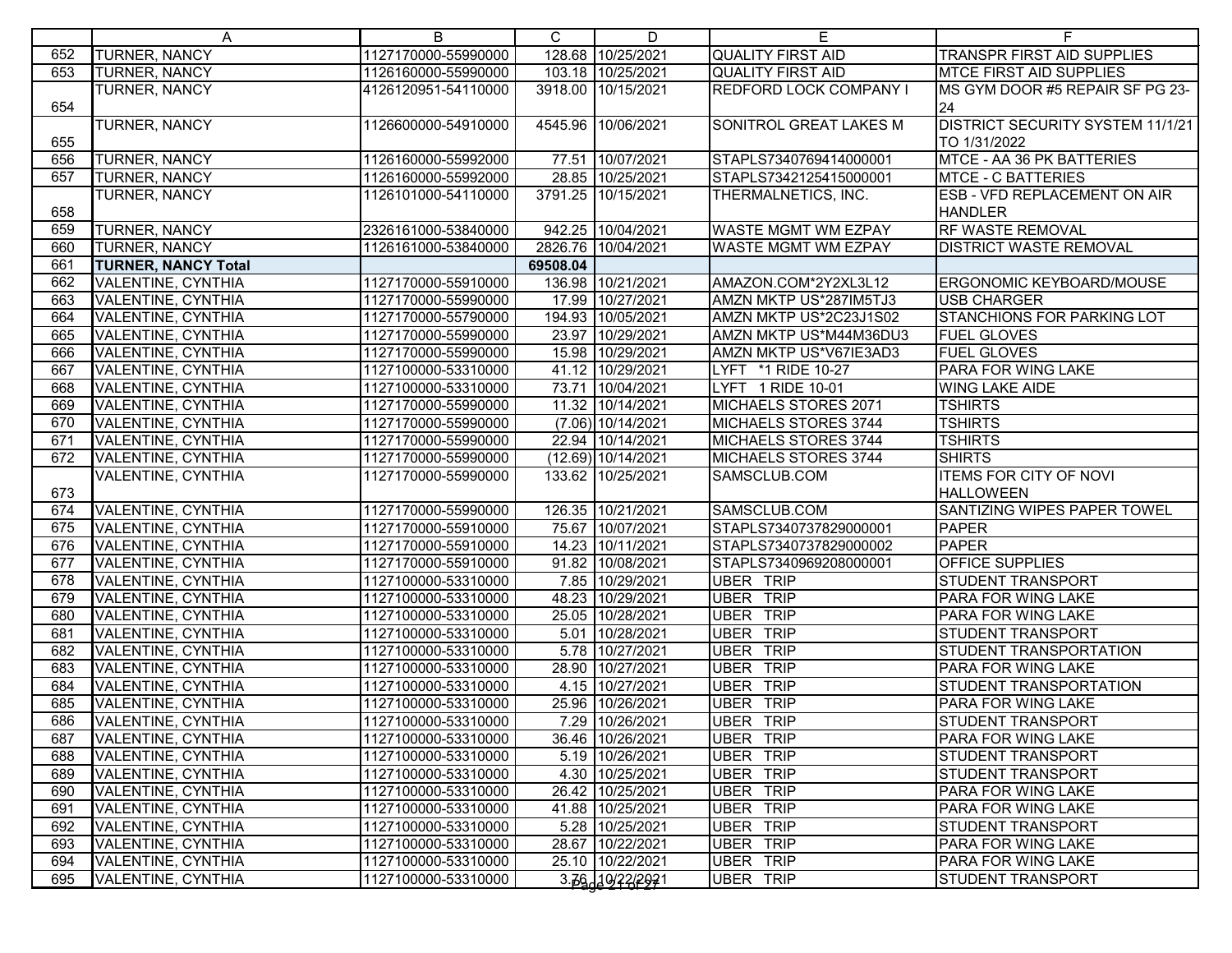|     | A                         | B                   | $\mathsf{C}$ | D                | E.               |                           |
|-----|---------------------------|---------------------|--------------|------------------|------------------|---------------------------|
| 696 | VALENTINE, CYNTHIA        | 1127100000-53310000 |              | 24.84 10/21/2021 | <b>UBER TRIP</b> | <b>STUDENT TRANSPORT</b>  |
| 697 | <b>VALENTINE, CYNTHIA</b> | 1127100000-53310000 |              | 7.09 10/21/2021  | UBER TRIP        | <b>STUDENT TRANSPORT</b>  |
| 698 | VALENTINE, CYNTHIA        | 1127100000-53310000 |              | 35.46 10/21/2021 | UBER TRIP        | <b>PARA FOR WING LAKE</b> |
| 699 | VALENTINE, CYNTHIA        | 1127100000-53310000 |              | 4.96 10/21/2021  | <b>UBER TRIP</b> | STUDENT TRANSPORT         |
| 700 | VALENTINE, CYNTHIA        | 1127100000-53310000 |              | 25.86 10/20/2021 | <b>UBER TRIP</b> | PARA FOR WING LAKE        |
| 701 | VALENTINE, CYNTHIA        | 1127100000-53310000 |              | 5.17 10/20/2021  | <b>UBER TRIP</b> | <b>STUDENT TRANSPORT</b>  |
| 702 | VALENTINE, CYNTHIA        | 1127100000-53310000 |              | 6.36 10/20/2021  | UBER TRIP        | <b>STUDENT TRANSPORT</b>  |
| 703 | VALENTINE, CYNTHIA        | 1127100000-53310000 |              | 31.82 10/20/2021 | <b>UBER TRIP</b> | <b>PARA FOR WING LAKE</b> |
| 704 | VALENTINE, CYNTHIA        | 1127100000-53310000 |              | 24.84 10/19/2021 | <b>UBER TRIP</b> | <b>PARA FOR WING LAKE</b> |
| 705 | VALENTINE, CYNTHIA        | 1127100000-53310000 |              | 3.72 10/19/2021  | <b>UBER TRIP</b> | <b>STUDENT TRANSPORT</b>  |
| 706 | <b>VALENTINE, CYNTHIA</b> | 1127100000-53310000 |              | 4.32 10/19/2021  | <b>UBER TRIP</b> | <b>STUDENT TRANSPORT</b>  |
| 707 | VALENTINE, CYNTHIA        | 1127100000-53310000 |              | 27.30 10/18/2021 | <b>UBER TRIP</b> | PARA FOR WING LAKE        |
| 708 | VALENTINE, CYNTHIA        | 1127100000-53310000 |              | 28.96 10/18/2021 | <b>UBER TRIP</b> | PARA FOR WING LAKE        |
| 709 | VALENTINE, CYNTHIA        | 1127100000-53310000 |              | 3.75 10/18/2021  | <b>UBER TRIP</b> | <b>STUDENT TRANSPORT</b>  |
| 710 | VALENTINE, CYNTHIA        | 1127100000-53310000 |              | 37.95 10/18/2021 | <b>UBER TRIP</b> | PARA FOR WING LAKE        |
| 711 | VALENTINE, CYNTHIA        | 1127100000-53310000 |              | 4.09 10/18/2021  | <b>UBER TRIP</b> | <b>STUDENT TRANSPORT</b>  |
| 712 | <b>VALENTINE, CYNTHIA</b> | 1127100000-53310000 |              | 25.03 10/15/2021 | <b>UBER TRIP</b> | <b>PARA FOR WING LAKE</b> |
| 713 | VALENTINE, CYNTHIA        | 1127100000-53310000 |              | 24.84 10/14/2021 | <b>UBER TRIP</b> | <b>PARA FOR WING LAKE</b> |
| 714 | VALENTINE, CYNTHIA        | 1127100000-53310000 |              | 3.72 10/14/2021  | UBER TRIP        | STUDENT TRANSPORT         |
| 715 | VALENTINE, CYNTHIA        | 1127100000-53310000 |              | 4.63 10/14/2021  | <b>UBER TRIP</b> | STUDENT TRANSPORT         |
| 716 | VALENTINE, CYNTHIA        | 1127100000-53310000 |              | 30.88 10/14/2021 | <b>UBER TRIP</b> | <b>PARA FOR WING LAKE</b> |
| 717 | VALENTINE, CYNTHIA        | 1127100000-53310000 |              | 24.57 10/13/2021 | <b>UBER TRIP</b> | <b>PARA FOR WING LAKE</b> |
| 718 | VALENTINE, CYNTHIA        | 1127100000-53310000 |              | 30.93 10/13/2021 | <b>UBER TRIP</b> | <b>PARA FOR WING LAKE</b> |
| 719 | VALENTINE, CYNTHIA        | 1127100000-53310000 |              | 4.63 10/13/2021  | UBER TRIP        | <b>STUDENT TRANSPORT</b>  |
| 720 | VALENTINE, CYNTHIA        | 1127100000-53310000 |              | 3.68 10/13/2021  | UBER TRIP        | <b>STUDENT TRANSPORT</b>  |
| 721 | VALENTINE, CYNTHIA        | 1127100000-53310000 |              | 4.24 10/12/2021  | <b>UBER TRIP</b> | <b>STUDENT TRANSPORT</b>  |
| 722 | VALENTINE, CYNTHIA        | 1127100000-53310000 |              | 28.29 10/12/2021 | UBER TRIP        | PARA FOR WING LAKE        |
| 723 | VALENTINE, CYNTHIA        | 1127100000-53310000 |              | 32.17 10/12/2021 | UBER TRIP        | <b>PARA FOR WING LAKE</b> |
| 724 | VALENTINE, CYNTHIA        | 1127100000-53310000 |              | 4.82 10/12/2021  | <b>UBER TRIP</b> | <b>STUDENT TRANSPORT</b>  |
| 725 | VALENTINE, CYNTHIA        | 1127100000-53310000 |              | 3.94 10/11/2021  | <b>UBER TRIP</b> | <b>STUDENT TRANSPORT</b>  |
| 726 | VALENTINE, CYNTHIA        | 1127100000-53310000 |              | 26.28 10/11/2021 | <b>UBER TRIP</b> | <b>PARA FOR WING LAKE</b> |
| 727 | VALENTINE, CYNTHIA        | 1127100000-53310000 |              | 5.07 10/11/2021  | <b>UBER TRIP</b> | <b>STUDENT TRANSPORT</b>  |
| 728 | VALENTINE, CYNTHIA        | 1127100000-53310000 |              | 33.82 10/11/2021 | <b>UBER TRIP</b> | <b>PARA FOR WING LAKE</b> |
| 729 | <b>VALENTINE, CYNTHIA</b> | 1127100000-53310000 |              | 5.80 10/08/2021  | <b>UBER TRIP</b> | <b>STUDENT TRANSPORT</b>  |
| 730 | <b>VALENTINE, CYNTHIA</b> | 1127100000-53310000 |              | 30.24 10/08/2021 | <b>UBER TRIP</b> | <b>WING LAKE AIDE</b>     |
| 731 | VALENTINE, CYNTHIA        | 1127100000-53310000 |              | 29.04 10/08/2021 | <b>UBER TRIP</b> | PARA FOR WING LAKE        |
| 732 | VALENTINE, CYNTHIA        | 1127100000-53310000 |              | 6.04 10/08/2021  | UBER TRIP        | PARA FOR WING LAKE        |
| 733 | VALENTINE, CYNTHIA        | 1127100000-53310000 |              | 24.93 10/07/2021 | <b>UBER TRIP</b> | <b>WING LAKE AIDE</b>     |
| 734 | <b>VALENTINE, CYNTHIA</b> | 1127100000-53310000 |              | 29.86 10/06/2021 | <b>UBER TRIP</b> | <b>WING LAKE AIDE</b>     |
| 735 | VALENTINE, CYNTHIA        | 1127100000-53310000 |              | 5.97 10/06/2021  | UBER TRIP        | <b>WING LAKE AIDE</b>     |
| 736 | <b>VALENTINE, CYNTHIA</b> | 1127100000-53310000 |              | 6.71 10/06/2021  | <b>UBER TRIP</b> | <b>WING LAKE AIDE</b>     |
| 737 | VALENTINE, CYNTHIA        | 1127100000-53310000 |              | 33.58 10/06/2021 | <b>UBER TRIP</b> | <b>WING LAKE AIDE</b>     |
| 738 | VALENTINE, CYNTHIA        | 1127100000-53310000 |              | 31.77 10/05/2021 | <b>UBER TRIP</b> | <b>WING LAKE AIDE</b>     |
| 739 | VALENTINE, CYNTHIA        | 1127100000-53310000 |              | 7.25 10/05/2021  | UBER TRIP        | <b>STUDENT TRANSPORT</b>  |
| 740 | VALENTINE, CYNTHIA        | 1127100000-53310000 |              | 36.29 10/05/2021 | <b>UBER TRIP</b> | <b>WING LAKE AIDE</b>     |
| 741 | VALENTINE, CYNTHIA        | 1127100000-53310000 |              | 6.35 10/05/2021  | <b>UBER TRIP</b> | <b>STUDENT TRANSPORT</b>  |
| 742 | VALENTINE, CYNTHIA        | 1127100000-53310000 |              | 5.24 10/04/2021  | <b>UBER TRIP</b> | <b>STUDENT TRANSPORT</b>  |
| 743 | VALENTINE, CYNTHIA        | 1127100000-53310000 |              | 26.30 19942921   | UBER TRIP        | <b>WING LAKE AIDE</b>     |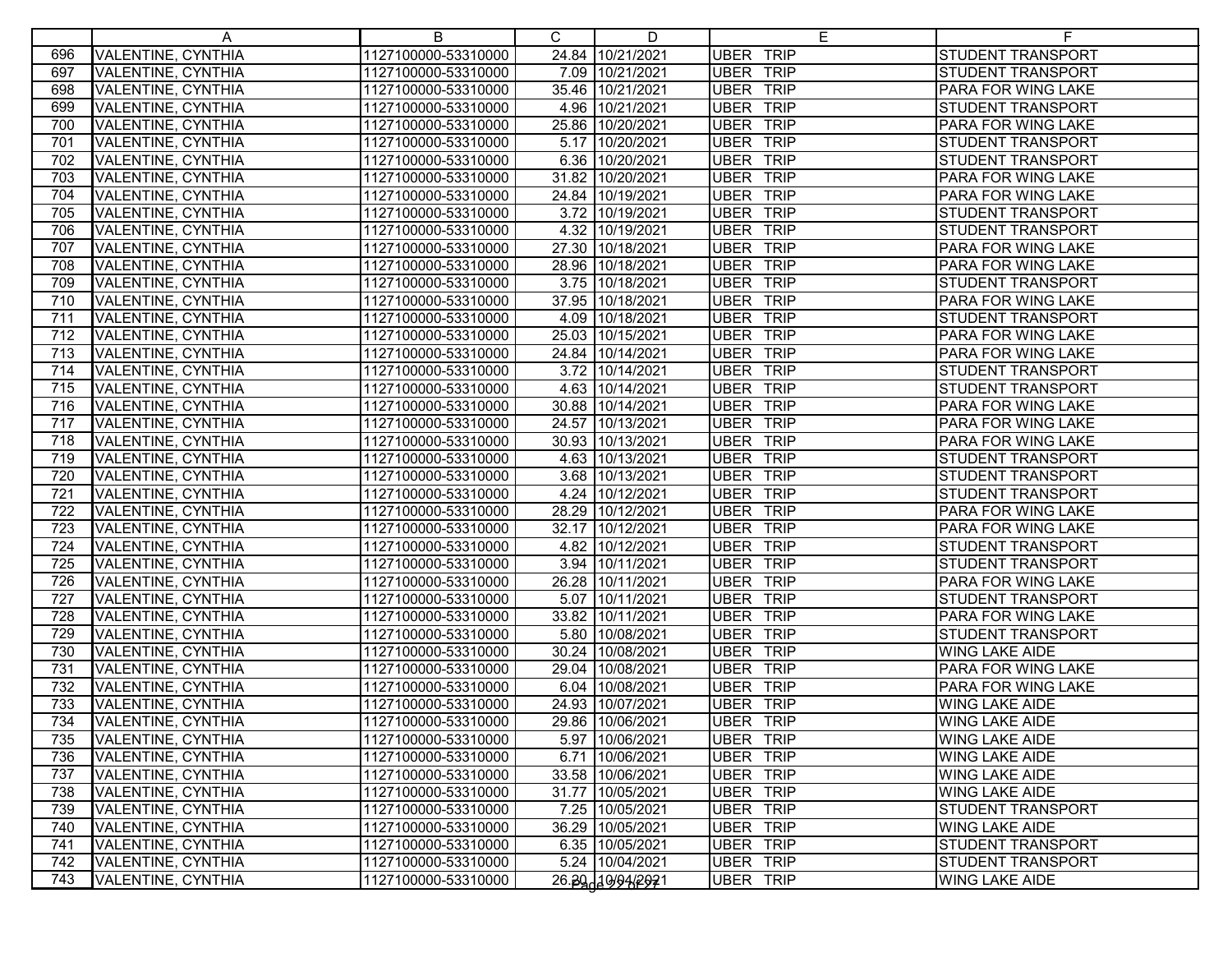|     | A                               | B                   | C.      | D                     | Е                             |                                    |
|-----|---------------------------------|---------------------|---------|-----------------------|-------------------------------|------------------------------------|
| 744 | <b>VALENTINE, CYNTHIA</b>       | 1127100000-53310000 |         | 4.08 10/01/2021       | <b>UBER TRIP</b>              | <b>STUDENT TRANSPORT</b>           |
| 745 | VALENTINE, CYNTHIA              | 1127100000-53310000 |         | 27.24 10/01/2021      | <b>UBER TRIP</b>              | <b>WING LAKE AIDE</b>              |
| 746 | VALENTINE, CYNTHIA              | 1127100000-53310000 |         | 25.90 10/01/2021      | <b>UBER TRIP</b>              | <b>WING LAKE AIDE</b>              |
| 747 | VALENTINE, CYNTHIA              | 1127100000-53310000 |         | 3.88 10/01/2021       | <b>UBER TRIP</b>              | <b>STUDENT TRANSPORT</b>           |
| 748 | VALENTINE, CYNTHIA              | 1127100000-53310000 |         | 27.70 10/27/2021      | <b>UBER* TRIP</b>             | PARA FOR WING LAKE                 |
| 749 | VALENTINE, CYNTHIA              | 1127100000-53310000 |         | 6.28 10/25/2021       | <b>UBER* TRIP</b>             | <b>STUDENT TRANSPORT</b>           |
| 750 | VALENTINE, CYNTHIA              | 1127100000-53310000 |         | 28.82 10/19/2021      | <b>UBER* TRIP</b>             | PARA FOR WING LAKE                 |
| 751 | VALENTINE, CYNTHIA              | 1127100000-53310000 |         | 5.69 10/18/2021       | <b>UBER* TRIP</b>             | <b>STUDENT TRANSPORT</b>           |
| 752 | <b>VALENTINE, CYNTHIA Total</b> |                     | 2279.05 |                       |                               |                                    |
| 753 | <b>VALENTINE, KARLEY</b>        | 1311800000-55990551 |         | 53.63 10/22/2021      | <b>SCHOOL SPECIALTY LLC</b>   | <b>BUILDING SUPPLIES</b>           |
| 754 | <b>VALENTINE, KARLEY</b>        | 1311800000-55110551 |         | $(134.60)$ 10/15/2021 | <b>SCHOOL SPECIALTY LLC</b>   | <b>RETURN-LAMINATION</b>           |
| 755 | VALENTINE, KARLEY               | 1311800000-55990551 |         | (15.00) 10/27/2021    | STAPLS7340190845001001        | <b>OFFICE SUPPLY RETURN</b>        |
| 756 | VALENTINE, KARLEY               | 1311800000-55110551 |         | 29.18 10/06/2021      | STAPLS7340633996000001        | <b>SCHOOL SUPPLIES</b>             |
| 757 | <b>VALENTINE, KARLEY</b>        | 1311800000-55110551 |         | 24.68 10/15/2021      | STAPLS7341512146000001        | <b>SCHOOL SUPPLIES</b>             |
| 758 | <b>VALENTINE, KARLEY</b>        | 1311800000-55110551 |         | 214.53 10/18/2021     | STAPLS7341675260000001        | <b>SCHOOL SUPPLIES</b>             |
| 759 | VALENTINE, KARLEY               | 1311800000-55110551 |         | 13.40 10/18/2021      | STAPLS7341675260000002        | <b>SCHOOL SUPPLIES</b>             |
| 760 | <b>VALENTINE, KARLEY</b>        | 1311800000-55110551 |         | 17.28 10/20/2021      | STAPLS7341675260000003        | <b>SCHOOL SUPPLIES</b>             |
| 761 | VALENTINE, KARLEY               | 1311800000-55110551 |         | 10.54 10/18/2021      | STAPLS7341675260000004        | <b>SCHOOL SUPPLIES</b>             |
| 762 | <b>VALENTINE, KARLEY</b>        | 1311800000-55110551 |         | 5.83 10/20/2021       | STAPLS7341675260000005        | <b>SCHOOL SUPPLIES</b>             |
| 763 | <b>VALENTINE, KARLEY</b>        | 1311800000-55110551 |         | 4.96 10/18/2021       | STAPLS7341675260000006        | <b>SCHOOL SUPPLIES</b>             |
| 764 | VALENTINE, KARLEY               | 1311800000-55110551 |         | 98.70 10/20/2021      | STAPLS7341790454000001        | <b>SCHOOL SUPPLIES</b>             |
| 765 | VALENTINE, KARLEY               | 1311800000-55990551 |         | 29.14 10/22/2021      | STAPLS7341993301000001        | <b>OFFICE SUPPLIES</b>             |
| 766 | VALENTINE, KARLEY               | 1311800000-55110551 |         | 46.72 10/25/2021      | STAPLS7342168579000001        | <b>SCHOOL SUPPLIES</b>             |
| 767 | VALENTINE, KARLEY               | 1311800000-55110551 |         | 2.92 10/25/2021       | STAPLS7342168579000002        | <b>SCHOOL SUPPLIES</b>             |
| 768 | <b>VALENTINE, KARLEY Total</b>  |                     | 401.91  |                       |                               |                                    |
| 769 | <b>VANEIZENGA, JAMES</b>        | 1111322725-55110000 |         | 101.87 10/21/2021     | <b>LUCKS MUSIC LIBRARY IN</b> | MUSIC FOR WINTER CONCERT           |
| 770 | <b>VANEIZENGA, JAMES Total</b>  |                     | 101.87  |                       |                               |                                    |
|     | <b>WARECK, MICHELE</b>          | 1111322000-55110727 |         | 204.00 10/29/2021     | ADA SPORTS AND RACKETS        | PHYSICAL EDUCATION CLASSROOM       |
| 771 |                                 |                     |         |                       |                               | <b>SPORTS EQUIPMENT</b>            |
|     | <b>WARECK, MICHELE</b>          | 1111322000-57410000 |         | 12.99 10/12/2021      | AMAZON PRIME*276U11Q51        | <b>AMAZON PRIME MONTHLY</b>        |
| 772 |                                 |                     |         |                       |                               | MEMBERSHIP CHARGE.                 |
|     | <b>WARECK, MICHELE</b>          | 1111322000-55110719 |         | 41.27 10/14/2021      | AMAZON.COM*271KW02K0          | MATH DEPARTMENT CLASSROOM          |
| 773 |                                 |                     |         |                       |                               | SUPPLIES.                          |
| 774 | <b>WARECK, MICHELE</b>          | 1111322000-55110708 |         | 68.59 10/25/2021      | AMAZON.COM*2Y4YM2192          | <b>SCIENCE CLASSROOM SUPPLIES.</b> |
|     | <b>WARECK, MICHELE</b>          | 1111322000-55110731 |         | 62.68 10/29/2021      | AMAZON.COM*RW28C68H3          | SOCIAL STUDIES CLASSROOM           |
| 775 |                                 |                     |         |                       |                               | SUPPLIES.                          |
|     | <b>WARECK, MICHELE</b>          | 1124122000-55910000 |         | (35.89) 10/01/2021    | <b>AMZN MKTP US</b>           | AMAZON CREDIT FOR RETURNED         |
| 776 |                                 |                     |         |                       |                               | ITEM.                              |
|     | <b>WARECK, MICHELE</b>          | 1111322000-55110708 |         | 18.29 10/06/2021      | AMZN MKTP US*270885CM0        | <b>GENERAL CLASSROOM TEACHING</b>  |
| 777 |                                 |                     |         |                       |                               | SUPPLIES.                          |
|     | <b>WARECK, MICHELE</b>          | 1111322000-55110719 |         | 5.99 10/15/2021       | AMZN MKTP US*2726E8YA1        | MATH DEPARTMENT CLASSROOM          |
| 778 |                                 |                     |         |                       |                               | SUPPLIES.                          |
| 779 | <b>WARECK, MICHELE</b>          | 2929622174-57920000 |         | 34.80 10/07/2021      | AMZN MKTP US*274JL1J51        | PLAN/PSAT TESTING SUPPLIES.        |
|     | <b>WARECK, MICHELE</b>          | 2929622123-57920000 |         | 29.95 10/12/2021      | AMZN MKTP US*2766Y6500        | SPECIAL NEEDS CLASSROOM            |
| 780 |                                 |                     |         |                       |                               | SUPPLIES.                          |
|     | <b>WARECK, MICHELE</b>          | 1111322000-55110708 |         | 89.85 10/07/2021      | AMZN MKTP US*279YE6NJ0        | SPECIAL NEEDS CLASSROOM            |
| 781 |                                 |                     |         |                       |                               | SUPPLIES.                          |
| 782 | <b>WARECK, MICHELE</b>          | 1711322000-55110614 |         | 27.86, 10/07/2021     | AMZN MKTP US*2C5DV5U12        | <b>IB SUPPLIES.</b>                |
|     |                                 |                     |         |                       |                               |                                    |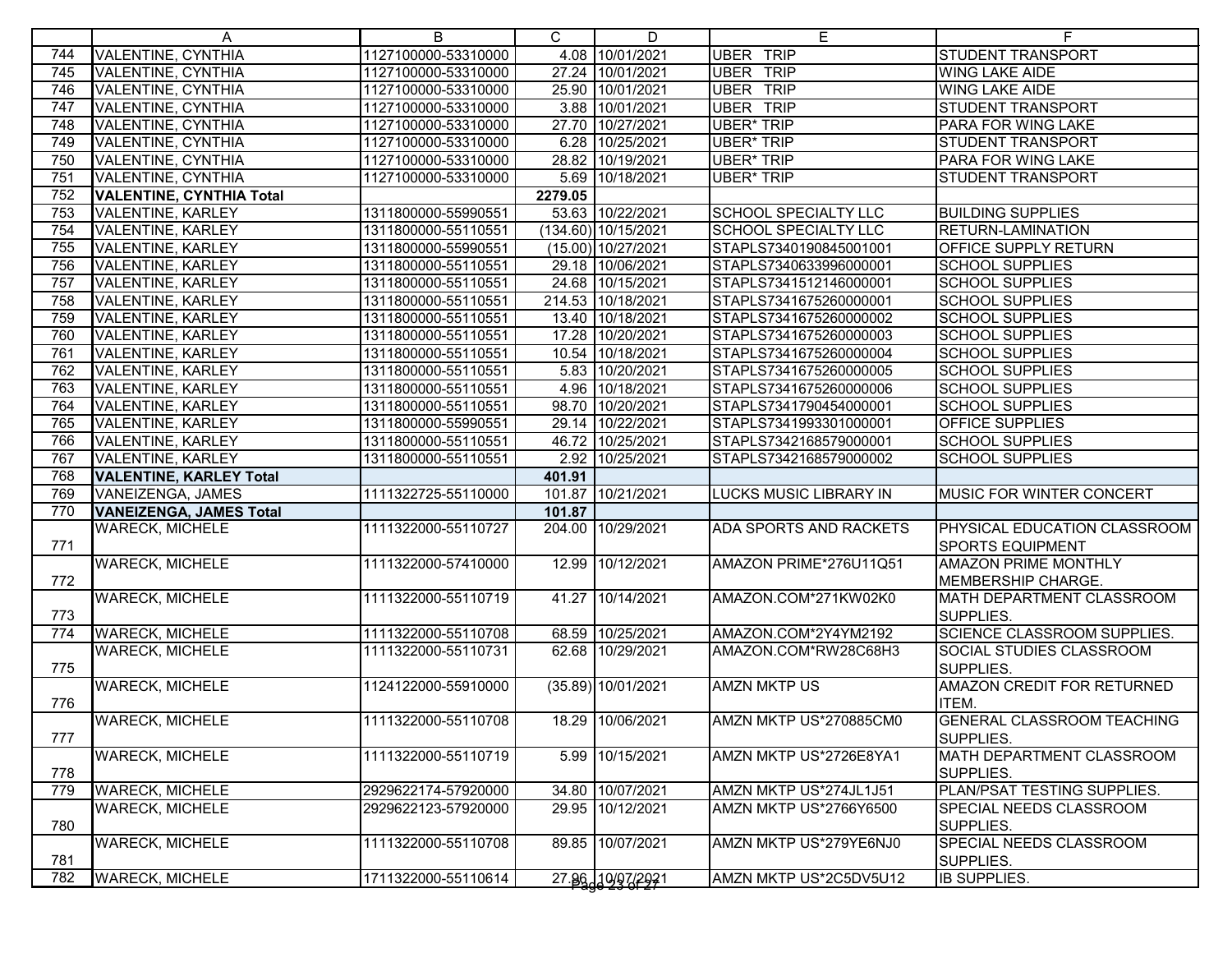|     | A                      | B                   | C | $\overline{D}$      | Е                            | F.                                 |
|-----|------------------------|---------------------|---|---------------------|------------------------------|------------------------------------|
|     | <b>WARECK, MICHELE</b> | 1111322349-55110000 |   | 42.99 10/25/2021    | AMZN MKTP US*2Y1KZ00H2       | <b>CAREER AND TECH DRAFTING</b>    |
| 783 |                        |                     |   |                     |                              | SUPPLIES.                          |
|     | <b>WARECK, MICHELE</b> | 1111322000-55110799 |   | 39.99 10/25/2021    | AMZN MKTP US*2Y9MX8IK0       | <b>REPLACEMENT TRACK FOR</b>       |
| 784 |                        |                     |   |                     |                              | AQUARIUM IN CLASSROOM.             |
| 785 | <b>WARECK, MICHELE</b> | 2929622129-57920000 |   | (138.59) 10/12/2021 | <b>DANCEWEAR SOLUTIONS</b>   | DANCE COMPANY CREDIT.              |
|     | <b>WARECK, MICHELE</b> | 2929622129-57920000 |   | (138.59) 10/04/2021 | <b>DANCEWEAR SOLUTIONS</b>   | TAX CREDIT ON INVOICE              |
| 786 |                        |                     |   |                     |                              | #221071684.                        |
| 787 | <b>WARECK, MICHELE</b> | 2929622129-57920000 |   | 106.05 10/04/2021   | <b>DANCEWEAR SOLUTIONS</b>   | DANCE COMPANY COSTUMES.            |
|     | <b>WARECK, MICHELE</b> | 2929622129-57920000 |   | (21.65) 10/14/2021  | <b>DISCOUNT DANCE SUPPLY</b> | <b>CREDIT FOR DANCE COMPANY</b>    |
| 788 |                        |                     |   |                     |                              | COSTUMES.                          |
| 789 | <b>WARECK, MICHELE</b> | 2929622129-57920000 |   | (18.70) 10/13/2021  | <b>DISCOUNT DANCE SUPPLY</b> | DANCE COMPANY CREDIT.              |
| 790 | <b>WARECK, MICHELE</b> | 2929622129-57920000 |   | 382.45 10/04/2021   | <b>DISCOUNT DANCE SUPPLY</b> | DANCE COMPANY COSTUMES.            |
| 791 | <b>WARECK, MICHELE</b> | 2929622129-57920000 |   | 330.35 10/04/2021   | <b>DISCOUNT DANCE SUPPLY</b> | DANCE COMPANY COSTUMES.            |
|     | <b>WARECK, MICHELE</b> | 2929622129-57920000 |   | 210.00 10/06/2021   | EB 15TH ANNUAL OAKLAN        | DANCE COMPANY FEES FOR             |
| 792 |                        |                     |   |                     |                              | OAKLAND DANCE FESTIVAL             |
|     | <b>WARECK, MICHELE</b> | 1112722999-53220000 |   | 158.05 10/25/2021   | <b>EMBASSY SUITES</b>        | <b>HOTEL FEES FOR STAFF MEMBER</b> |
| 793 |                        |                     |   |                     |                              | TO ATTEND MME CONFERENCE.          |
|     | <b>WARECK, MICHELE</b> | 1111322000-55110799 |   | 167.68 10/28/2021   | <b>GBC ARDEN STUDIO</b>      | <b>LAMINATING FILM FOR HIGH</b>    |
| 794 |                        |                     |   |                     |                              | <b>SCHOOL LAMINATING MACHINES.</b> |
|     | <b>WARECK, MICHELE</b> | 1124122000-53610000 |   | 26.88 10/26/2021    | <b>JOSTENS INC.</b>          | REPRINTING OF NOVI HIGH SCHOOL     |
| 795 |                        |                     |   |                     |                              | DIPLOMA.                           |
|     | <b>WARECK, MICHELE</b> | 1111322000-55110708 |   | 299.00 10/11/2021   | <b>MASSP &amp; MASC/MAHS</b> | ADMINISTRATION/STUDENT MENTAL      |
| 796 |                        |                     |   |                     |                              | <b>HEALTH CONFERENCE.</b>          |
|     | <b>WARECK, MICHELE</b> | 2929622181-57920000 |   | 228.00 10/13/2021   | <b>MATH ASSOC AMERICA</b>    | <b>PAYMENT FOR MATHEMATICAL</b>    |
|     |                        |                     |   |                     |                              | <b>IASSOCIATION OF AMERICAN</b>    |
| 797 |                        |                     |   |                     |                              | COMPETITIONS.                      |
| 798 | <b>WARECK, MICHELE</b> | 2929622129-57920000 |   | 339.20 10/04/2021   | <b>OLD NAVY ON-LINE</b>      | DANCE COMPANY COSTUMES.            |
| 799 | <b>WARECK, MICHELE</b> | 2929622129-57920000 |   | (19.20) 10/04/2021  | <b>OLD NAVY ON-LINE</b>      | <b>CREDIT FOR TAX PAYMENT.</b>     |
| 800 | <b>WARECK, MICHELE</b> | 2929622137-57920000 |   | 768.00 10/07/2021   | PLAY VERSUS INC              | <b>GAMERS FUNDRAISER.</b>          |
|     | <b>WARECK, MICHELE</b> | 1111322000-54910000 |   | 60.00 10/27/2021    | SAFEWAY SHREDDING            | NOVI HIGH SCHOOL SHREDDING         |
| 801 |                        |                     |   |                     |                              | <b>SERVICE PAYMENT.</b>            |
|     | <b>WARECK, MICHELE</b> | 1111322000-55110727 |   | 453.76 10/29/2021   | SP * SPIKEBALL PE/REC        | PHYSICAL EDUCATION CLASSROOM       |
| 802 |                        |                     |   |                     |                              | EQUIPMENT.                         |
| 803 | <b>WARECK, MICHELE</b> | 1111322000-55110716 |   | 191.68 10/11/2021   | SQ *ALLIED LEISURE COR       | DRAFTING CLASSROOM SUPPLIES.       |
|     | <b>WARECK, MICHELE</b> | 2929622174-57920000 |   | 98.13 10/14/2021    | <b>STAPLES</b><br>00115659   | OFFICE SUPPLIES FOR PSAT/PLAN      |
| 804 |                        |                     |   |                     |                              | <b>TESTING.</b>                    |
|     | <b>WARECK, MICHELE</b> | 1111322000-55110719 |   | 894.62 10/15/2021   | STAPLS7341455272000001       | MATH DEPARTMENT CLASSROOM          |
| 805 |                        |                     |   |                     |                              | SUPPLIES.                          |
|     | <b>WARECK, MICHELE</b> | 1111322000-55110710 |   | 75.47 10/29/2021    | STAPLS7342413151000001       | <b>ESL - ENGLISH AS A SECOND</b>   |
|     |                        |                     |   |                     |                              | LANGUAGE CLASSROOM SUPPLIES.       |
| 806 |                        |                     |   |                     |                              |                                    |
| 807 | <b>WARECK, MICHELE</b> | 1111322724-55110000 |   | 48.23 10/29/2021    | STAPLS7342413889000001       | CHOIR CLASSROOM SUPPLIES.          |
|     | <b>WARECK, MICHELE</b> | 1111322732-55110000 |   | 363.05 10/29/2021   | STAPLS7342424018000001       | SPECIAL SERVICES CLASSROOM         |
| 808 |                        |                     |   |                     |                              | SUPPLIES.                          |
|     | <b>WARECK, MICHELE</b> | 2929622111-57920000 |   | 228.00 10/22/2021   | <b>SUPERIOR TEXT</b>         | <b>REPLACEMENT TEXTBOOKS FOR</b>   |
| 809 |                        |                     |   |                     |                              | LOST BOOKS.                        |
| 810 | <b>WARECK, MICHELE</b> | 2929622111-57920000 |   | 481.75 10/19/2021   | <b>SUPERIOR TEXT</b>         | REPLACEMENT LOST TEXTBOOKS.        |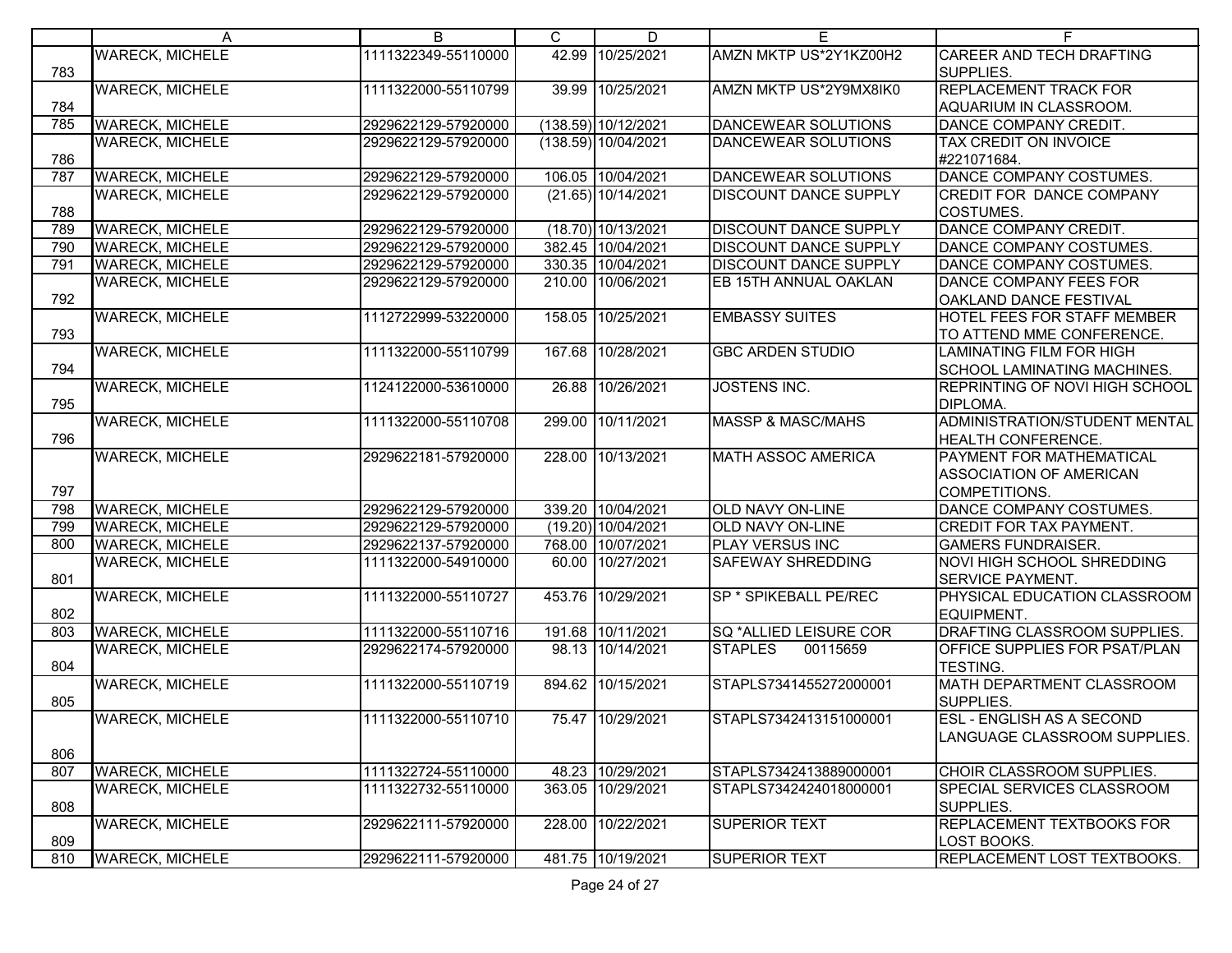|     | A                               | B                   | C       | D                  | E                          | F.                                   |
|-----|---------------------------------|---------------------|---------|--------------------|----------------------------|--------------------------------------|
|     | <b>WARECK, MICHELE</b>          | 2929622186-57920000 |         | 480.00 10/08/2021  | <b>TARGET</b><br>00008961  | STUDENT COUNCIL HOMECOMING           |
| 811 |                                 |                     |         |                    |                            | THANK-YOU GIFT CARDS.                |
|     | <b>WARECK, MICHELE</b>          | 1111322000-55110708 |         | 839.94 10/29/2021  | <b>VARIQUEST</b>           | <b>POSTER PAPER FOR NOVI HIGH</b>    |
| 812 |                                 |                     |         |                    |                            | SCHOOL POSTER MACHINE.               |
|     | <b>WARECK, MICHELE</b>          | 1111322000-55110707 |         | 37.48 10/22/2021   | WAL-MART #2700             | <b>BATTERIES FOR COMPUTER</b>        |
| 813 |                                 |                     |         |                    |                            | INSTRUCTION.                         |
|     | <b>WARECK, MICHELE</b>          | 1111322000-54910708 |         | 108.50 10/07/2021  | <b>WASTE MGMT WM EZPAY</b> | NOVI HIGH SCHOOL RECYCLING           |
| 814 |                                 |                     |         |                    |                            | SERVICES.                            |
|     | <b>WARECK, MICHELE</b>          | 1111322000-53450000 |         | 158.89 10/28/2021  | ZOOM.US 888-799-9666       | <b>ZOOM YEARLY SUBSCRIPTION</b>      |
| 815 |                                 |                     |         |                    |                            | <b>RENEWAL.</b>                      |
|     | <b>WARECK, MICHELE</b>          | 1111322000-53450000 |         | 158.89 10/25/2021  | ZOOM.US 888-799-9666       | <b>ZOOM YEARLY SUBSCRIPTION</b>      |
| 816 |                                 |                     |         |                    |                            | RENEWAL.                             |
|     | <b>WARECK, MICHELE</b>          | 1111322000-53450000 |         | 158.89 10/18/2021  | ZOOM.US 888-799-9666       | ZOOM YEARLY SUBSCRIPTION             |
| 817 |                                 |                     |         |                    |                            | <b>RENEWAL.</b>                      |
|     | <b>WARECK, MICHELE</b>          | 1111322000-53450000 |         | 158.89 10/18/2021  | ZOOM.US 888-799-9666       | <b>ZOOM YEARLY SUBSCRIPTION</b>      |
| 818 |                                 |                     |         |                    |                            | <b>RENEWAL-</b>                      |
|     | <b>WARECK, MICHELE</b>          | 1111322000-53450000 |         | 158.89 10/18/2021  | ZOOM.US 888-799-9666       | <b>ZOOM YEARLY SUBSCRIPTION</b>      |
| 819 |                                 |                     |         |                    |                            | <b>RENEWAL.</b>                      |
|     | <b>WARECK, MICHELE</b>          | 1111322000-53450000 |         | 149.90 10/18/2021  | ZOOM.US 888-799-9666       | ZOOM YEARLY SUBSCRIPTION             |
| 820 |                                 |                     |         |                    |                            | RENEWAL.                             |
| 821 | <b>WARECK, MICHELE Total</b>    |                     | 8627.35 |                    |                            |                                      |
|     | WATCHOWSKI, DONALD              | 2929661104-57920000 |         | 107.68 10/25/2021  | <b>BENITO S CAFE</b>       | PIZZA FOR MS VOLLEYBALL PIZZA        |
| 822 |                                 |                     |         |                    |                            | <b>PARTY</b>                         |
| 823 | WATCHOWSKI, DONALD              | 1429300000-53229000 |         | 116.00 10/20/2021  | <b>GRAND TRAV RESORT</b>   | <b>ADMIN ROOM FOR MIAAA</b>          |
|     | <b>WATCHOWSKI, DONALD</b>       | 1429300000-53229000 |         | (91.00) 10/20/2021 | <b>GRAND TRAV RESORT</b>   | ADMIN CREDIT- MIAAA PAYING FOR       |
| 824 |                                 |                     |         |                    |                            | ROOM FOR RJ                          |
| 825 | <b>WATCHOWSKI, DONALD Total</b> |                     | 132.68  |                    |                            |                                      |
| 826 | <b>WATSON, MICHAELA</b>         | 1311800000-55110551 |         | 25.22 10/25/2021   | AMAZON.COM*2Y5KC52N1       | <b>CLASSROOM SUPPLIES</b>            |
| 827 | <b>WATSON, MICHAELA</b>         | 1311800000-55110551 |         | 280.87 10/22/2021  | AMZN MKTP US*2Y5772AY2     | <b>CLASSROOM SUPPLIES</b>            |
| 828 | <b>WATSON, MICHAELA</b>         | 1311800000-55110551 |         | 43.15 10/22/2021   | <b>OTC BRANDS INC</b>      | <b>CLASS SUPPLIES</b>                |
| 829 | <b>WATSON, MICHAELA Total</b>   |                     | 349.24  |                    |                            |                                      |
|     | <b>WEBBER, RONALD</b>           | 1722100000-55910611 |         | 124.68 10/04/2021  | REI #58 NORTHVILLE         | <b>SOLAR CHARGING PANEL FOR</b>      |
|     |                                 |                     |         |                    |                            | <b>DEMONSTRATION OF GRANT</b>        |
| 830 |                                 |                     |         |                    |                            | <b>POSSIBILITIES</b>                 |
| 831 | <b>WEBBER, RONALD Total</b>     |                     | 124.68  |                    |                            |                                      |
|     | <b>WESNER, KIMBERLY</b>         | 1122220000-57410000 |         | 119.00 10/04/2021  | AMAZON PRIME*2C2H87R41     | <b>AMAZON PRIME FEE FOR YEARLY</b>   |
| 832 |                                 |                     |         |                    |                            | PRIME.                               |
|     | <b>WESNER, KIMBERLY</b>         | 1122220000-55310000 |         | 24.38 10/04/2021   | AMAZON.COM*2C0GX1G02       | <b>BOOKS FOR THE LIBRARY MEDIA</b>   |
| 833 |                                 |                     |         |                    |                            | CENTER.                              |
|     | <b>WESNER, KIMBERLY</b>         | 1122220000-55310000 |         | 99.82 10/13/2021   | AMZN MKTP US*270WX37Q1     | MATERIALS FOR LIBRARY MEDIA          |
|     |                                 |                     |         |                    |                            | CENTER. BOOKS AND STEM STUFF.        |
| 834 |                                 |                     |         |                    |                            |                                      |
|     | <b>WESNER, KIMBERLY</b>         | 1122220000-55310000 |         | 13.76 10/08/2021   | AMZN MKTP US*2C6S29R52     | <b>BOOK FOR LIBRARY MEDIA CENTER</b> |
|     |                                 |                     |         |                    |                            | (STUDENT REQUEST OF SET)             |
| 835 |                                 |                     |         |                    |                            |                                      |
|     | <b>WESNER, KIMBERLY</b>         | 1122220000-55310000 |         | 79.98 10/19/2021   | AMZN MKTP US*2Y6733JK0     | 2 MICROBITS FOR STEM CHECKOUT        |
| 836 |                                 |                     |         |                    |                            | <b>STATION</b>                       |
|     |                                 |                     |         |                    |                            |                                      |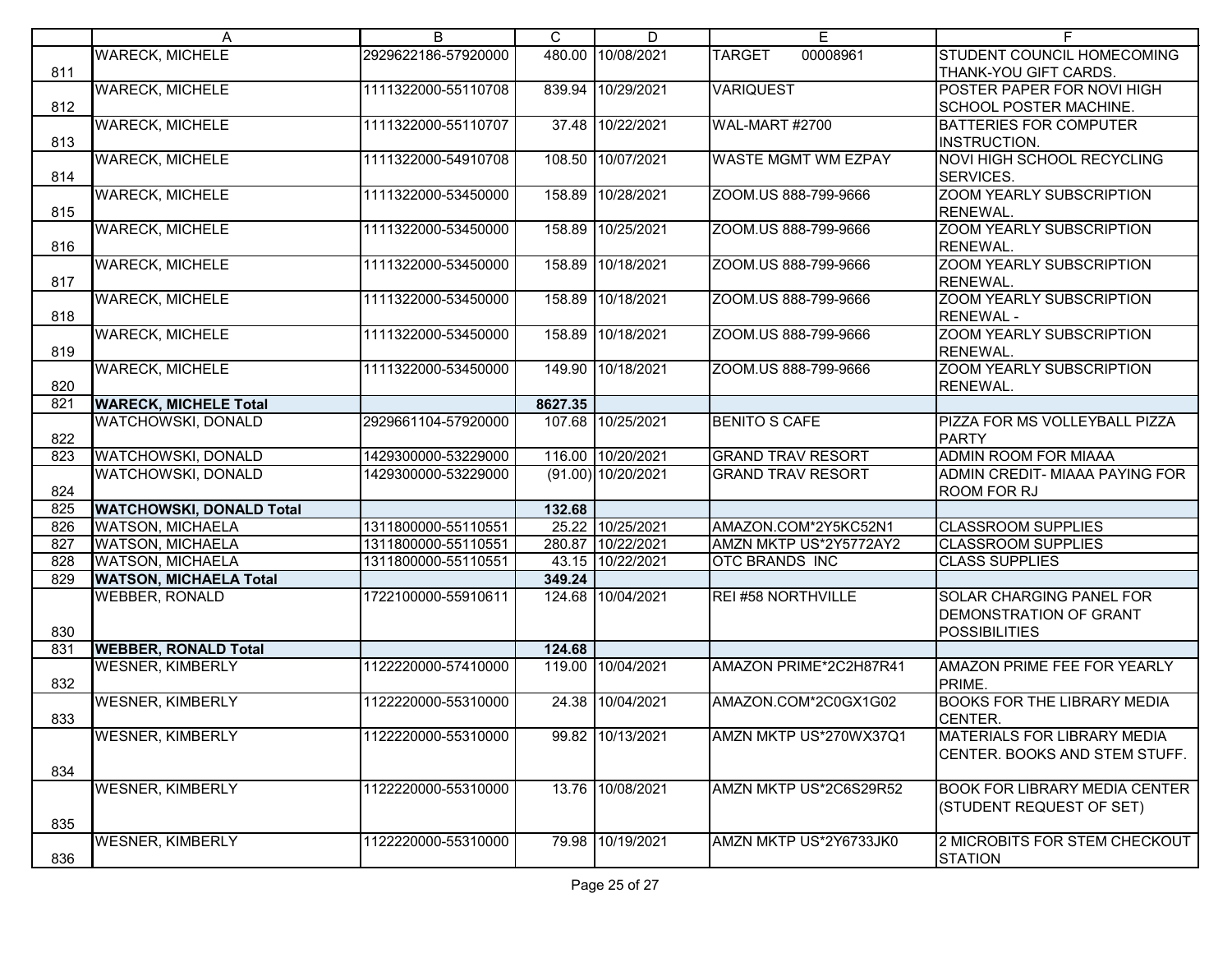|            | A                                            | B                                          | C.      | D                                   | Е                                               |                                                           |
|------------|----------------------------------------------|--------------------------------------------|---------|-------------------------------------|-------------------------------------------------|-----------------------------------------------------------|
| 837        | <b>WESNER, KIMBERLY</b>                      | 1122220000-55990000                        |         | 598.43 10/04/2021                   | <b>DEMCO INC</b>                                | SUPPLIES FOR THE LIBRARY MEDIA<br><b>CENTER</b>           |
| 838        | <b>WESNER, KIMBERLY</b>                      | 1122220000-55310000                        |         | 24.00 10/20/2021                    | <b>JUNIOR LIBRARY GUILD</b>                     | <b>BOOKS FOR LIBRARY MEDIA</b><br><b>CENTER</b>           |
|            | <b>WESNER, KIMBERLY</b>                      | 1122220000-55990000                        |         | 3.99 10/04/2021                     | PRIME VIDEO*2C1128X62                           | ACCIDENTALLY PUT ON ACCOUNT.<br>I'VE INCLUDED A CHECK FOR |
| 839        |                                              |                                            |         |                                     |                                                 | REIMBURSEMENT.                                            |
| 840        | <b>WESNER, KIMBERLY Total</b>                |                                            | 963.36  |                                     |                                                 |                                                           |
| 841        | <b>WILLIAMS, LAKEISA</b>                     | 1124111000-53220000                        |         | 174.02 10/04/2021                   | <b>HYATT PLACE</b>                              | <b>CONFERENCE</b>                                         |
| 842        | <b>WILLIAMS, LAKEISA</b>                     | 1124111000-55990000                        |         | 11.54 10/22/2021                    | PANERA BREAD #600667 K                          | <b>STAFF PD</b>                                           |
| 843        | <b>WILLIAMS, LAKEISA</b>                     | 1111111000-55110708                        |         | 23.80 10/20/2021                    | <b>SCHOOL SPECIALTY LLC</b>                     | <b>TEACHER SUPPLIES</b>                                   |
| 844        | <b>WILLIAMS, LAKEISA</b>                     | 1111111000-55110708                        |         | 14.75 10/13/2021                    | SCHOOL SPECIALTY LLC                            | <b>TEACHER SUPPLIES</b>                                   |
| 845        | <b>WILLIAMS, LAKEISA</b>                     | 1111111000-55110708                        |         | 22.05 10/08/2021                    | SCHOOL SPECIALTY LLC                            | <b>SCHOOL SUPPLIES</b>                                    |
| 846        | <b>WILLIAMS, LAKEISA</b>                     | 1111111000-55110708                        |         | 711.67 10/06/2021                   | <b>STAPLES INC - VT</b>                         | <b>TEACHER SUPPLIES</b>                                   |
| 847        | <b>WILLIAMS, LAKEISA</b>                     | 1111111000-55110708                        |         | 5.15 10/13/2021                     | STAPLS7339029302000003                          | <b>TEACHER SUPPLIES</b>                                   |
| 848        | <b>WILLIAMS, LAKEISA</b>                     | 1111111000-55110708                        |         | 33.86 10/04/2021                    | STAPLS7340280806000001                          | <b>TEACHER SUPPLIES</b>                                   |
| 849        | <b>WILLIAMS, LAKEISA</b>                     | 1111111000-55110708                        |         | 10.44 10/08/2021                    | STAPLS7340280806000002                          | <b>TEACHER SUPPLIES</b>                                   |
| 850        | <b>WILLIAMS, LAKEISA</b>                     | 1111111000-55110708                        |         | 109.26 10/08/2021                   | STAPLS7340900699000001                          | <b>TEACHER SUPPLIES</b>                                   |
| 851        | <b>WILLIAMS, LAKEISA</b>                     | 1111111000-55110708                        |         | 13.97 10/15/2021                    | STAPLS7340900699000002                          | <b>TEACHER SUPPLIES</b>                                   |
| 852        | <b>WILLIAMS, LAKEISA</b>                     | 1111111000-55110708                        |         | 42.03 10/07/2021                    | STAPLS7340900699000003                          | <b>TEACHER SUPPLIES</b>                                   |
| 853        | <b>WILLIAMS, LAKEISA</b>                     | 1111111000-55110708                        |         | 24.75 10/13/2021                    | STAPLS7340913352000001                          | <b>TEACHER SUPPLIES</b>                                   |
| 854        | <b>WILLIAMS, LAKEISA</b>                     | 1111111000-55110708                        |         | 22.27 10/20/2021                    | STAPLS7340913352000002                          | <b>TEACHER SUPPLIES</b>                                   |
| 855        | <b>WILLIAMS, LAKEISA</b>                     | 1111111000-55110708                        |         | 99.71 10/11/2021                    | STAPLS7341126662000001                          | <b>TEACHER SUPPLES</b>                                    |
| 856        | <b>WILLIAMS, LAKEISA</b>                     | 1111111000-55110708                        |         | 49.92 10/15/2021                    | STAPLS7341430349000001                          | <b>TEACHER SUPPLIES</b>                                   |
| 857        | <b>WILLIAMS, LAKEISA</b>                     | 1111111000-55110708                        |         | 81.08 10/18/2021                    | STAPLS7341523293000001                          | <b>TEACHER SUPPLIES</b>                                   |
| 858        | <b>WILLIAMS, LAKEISA</b>                     | 1111111000-55110708                        |         | 9.00 10/22/2021                     | STAPLS7341523293000002                          | <b>TEACHER SUPPLIES</b>                                   |
| 859        | <b>WILLIAMS, LAKEISA</b>                     | 1111111000-55110708                        |         | 30.26 10/18/2021                    | STAPLS7341528568000002                          | <b>TEACHER SUPPLIES</b>                                   |
| 860        | <b>WILLIAMS, LAKEISA</b>                     | 1111111000-55110708                        |         | 31.18 10/25/2021                    | STAPLS7342034230000001                          | <b>TEACHER SUPPLIES</b>                                   |
| 861        | <b>WILLIAMS, LAKEISA</b>                     | 1124111000-55990000                        |         | 50.70 10/21/2021                    | WM SUPERCENTER #5893                            | <b>STAFF PD</b>                                           |
| 862        | <b>WILLIAMS, LAKEISA</b>                     | 1111111000-53450000                        |         | (144.53) 10/15/2021                 | ZOOM.US 888-799-9666                            | <b>ZOOM CREDIT</b>                                        |
| 863        | <b>WILLIAMS, LAKEISA</b>                     | 1111111000-53450000                        |         | $(158.89)$ 10/15/2021               | ZOOM.US 888-799-9666                            | <b>ZOOM CREDIT</b>                                        |
| 864        | <b>WILLIAMS, LAKEISA</b>                     | 1111111000-53450000                        |         | 158.89 10/14/2021                   | ZOOM.US 888-799-9666                            | <b>ZOOM ACCT</b>                                          |
| 865        | <b>WILLIAMS, LAKEISA Total</b>               |                                            | 1426.88 |                                     |                                                 |                                                           |
| 866        | <b>WILSON, KAREN</b>                         | 1311800000-55110551                        |         | 20.98 10/13/2021                    | AMZN MKTP US*276HM42T1                          | <b>CLASS MATERIALS</b>                                    |
| 867        | <b>WILSON, KAREN</b>                         | 1311800000-55110551                        |         | 5.29 10/22/2021                     | AMZN MKTP US*2Y9FZ9B00                          | <b>CLASS MATERIALS</b>                                    |
| 868        | <b>WILSON, KAREN</b>                         | 1311800000-55110551                        |         | 8.47 10/26/2021                     | CVS/PHARMACY #08161                             | <b>CLASS MATERIALS</b>                                    |
| 869        | <b>WILSON, KAREN</b>                         | 1311800000-55110551                        |         | 4.49 10/14/2021                     | CVS/PHARMACY #08161                             | <b>CLASS MATERIALS</b>                                    |
| 870        | <b>WILSON, KAREN</b>                         | 1311800000-55110551                        |         | 12.00 10/18/2021                    | <b>DOLLAR TREE</b>                              | <b>CLASS MATERIALS</b>                                    |
| 871        | <b>WILSON, KAREN</b>                         | 1311800000-55110551                        |         | 16.96 10/04/2021                    | <b>DOLLAR TREE</b>                              | <b>CLASSROOM MATERIALS</b>                                |
| 872        | <b>WILSON, KAREN</b>                         | 1311800000-55110551                        |         | 15.60 10/13/2021<br>7.19 10/28/2021 | KROGER #632                                     | <b>CLASS MATERIALS</b>                                    |
| 873        | <b>WILSON, KAREN</b>                         | 1311800000-55110551                        |         |                                     | <b>MEIJER #122</b>                              | <b>CLASS MATERIALS</b>                                    |
| 874        | <b>WILSON, KAREN</b><br><b>WILSON, KAREN</b> | 1311800000-55110551                        |         | 57.78 10/18/2021<br>2.00 10/12/2021 | <b>OTC BRANDS INC</b><br>TEACHERSPAYTEACHERS.CO | <b>CLASS MATERIALS</b><br><b>CLASS MATERIALS</b>          |
| 875<br>876 | <b>WILSON, KAREN</b>                         | 1311800000-55110551<br>1311800000-55110551 |         | 13.74 10/15/2021                    | THE HOME DEPOT #2737                            | <b>CLASS MATERIALS</b>                                    |
| 877        | <b>WILSON, KAREN Total</b>                   |                                            | 164.50  |                                     |                                                 |                                                           |
|            | ZARDUS, ASHLEY                               | 2929622129-57920000                        |         | 230.00 10/26/2021                   | <b>GROOVE</b>                                   | <b>RESERVATION FOR DANCE</b>                              |
| 878        |                                              |                                            |         |                                     |                                                 | COMPETITION.                                              |
| 879        | <b>ZARDUS, ASHLEY Total</b>                  |                                            | 230.00  |                                     |                                                 |                                                           |
|            |                                              |                                            |         |                                     |                                                 |                                                           |